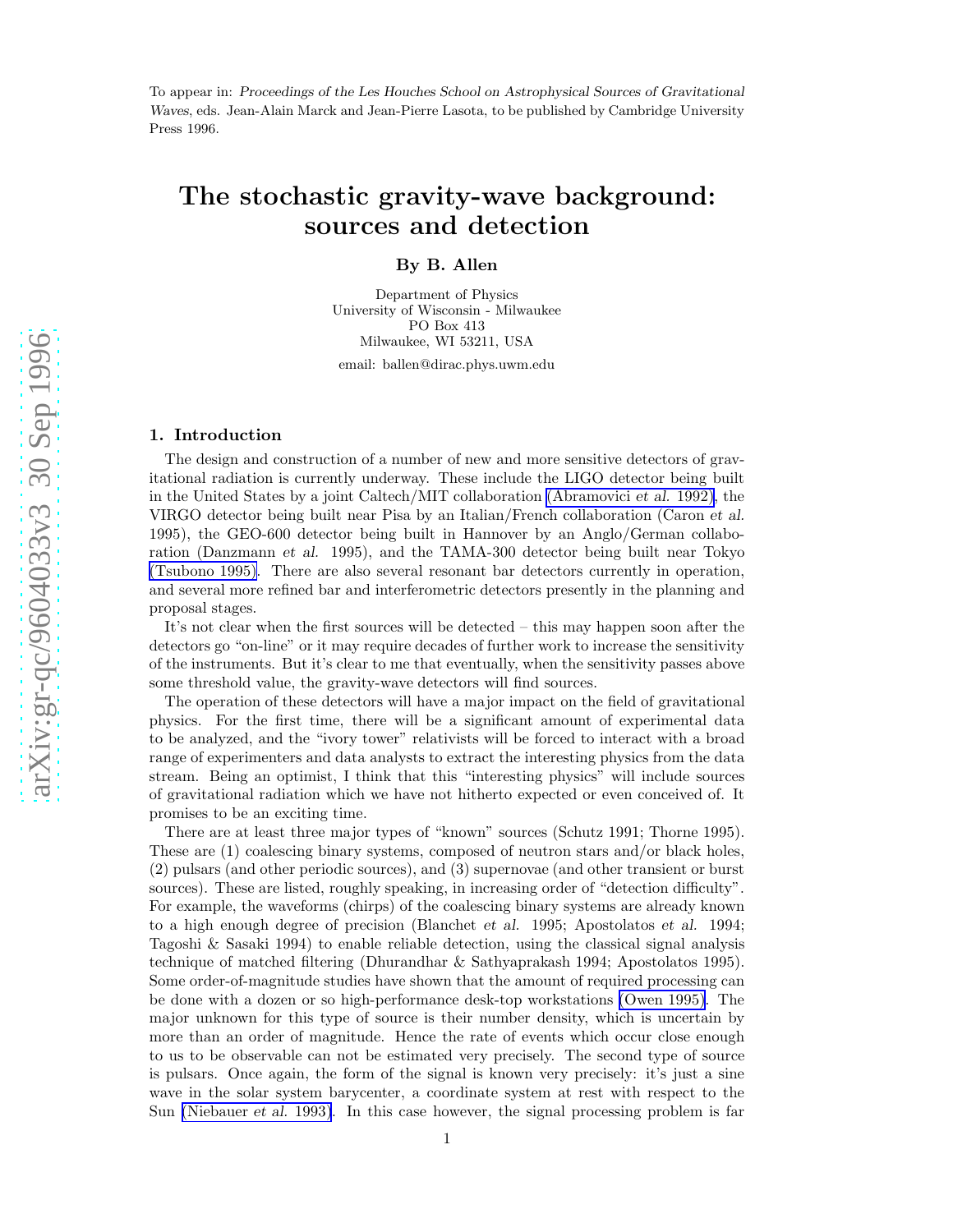more difficult, because the orbital motion of the earth around the sun and the rotational motion of the earth around its axis modulates the pulsar frequency. This means one must separately analyze the signal for each of  $\approx 10^{14}$  separate patches on the celestial sphere, each of which would have a distinctive pattern of frequency modulation. The required processing speeds are currently beyond the limits of even the most powerful computers. Of course, it may be just a question of waiting until a better search algorithm is developed, or faster computers become available! The third source which I've listed, supernovae, is perhaps the most difficult to detect. There are two reasons. First, we do not have precise predictions of the gravitational waveform such an event would produce – and it's hard to design a data analysis algorithm to look for something unknown. Furthermore, these explosions are expected to be rare events and because certain kinds of instrument noise might look quite similar to supernovae, I chose to list them last, and categorize them as the most difficult sources to detect.

The subject of these lectures is a fourth type of source, quite different in character from the three listed above. These are the "stochastic" or "background" sources (Michelson 1987; Christensen 1992; Flanagan 1993). Roughly speaking, these are "random" sources, typically arising from an extremely large number of "unresolved" independent and uncorrelated events. This type of background could be the result of processes that take place very shortly after the big bang, but since we know very little about the state of the universe at that time, it's impossible to say with any certainty. Such a background might also arise from processes that take place fairly recently (say within the past several billion years) and this more recent contribution might overwhelm the parts of the background which contain information about the state of the early universe.

These sources are "unresolved" in the following sense. If we study an optical source, somewhere in the sky, using a telescope with a certain angular resolution, then details of the source can be "resolved" if the angular resolution of the telescope is smaller than the angular size of the features or objects being studied. In the case of the LIGO experiment, and similar detectors, the angular size of the antenna pattern is of order 90°. Hence almost any source is "unresolved" in that it makes a significant contribution to the detector output for almost any orientation of the detector and the source. When many such sources are present, even if they are pointlike, the resulting signal has a stochastic nature.

My motivation for studying these stochastic sources is two-fold. The first reason is a rather hopeful one. Because the gravitational force is the weakest of the four known forces, the small-scale perturbations of the gravitational field decouple from the evolution of the rest of the universe at very early times. Currently, our most detailed view of the early universe comes from the microwave background radiation, which decoupled from matter about  $10<sup>5</sup>$  years after the big bang, and gives us an accurate picture of the universe at this rather early time. Some rather simple estimates (which I'll elaborate later) show that if the current crop of gravity-wave detectors do detect a background of cosmological origin, then it will carry with it a picture of the universe as it was about  $10^{-22}$  seconds after the big bang. This would represent a tremendous step forward in our knowledge, and is the main reason for my interest.

The second reason for my interest in stochastic sources is rather more practical. One often hears it said that searching for signals in the output of a gravitational wave antenna is like searching for a needle in a haystack. And indeed, for the first three types of source listed above, this is true. One has to search through tons of rock (the data stream) in order to find the one precious gem (say, a binary chirp). Most of the rock is barren, and the challenge is to isolate the one tiny volume containing the material of interest. As I have already discussed, for gravitational wave sources, the amount of computational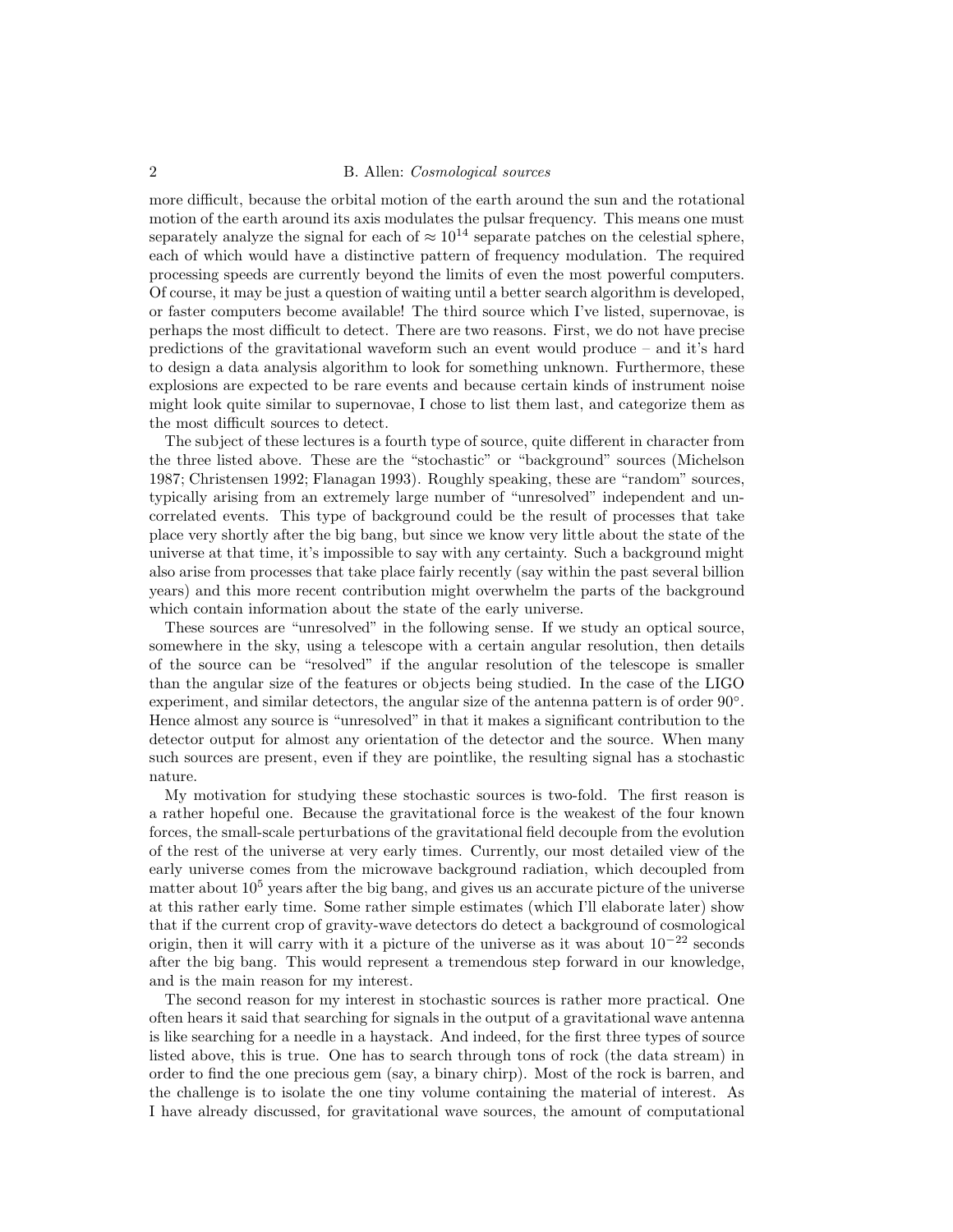<span id="page-2-0"></span>power required for this careful search can be very large. However the situation is rather different when one is searching for a stochastic background. The analogy in this case is mining aluminum, where on average every ton of ore contains a certain number of kilograms of aluminum. The situation is analogous for stochastic gravity-wave sources. As you will see, whenever two detectors are operating simultaneously, even if only for a few seconds, we get a little bit more data and information about the stochastic background. And as you will also see, it is easy to analyze this data. The "signal" in this case is a very low bandwidth one, so the essential part of the data analysis for a stochastic background can be done on a garden-variety personal computer. For example, in the case of the LIGO detectors, the part of the signal carrying a significant amount of information lies below a few hundred Hz (see Section [3.3](#page-13-0) and Fig. [7](#page-17-0) for details). Thus the rate at which information needs to be processed is only a few hundred data points/second; a very manageable rate.

These lectures are organized as follows. In Section 2, I discuss some of the general properties that a stochastic background of gravitational radiation might have. I show how such radiation is characterized by a spectral function, discuss some of its statistical properties, and show during which cosmological epoch the radiation which falls into the bandwidth of the ground- and space-based detectors was produced. In Section [3](#page-9-0) I show how one can combine data from two or more gravity-wave detectors to either put limits on the amplitude of a stochastic background, or to actually detect it. I do this in several steps, first giving a crude argument which demonstrates the main detection strategy, then discussing the reduction in sensitivity which comes about from the siting of the detectors and their relative orientations on the earth. This is followed by a rigorous derivation of the optimal signal processing strategy, and a calculation of the expected signal-to-noise ratio and the minimum detectable energy-density in a stochastic background. In Section [4](#page-19-0) I discuss the observational facts: what we actually know about the stochastic background. There are strong limits on the spectrum of a stochastic background coming at very long wavelengths from observations of the isotropy of the Cosmic Microwave Background Radiation, and limits at higher frequencies from observations of timing residuals in millisecond pulsars. Finally, there is a limit on the integrated spectrum arising from the standard model of big bang nucleosynthesis. The last part of these lectures is far more speculative. In Section [5](#page-23-0) I discuss some of the potential ways in which a stochastic background might arise from processes that take place early in the history of the universe. I discuss in some detail three particular models (inflation, cosmic strings, and bubble formation in a first-order phase transition) each of which gives rise to a different spectrum of radiation, and examine in some detail the mechanisms at work in each case. In each case I indicate if and when the experiments being built might detect these potential sources. This is followed by a short conclusion, and an appendix containing a few calculational details.

#### 2. The stochastic background: spectrum & properties

#### 2.1. Digression - the cosmic microwave background radiation

In order to discuss the spectrum of gravitational background radiation, we need to introduce notation. I will do this with an analogy and an example.

Let's begin by considering the electromagnetic background radiation, conventionally referred to as the Cosmic Microwave Background Radiation (CMBR) [\(Kolb & Turner 1990\).](#page-43-0) This radiation was originally produced when the universe had a temperature of about 3000 K, at a redshift of approximately  $Z = 1100$ . Today, this electromagnetic radiation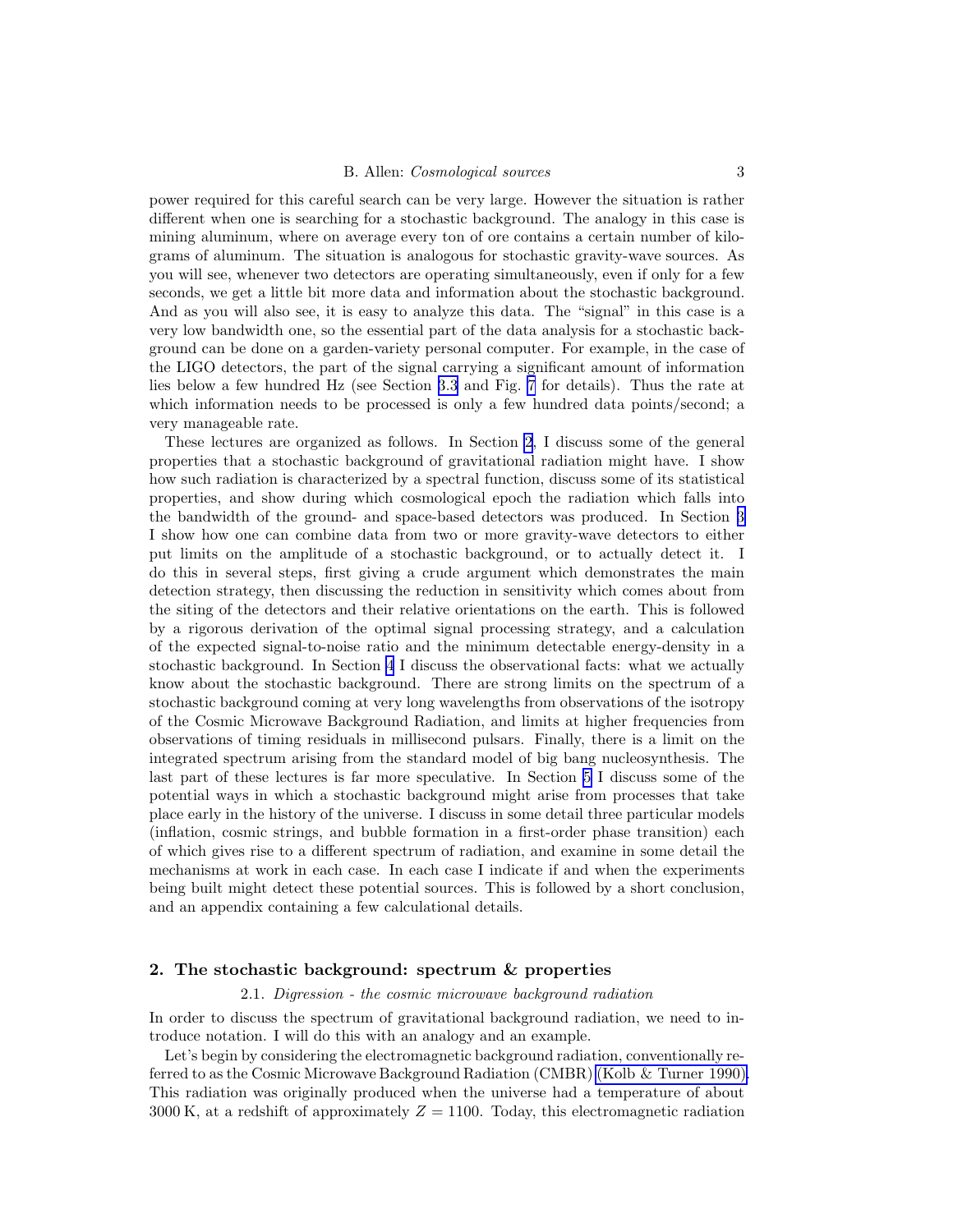<span id="page-3-0"></span>has a Planck blackbody spectrum with a temperature of about  $T = 2.73$  K. Each cubic centimeter around us contains  $\approx 400$  CMBR photons of energy  $\approx 10^{-15}$  erg. The total energy density in this radiation field is  $\rho_{\rm em} = 4.2 \times 10^{-13} \text{ergs/cm}^3$ , and the characteristic frequency of the photons that make it up is (a few times)  $f_0 = kT/h = 5.7 \times 10^{10}$  Hz. Here  $h = 6.6 \times 10^{-27}$  erg – sec is Planck's constant, and  $k = 1.4 \times 10^{-16}$  erg/Kelvin is Boltzmann's constant.

In order to characterize the spectral properties of this radiation, we'll now consider how this energy is distributed in frequency. In a spatial volume  $V$ , the amount of energy  $dE$  contained in this radiation field between frequencies f and  $f + df$  can be expressed as

$$
dE = (2)hf\left(\frac{1}{e^{hf/kT} - 1}\right)\left(\frac{4\pi Vf^2 df}{c^3}\right),\tag{2.1}
$$

where  $c = 3 \times 10^{10}$  cm/sec is the speed of light. The different factors appearing on the right hand side of this equation are  $(1)$  the number of polarizations  $(2)$  the energy per quanta (3) the number of quanta per mode, and (4) the number of modes in the frequency interval. Dividing both sides of this equation by the volume  $V$ , one may write the energy density within the frequency range df as

$$
d\rho_{\rm em} \equiv \frac{dE}{V} = \frac{8\pi h}{c^3} \frac{f^3 df}{e^{hf/kT} - 1}.
$$
\n(2.2)

It will prove convenient to write the differential energy density within a unit *logarithmic* frequency interval. This is

$$
\frac{d\rho_{\rm em}}{d\ln f} = f \frac{d\rho_{\rm em}}{df} \approx 3.8 \times 10^{-14} \frac{\rm ergs}{\rm cm^3} \left(\frac{f}{f_0}\right)^4 \left(\frac{e-1}{e^{f/f_0} - 1}\right). \tag{2.3}
$$

This formula contains complete information about the spectral distribution of energy in the CMBR, and if we were interested in discussing electromagnetic backgrounds, we would probably stop here. However there is a slightly different standard convention used to describe gravitational wave backgrounds.

In describing gravitational wave stochastic backgrounds, it is conventional to compare the energy density to the critical energy density  $\rho_{\text{critical}}$  required (today) to close the universe. This critical energy density is determined by the rate at which the universe is expanding today. Let us denote the Hubble expansion rate today by

$$
H_0 = h_{100} 100 \frac{\text{Km}}{\text{sec} - \text{Mpc}} = 3.2 \times 10^{-18} h_{100} \frac{1}{\text{sec}} = 1.1 \times 10^{-28} ch_{100} \frac{1}{\text{cm}}.
$$
 (2.4)

Because we don't know an accurate value for  $H_0$  (a matter of considerable controversy in the literature) we include a dimensionless factor of  $h_{100}$  which almost certainly lies within the range  $1/2 < h_{100} < 1$ . The critical energy-density required to just close the universe is then given by

$$
\rho_{\text{critical}} = \frac{3c^2 H_0^2}{8\pi G} \approx 1.6 \times 10^{-8} h_{100}^2 \text{ ergs/cm}^3. \tag{2.5}
$$

This leads to our fundamental definition in this section, of a quantity which we will be using for the remainder of these lectures.

In the remainder of these lectures, we will be discussing gravitational wave, rather than electromagnetic backgrounds. However, to complete this section, we first define the analogous quantity for electromagnetic backgrounds. This quantity is a dimensionless function of frequency

$$
\Omega_{\rm em}(f) \equiv \frac{1}{\rho_{\rm critical}} \frac{d\rho_{\rm em}}{d\ln f}.\tag{2.6}
$$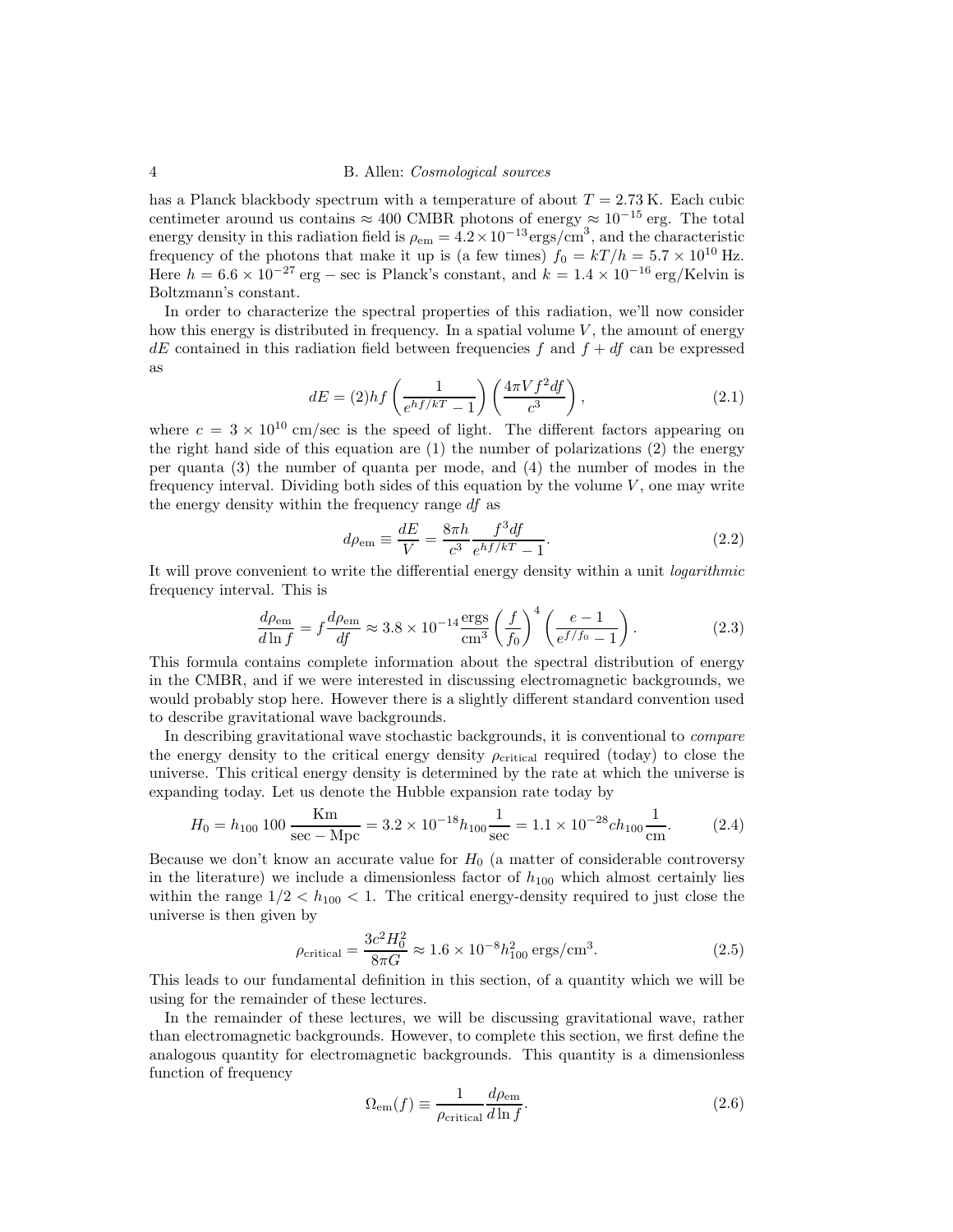<span id="page-4-0"></span>

FIGURE 1. The solid curve is the fractional energy density  $\Omega_{em}(f)$  contained in the 2.73 K electromagnetic background radiation (with  $h_{100}$  set to unity). The dashed curve shows the corresponding quantity for a 0.9 K blackbody. If the gravitational perturbations had been in equilibrium with the matter fields, this is the expected spectrum of the gravitational wave stochastic background. Both axes are  $log_{10}$ .

For the thermal spectrum of electromagnetic radiation in the CMBR, we have

$$
\Omega_{\rm em}(f) = 2.4 \times 10^{-6} h_{100}^{-2} \left(\frac{f}{f_0}\right)^4 \left(\frac{e-1}{e^{f/f_0} - 1}\right). \tag{2.7}
$$

A graph this function is shown in Fig. 1. Also shown in Fig. 1 is the spectrum that the gravitational wave stochastic background would have, if at early times in the history of the universe the fluctuations in the gravitational field had been in equilibrium with the other matter and radiation in the universe. In this case, the gravitational wave stochastic background would have a thermal spectrum, with a temperature of about 0.9 K [\(Kolb & Turner 1990\).](#page-43-0) It is smaller than the temperature of the CMBR because in a conventional hot big bang model, the gravitons would have decoupled when the temperature of the universe dropped below the Planck temperature, when the number of entropy degrees of freedom was 106.75 in the standard GUT model. Since the number of degrees of freedom today is only 3.91, the graviton temperature is less than that of the CMBR by the ratio  $(106.75/3.91)^{1/3}$ . (See discussion in Kolb & Turner (1990), pg 75, between (3.89) and (3.90)). However it is unlikely that this equilibrium could have been established; the time required to establish the equilibrium is longer than the characteristic expansion time (the Hubble time) of the universe because the gravitational interaction is so weak. While it is therefore unlikely that this 0.9 K thermal spectrum is present, it is nevertheless a useful benchmark for comparison.

A number of graphs similar to Fig. 1 will appear in these lectures, so a couple of comments are in order. First, the reader will notice that the horizontal axis encompasses an enormous range of frequencies. The lowest frequencies  $f \approx H_0$  are those of waves which only oscillate a single time in the entire history of the universe, and whose period is a Hubble time  $H_0^{-1}$ ! The highest frequencies shown are those of visible light. Second, these graphs make it easy to see the total amount of energy contributed by the radiation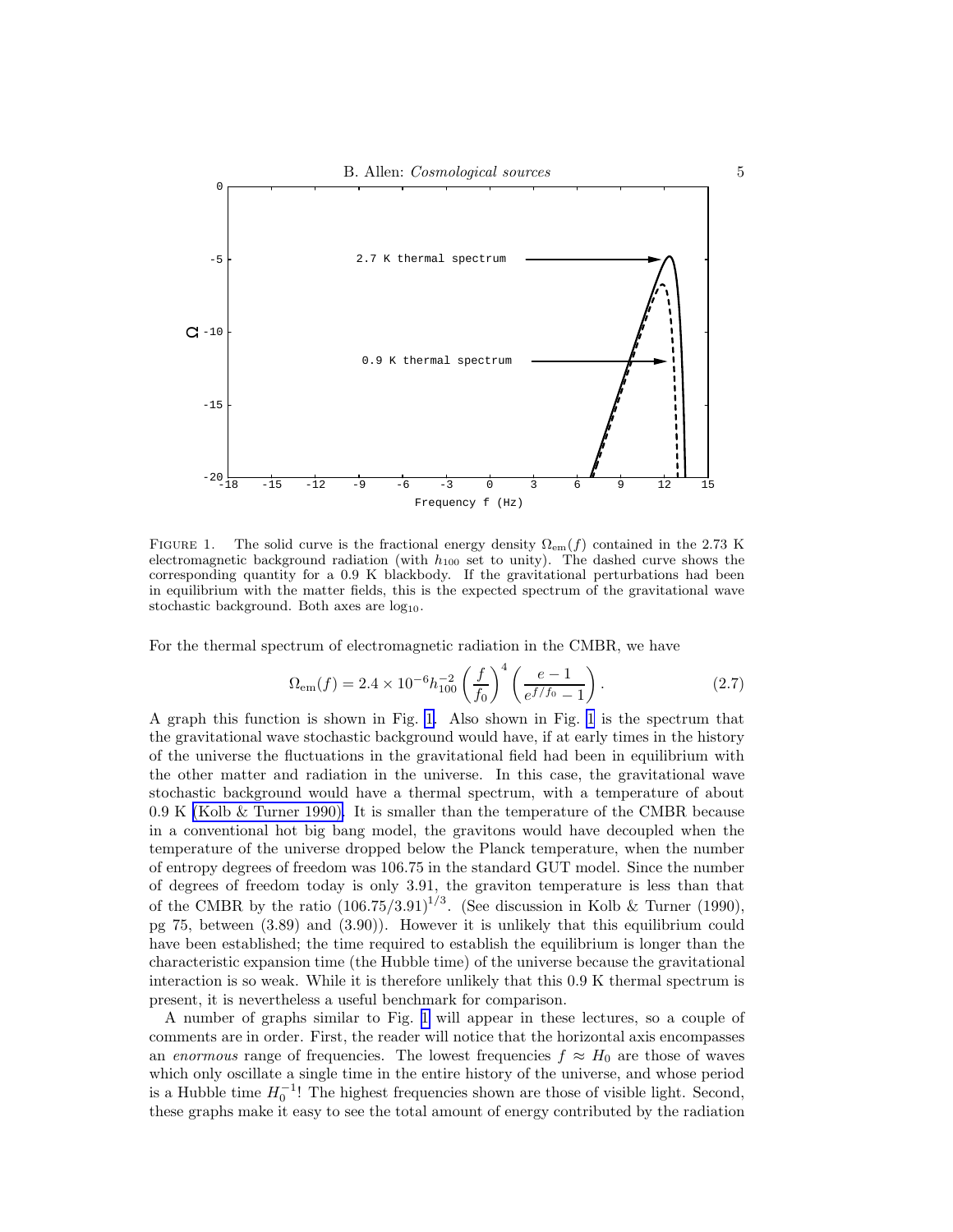to the energy density of the universe. From the vertical axis, one can immediately see from the graph of  $\Omega_{em}(f)$  that the CMBR contains, in the vicinity of  $10^{11}$  Hz, about  $10^{-5}$  of the energy required to close the universe.

# 2.2. Notation - the spectral function  $\Omega(f)$  for gravitational waves

In order to characterize the spectrum of a stochastic gravitational wave signal, we introduce a quantity for the graviton background which is analogous to  $\Omega_{em}$ . The precise definition is

$$
\Omega(f) = \Omega_{\rm gw}(f) \equiv \frac{1}{\rho_{\rm critical}} \frac{d\rho_{\rm gw}}{d\ln f}.
$$
\n(2.8)

The subscripts "gw" for "gravitational wave" are omitted when there is no danger of ambiguity.

There appears to be some confusion about  $\Omega(f)$  in the literature. Some authors assume that  $\Omega(f)$  is independent of frequency f; this is true for some cosmological models, but not for all of them. The important thing is that *any* spectrum of gravitational radiation can be described by an appropriate  $\Omega(f)$ . With the correct dependence on frequency f it can describe a flat spectrum, or a black-body spectrum, or any other specific distribution of energy with frequency.

You will also notice that it follows directly from the definition that the quantity  $h_{100}^2\Omega(f)$  is independent of the actual Hubble expansion rate. For this reason, we will often focus attention on that quantity, rather than on  $\Omega(f)$  alone.

It is sometimes convenient to discuss the spectrum of gravitational waves and the sensitivity of detectors in terms of a characteristic "chirp" amplitude. This is the dimensionless gravitational-wave strain  $h = \Delta L/L$  that would be produced in the arms of a detector, in a bandwidth equal to the observation frequency. This is related to  $\Omega(f)$  by

$$
h_c(f) = 3 \times 10^{-20} h_{100} \sqrt{\Omega(f)} \frac{100 \text{ Hz}}{f}.
$$
 (2.9)

(Equation 65 of Thorne (1987)). Apart from an overall factor, this formula can be easily derived by dropping the time derivatives from ([A 13\)](#page-42-0). For example if  $\Omega(f) = 10^{-8}$  over a bandwidth 50 Hz  $\lt f \lt 150$  Hz then the strain in an ideal detector is  $h_c \approx 10^{-24}$ .

#### 2.3. Assumptions about the stochastic gravitational-wave background

Does  $\Omega(f)$  contain all information about the stochastic background? The answer is "yes" provided that we make enough additional assumptions.

We will assume from here on that the stochastic gravity wave background is isotropic. stationary, and Gaussian; under these conditions it is completely specified by its spectrum  $\Omega(f)$ . Each of these three properties might or might not hold; before moving on, let's consider each in turn.

It is now well established that the CMBR is highly isotropic [\(Kolb & Turner 1990\)](#page-43-0). In fact this isotropy is surprising, because in the standard model of cosmology, the angular size of the horizon at  $Z = 1100$  is only about  $2°$ . Nevertheless, it is experimentally well-established that the largest deviation from the isotropy of the CMBR arises from our proper motion with respect to the rest frame of the universe, at the level of 1 part in  $10<sup>3</sup>$ . The next largest deviations from isotropy arise at the level of 1 part in  $10<sup>5</sup>$ ; these fluctuations arise because of the non-uniform distribution of matter at (and after) the surface of last scattering.

It is therefore not unreasonable to assume that the stochastic gravity wave background is also isotropic. However this assumption may not be true. For example, suppose that the dominant source of stochastic gravity wave background is a large number of unre-

<span id="page-5-0"></span>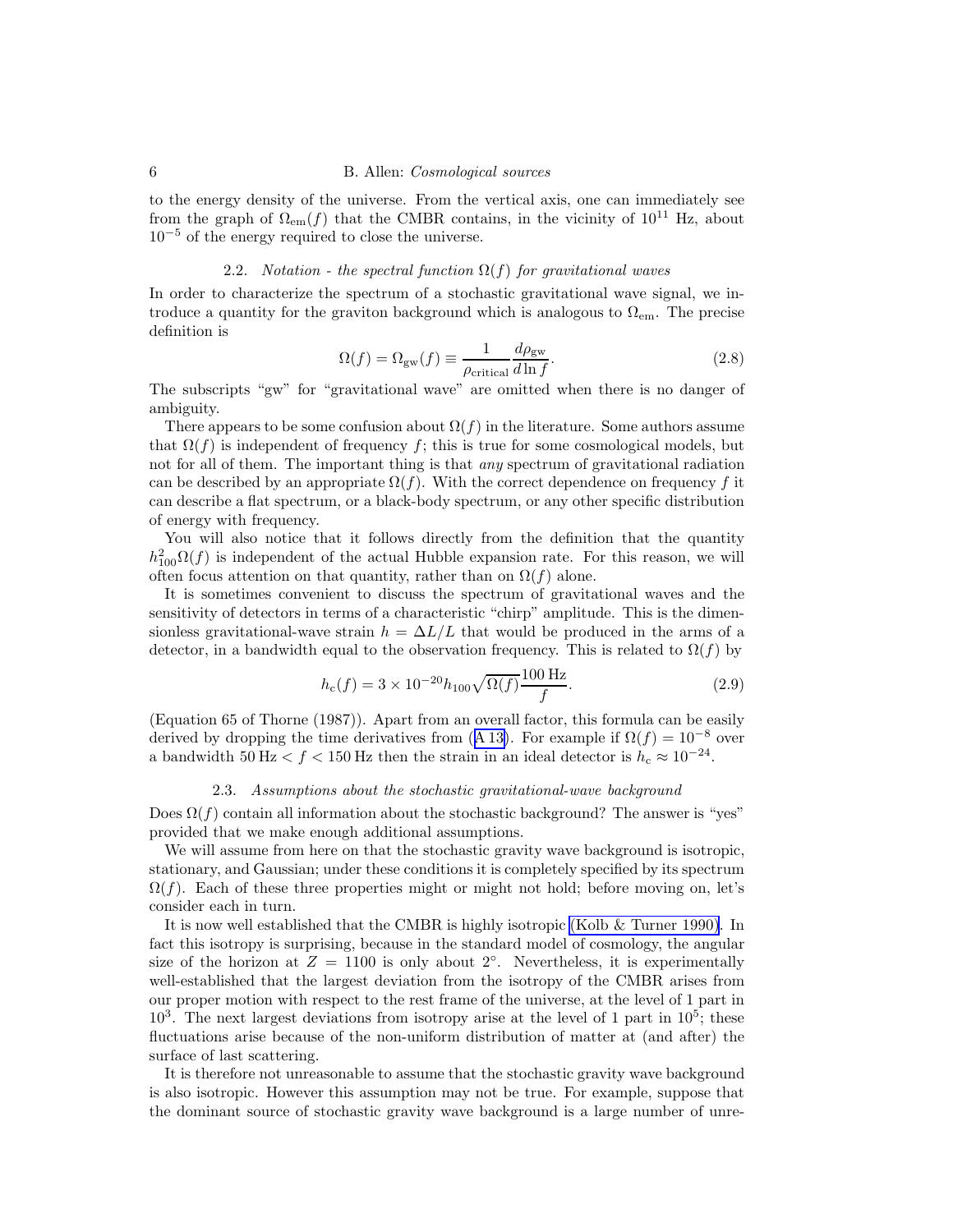<span id="page-6-0"></span>

FIGURE 2. A conformal diagram showing a spatially-flat Friedman-Robertson-Walker cosmological model. The past light cone of a present-day observer (Here, Now) intersects a surface at  $t = 10^{-22}$  seconds in a large 2-sphere, of which two points (a,b) are shown. The future light cone of the initial singularity intersects the same surface in a much smaller 2-sphere, of which two points (a,c) are also shown. The number of independent, uncorrelated horizon volumes  $N_{\text{horizon}}$ which contribute to the gravitational radiation arriving at a detector today is given by the ratio of the areas of the larger 2-sphere to the smaller one.

solved white dwarf binaries within our own galaxy. Because our galaxy is bar or spiral shaped (and not spherical) if we assume that the white dwarf binaries are distributed in space in the same way as the matter in the galaxy, then the stochastic background will have a distinctly anisotropic distribution, and will form a "band in the sky" distributed roughly in the same way as the milky way. It is also possible for a stochastic gravity wave background of cosmological origin to be quite anisotropic. Recent work [\(Allen & Ottewill 1996\)](#page-42-0) has shown how data from the LIGO detectors could be analyzed to search for such anisotropies. Of course in this case, one is left with the problem of explaining why the CMBR is isotropic, but the gravity wave background is not. It is possible to conceive of such mechanisms, but within the scope of these lectures, we will not consider their effects.

The assumption that the stochastic background is stationary is almost certainly justified. Technically this means that the  $n$ -point correlation functions of the gravitational wave fields depend only upon the differences between the times, and not on the choice of the time origin. Because the age of the universe is 20 orders of magnitude larger than the characteristic period of the waves that LIGO, VIRGO, and the other facilities can detect, and 9 orders of magnitude larger than the longest realistic observation times, it seems very unlikely that the stochastic background has statistical properties that vary over either of these time-scales.

The final assumption we make is that the fields are Gaussian, by which we mean that the joint density function is a multivariate normal distribution. For many early-universe processes which give rise to a stochastic background, this is a reasonable assumption, which can be justified with the central limit theorem. Let's sketch the argument out.

We will show in Section [2.4](#page-7-0) that if the stochastic background arises from processes that take place in the early universe, the characteristic time (proper time after the big bang) at which the gravitational radiation was emitted was about  $t = 10^{-22}$  sec. Consider the conformal diagram [\(Hawking & Ellis 1973\),](#page-43-0) shown in Fig. 2. As Fig. 2 graphically illustrates, a detector today located at the spacetime point labeled "Here, Now" observes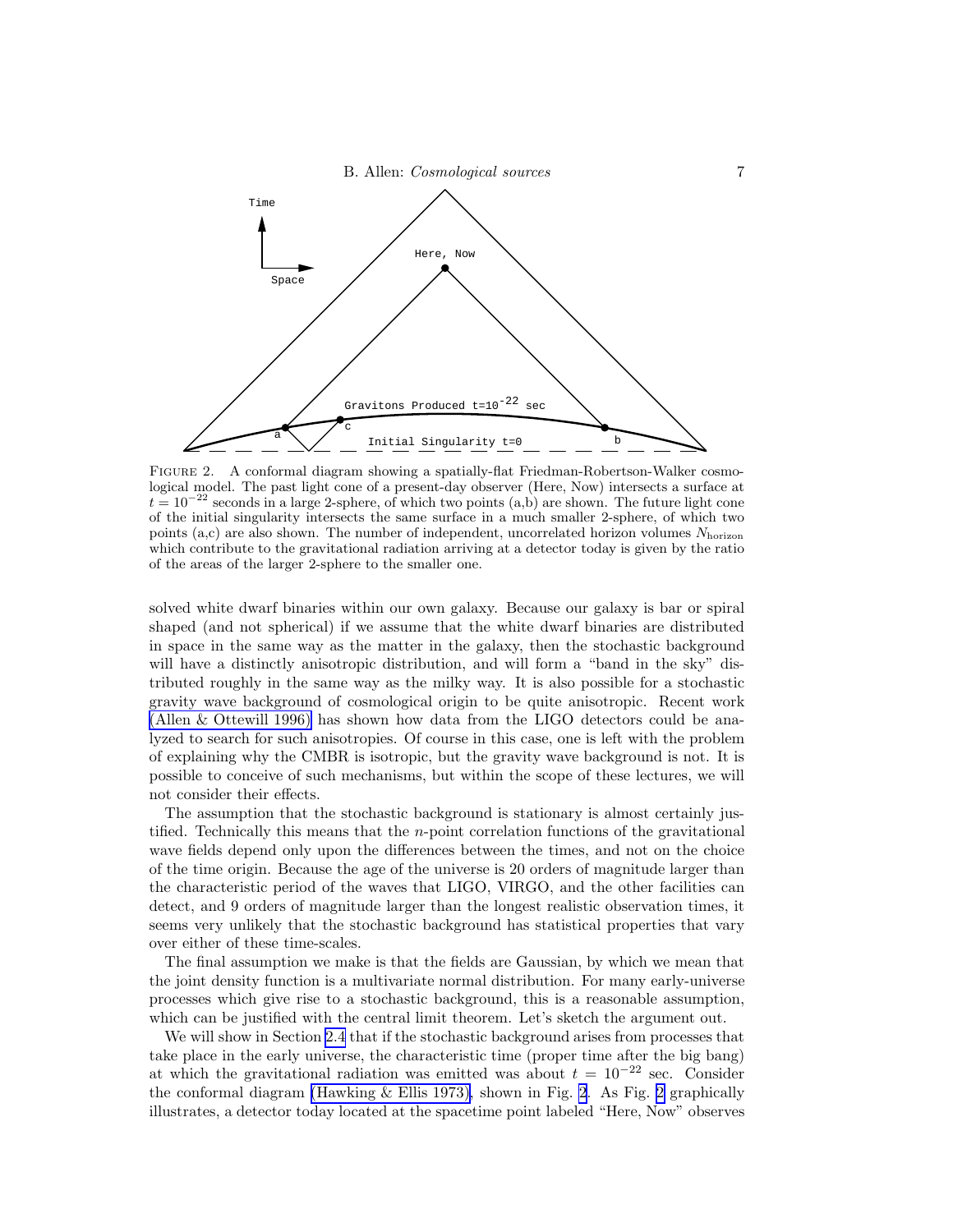<span id="page-7-0"></span>radiation produced at  $t = 10^{-22}$  seconds after the big bang by an extremely large number  $N<sub>horizon</sub>$  of independent horizon volumes. We can estimate the number of these horizonsized volumes on the surface  $t = 10^{-22}$  seconds as follows.

Let's assume that the universe is  $k = 0$  (spatially flat) and radiation dominated from the time that the gravitons were produced  $(t_1 = 10^{-22} \text{ sec})$  until the present time  $(t_0 =$  $10^{17}$  sec). This is a reasonable assumption for this type of calculation; although the universe did recently become matter dominated (at a redshift Z of a few thousand) this has only a small effect on the final answer. The redshift Z of the  $t = t_1$  constant-time surface is then given by  $1 + Z = (10^{17}/10^{-22})^{1/2} \approx 10^{20}$ . Let's work in a "conformal" time" coordinates where  $ds^2 = a^2(\eta)(-d\eta^2 + d\vec{x}^2)$ . For a radiation-dominated universe  $a(\eta) = \eta$ , and we can take the present time to have  $\eta = \eta_0$  and the time at which gravitons were produced to have  $\eta = \eta_1$ . We begin by considering the intersection of the forward light cone of the initial singularity with the surface  $\eta = \eta_1$ . This intersection forms the small two-sphere denoted by the points "a" and "c" in Fig. [2;](#page-6-0) this two-sphere has area  $A_{\text{small}} = 4\pi \eta_1^2 a^2(\eta_1)$ . In similar fashion, the past light cone of the present-day detector intersects the surface  $\eta = \eta_1$  in the large two sphere denoted by the points "a" and "b", which has area  $A_{\text{big}} = 4\pi(\eta_0 - \eta_1)^2 a^2(\eta_1)$ . The ratio of these two areas is the number of horizon volumes visible to the detector over the entire sky; it is

$$
N_{\text{horizon}} = \frac{A_{\text{big}}}{A_{\text{small}}} = \frac{(\eta_0 - \eta_1)^2}{\eta_1^2} = Z^2 \approx 10^{39}.
$$
 (2.10)

If we assume that the processes producing gravitational waves from each of these separate horizon volumes act independently, then it follows immediately from the central limit theorem that the amplitude of the radiation arriving at the detector, which is the sum of the amplitudes of the radiation produced by each of the separate volumes, is Gaussian.

#### 2.4. When is a stochastic background produced?

Suppose that the LIGO or VIRGO detectors do detect a stochastic background of gravitational radiation. From what epoch, in the history of the universe, does this radiation date?

To give a general answer to this question, we need to make some assumptions about the universe. The most reasonable thing to do is to adopt the "standard model" of cosmology. This cosmological model consists of a spatially-flat  $(k = 0 \text{ Friedman-Robertson-Walker})$ cosmological model, in which the equation of state is dominated by massless (or highly relativistic) matter for redshifts greater than  $Z_{eq} \approx 6000$ , and is dominated by massive pressureless particles (dust!) for smaller redshifts.

The question posed above has two answers, one mundane, the other quite exciting. The mundane possibility is that the radiation was produced at or near the present epoch (say, within a redshift  $Z < 4$ ) by many unresolved separate sources, such as white dwarf binaries or supernovae. For example, in the case of the electromagnetic background radiation, one finds that below about 300 MHz the spectrum is dominated by (recent) emission from our own galaxy [\(Weinberg 1972\).](#page-44-0) The more exciting possibility is that such gravitational radiation is a cosmological fossil. In the case of the electromagnetic spectrum, at frequencies above 1 GHz, this is indeed the case.

Note that we must not discount the possibility that the stochastic background in the LIGO frequency band was produced near the present epoch. Recent work [\(Blair & Lu 1996\)](#page-43-0) has shown that if the efficiency with which supernovae convert their mass into gravitational radiation exceeds 10<sup>−</sup><sup>5</sup> then the cosmological distribution of such supernovae could be a dominant (and detectable) source of stochastic background in the LIGO frequency band.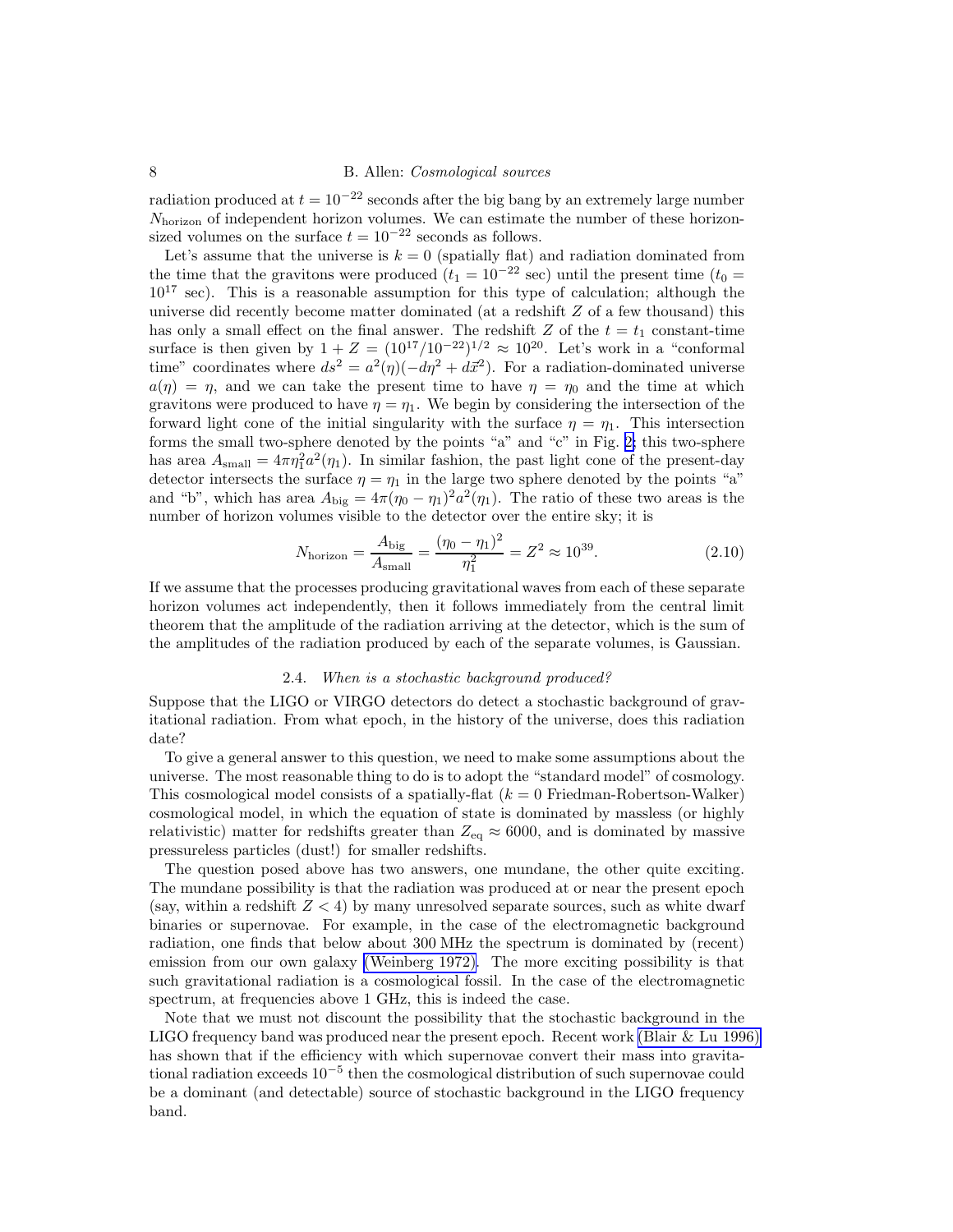

Figure 3. This graph shows the two lengths, as functions of cosmological time (both axes are  $log_{10}$ ). Today, we are at the far right of the graph,  $t \approx 10^{17}$  seconds after the big bang. The solid curve shows the physical wavelength of a wave that LIGO or VIRGO might detect, at  $\approx 100$ Hz. Today this wavelength is about  $3 \times 10^8$  cm; in the past this wavelength shrinks because of redshifting, in proportion to the cosmological scale factor, first as  $t^{2/3}$  when the universe is matter dominated, then as  $t^{1/2}$  when the universe is radiation dominated. The dotted curve shows the characteristic spatial size (and age) of the universe, the Hubble length, which today is  $\approx 10^{28}$  cm. This function grows  $\propto t$ . The intersection of these two curves determines the time at which the primordial production of gravitons in the LIGO/VIRGO band took place.

Let us assume that the LIGO or VIRGO detectors do detect a stochastic background of gravitational radiation, and let us also assume that this radiation has a cosmological (a long time ago) rather than a local (recently) origin. The time at which this radiation was produced can be determined by simple physical argument. The production of gravitational radiation is no different than the production of any other type of radiation. If we want to produce electromagnetic radiation at 1 KHz, we need to take electric charges and vibrate them at 1 KHz. The same holds for gravitational radiation; waves of a certain frequency are produced when the characteristic time for the matter and energy in the universe to shift about is comparable to the period of the waves. The graph in Fig. 3 shows two length scales, as functions of cosmic time. As can be seen from the diagram, at about  $10^{-22}$  seconds after the big bang the characteristic expansion time (the Hubble time) was about comparable to the period of a wave, which when redshifted to the present epoch, falls within the bandwidth of LIGO/VIRGO sensitivity.

The most exciting prospect in the study of the stochastic background is the possibility of detecting radiation produced at this very early epoch of  $t \approx 10^{-22}$  sec. To give a sense for the scales, a 100 Hz graviton detected by the LIGO experiment was produced at that early epoch with an energy of order 10 MeV. The mean temperature in the universe at that time was of order  $10^7$  GeV. For this reason, detecting a background of cosmological origin would give us a glimpse of the universe at *much* earlier times than we can obtain in other ways.

Comparable calculations can be done for the proposed Laser Interferometer Space Antenna (LISA) experiment [\(Hough](#page-43-0) et al. 1995), which is designed to detect waves with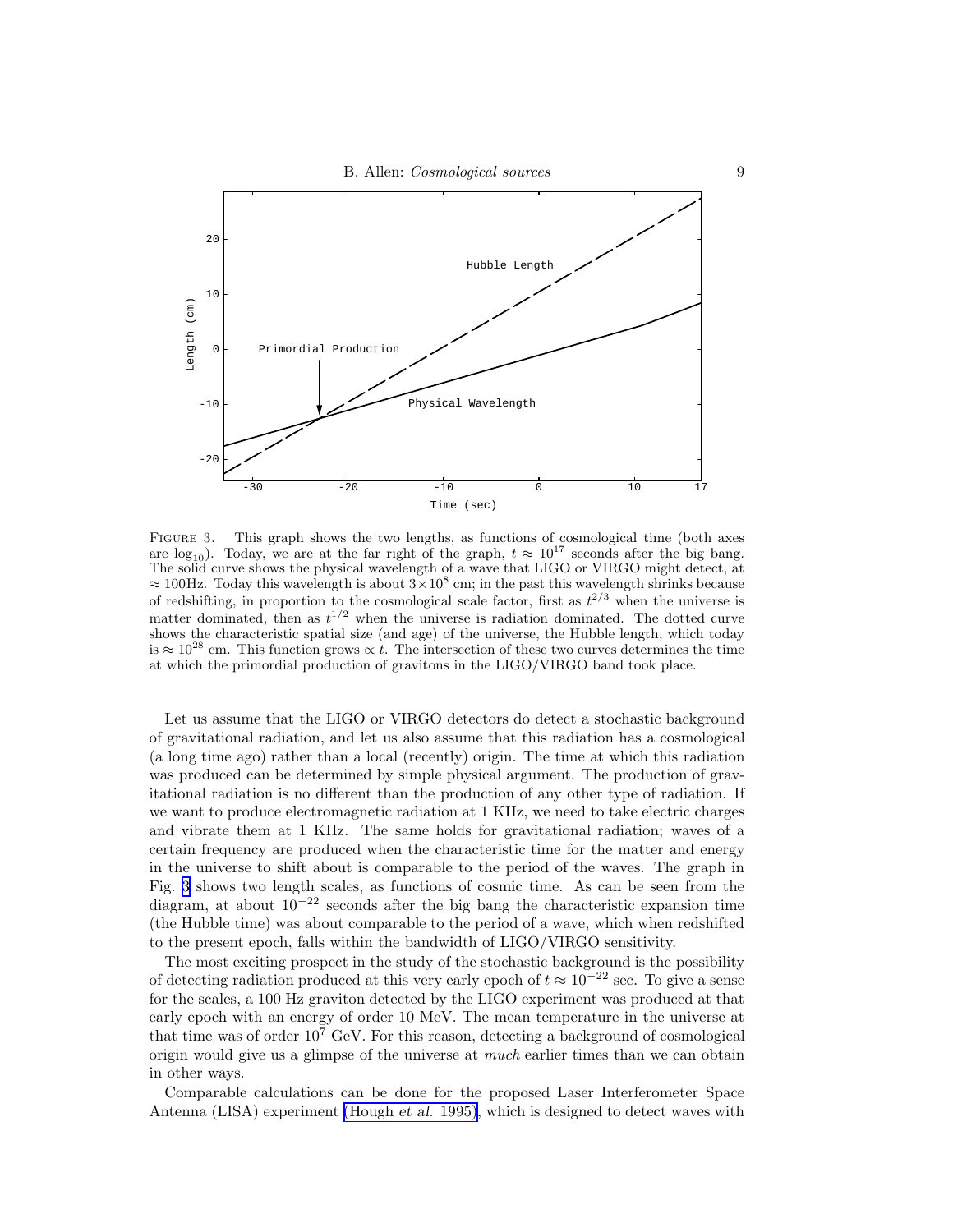<span id="page-9-0"></span>frequencies in the range  $\approx 10^{-4}$  Hz to  $\approx 10^{-1}$  Hz. In this case, one finds that waves of cosmological origin with present-day frequency  $\approx 10^{-2}$  Hz were produced at time of order  $10^{-14}$  sec after the big bang; at the time of their production the energy of the gravitons was  $\approx 0.1$  eV. The overall temperature of the universe at this time was  $\approx 10^3$  GeV - a particularly interesting epoch, because the electro-weak phase transition ocurred around that energy scale.

## 3. Experimental detection methods and their sensitivity

# 3.1. How to detect a stochastic background (crude version)

In these lectures, I'd like to answer the question "how does one actually use the output from the gravitational wave detectors to find (or place upper limits on) a stochastic gravity wave background." Later, in Section [3.3](#page-13-0) we will re-visit this question and give a very precise (in fact, optimal) answer to this question. However my goal here is to give a rough understanding of the method and its limitations.

Now in general, there are two possibilities. First, when a detector is operating, its intrinsic noise level might be lower than the random stochastic signal arising from the gravitational wave background. In this case, no clever signal detection strategies are required. One simply "turns on" the detector, studies its output for a few seconds, and concludes that a stochastic background is present. In a crude sense, this is how Penzias and Wilson discovered the electromagnetic CMBR; the signal it produced was greater than the intrinsic noise of their detector. Of course it was not quite so easy - Penzias and Wilson had to spend an entire summer studying the intrinsic noise in their radio telescope before they could be sure that the excess noise they were observing was of cosmological origin!

Let us assume that the signal levels produced by the stochastic background of gravitational radiation are not this large, so that the output of a detector is dominated by the noise produced within the detector rather than by the signal due to the stochastic background itself. In this case, as was first shown by Michelson (1987) one can still detect the signal due to a stochastic background, by correlating the outputs of two different detectors. The principal requirement that must be met by the two detectors is that they must have independent noise. Later in these lectures we will be more specific about what is required.

In the case where we have two detectors, one can isolate the signal due to the stochastic background by correlating their outputs. As can be seen from Fig. [4,](#page-10-0) a gravitational plane wave passing by the earth excites a pair of detectors in coincidence when the positive or negative amplitude part of the wave is passing by both detectors at the same time (in the rest frame of the detectors). It excites the detectors in anti-coincidence during moments when when the positive amplitude part of the wave is passing by one detector, and the negative amplitude part of the wave is passing by the other detector, or vice versa. Provided that the wavelength of the wave is much larger than twice the distance between the two detectors, on the average the detectors will be driven in coincidence. In the case of the LIGO detector pair, below a frequency of 64 Hz, the Hanford and Livingston detectors will be driven (on the average) in coincidence by an unpolarized isotropic stochastic background. This can be seen by inspecting Fig. [5;](#page-12-0) the first zero of this function lies at  $f = 64$  Hz. We note that this result is slightly higher than the frequency (50 Hz) associated with a wavelength of twice the detector separation (6000 Km) because the overlap reduction function is a sum of Bessel functions ([3.11](#page-13-0)) which does not vanish at 50 Hz.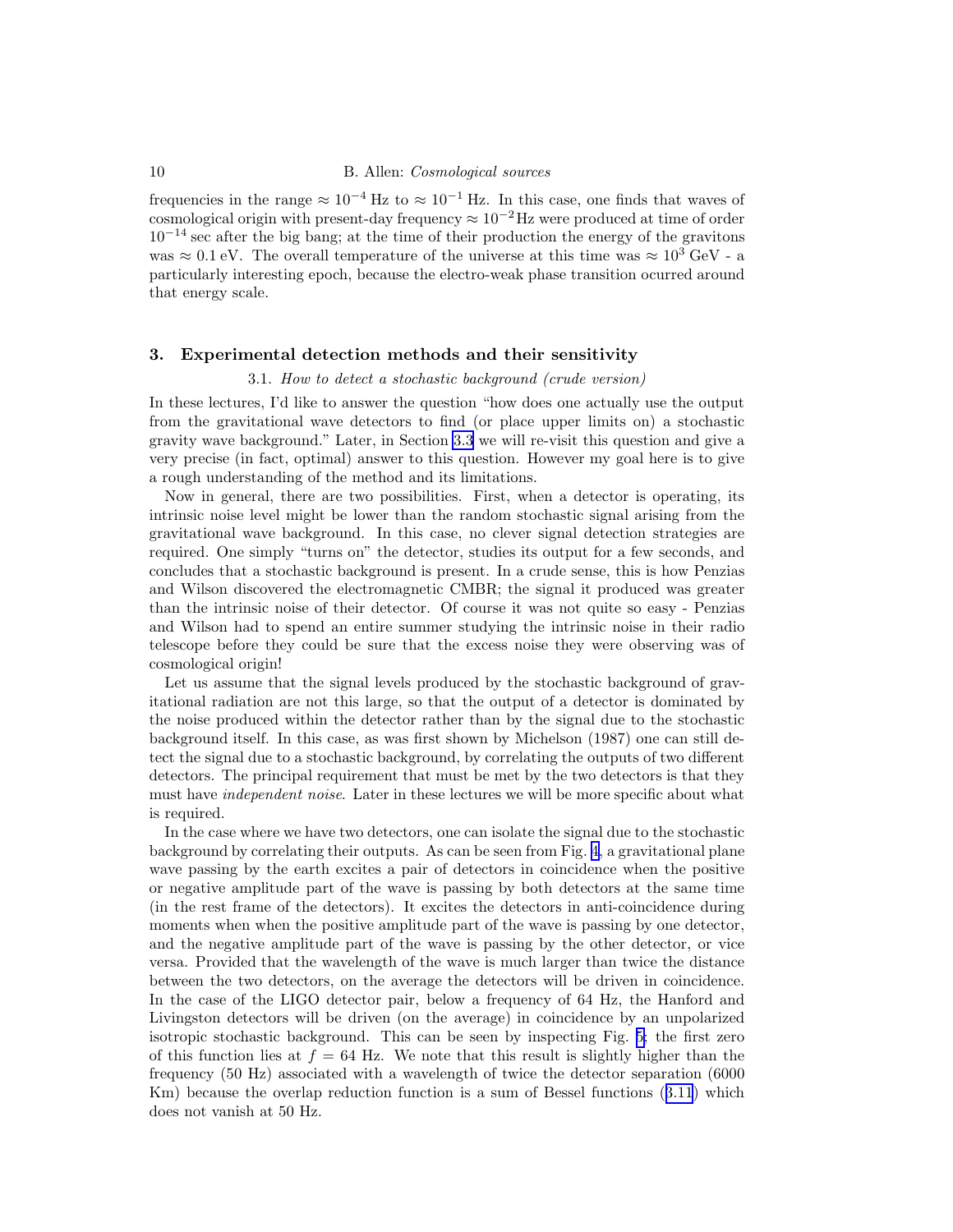<span id="page-10-0"></span>

FIGURE 4. Shown is a the surface of the earth  $15^{\circ}$  < latitude < 75°, and  $-130°$  < longitude < 20°, including the LIGO detectors in Hanford, WA (L1) and Livingston, LA (L2) and the locations of the VIRGO detector (V) in Pisa, Italy and the GEO-600 (G) detector in Hannover, Germany. The perpendicular arms of the LIGO detectors are also illustrated (though not to scale). A plane gravitational wave passing by the earth is indicated by successive minima (troughs), zeros, and maxima (peaks) of the wave. As this wave passes by the pair of LIGO detectors, it excites the detectors in coincidence at the moment shown, because both detectors are driven negative by the wave. During the time when the zero is between L1 and L2, the two detectors respond in anti-coincidence. Provided that the wavelength  $\lambda$  of the wave is larger than about twice the separation distance (2998 Km) between the detectors, on the average they are driven in coincidence more of the time than in anti-coincidence.

The basic idea (the optimal implementation is elaborated in Section [3.3](#page-13-0)) is to multiply together the outputs of the two independent detectors, and integrate the result. For the purpose of this section, imagine that two detectors are located at the same point, and have identical orientations. In our case, for frequencies well below 64 Hz, the LIGO detectors may be thought of as "being at the same point". In similar fashion, although the LIGO detectors are not identically oriented (they are  $27.2^{\circ}$  apart as seen from the center of the earth, and thus can not lie in the same plane) their arms are as close to parallel as is possible given their separation.

In this simplified case the output of the first detector is

$$
s_1(t) = h_1(t) + n_1(t),
$$
\n(3.1)

where  $h_1$  is the strain due to the stochastic background and  $n_1$  is the intrinsic noise of the first detector. In similar fashion, the output of the second detector is

$$
s_2(t) = h_2(t) + n_2(t). \tag{3.2}
$$

Since we are assuming that the two detectors have identical locations and orientations then the gravity-wave strains are identical:  $h_1(t) = h_2(t)$ . We can form a "signal" by multiplying together the outputs of the two detectors and integrating:

$$
S = \langle s_1, s_2 \rangle \equiv \int_{-T/2}^{T/2} s_1(t) s_2(t) dt.
$$
 (3.3)

Here  $T$  is the integration time (realistically, a few months). There are two different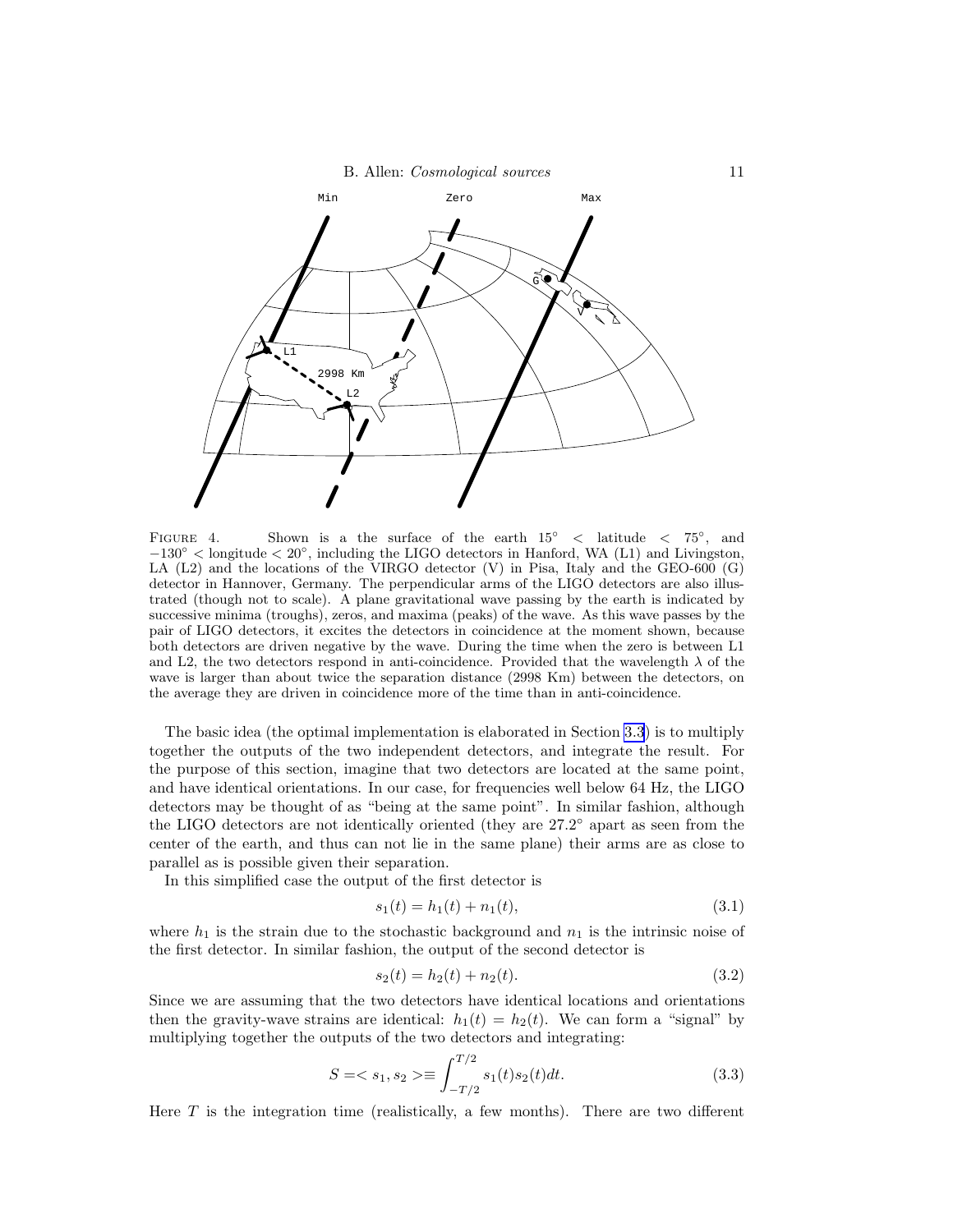<span id="page-11-0"></span>cases to consider. As we explained earlier, the case where the detector noise  $n_i$  is small compared to the signal  $s_i$  not very interesting, as one can find the background easily in that case. So we'll assume that the signal is small compared to the detector noise, in which case we can write

$$
S = \langle h_1, h_2 \rangle + \langle n_1, h_2 \rangle + \langle h_1, n_2 \rangle + \langle n_1, n_2 \rangle \tag{3.4}
$$

$$
\approx h_1, h_2 > + \langle n_1, n_2 \rangle. \tag{3.5}
$$

where we have dropped terms like  $\langle n_1, h_2 \rangle$  that are smaller than  $\langle n_1, n_2 \rangle$  but statistically identical, because  $n_1$  and  $h_2$  are uncorrelated in the same way as  $n_1$  and  $n<sub>2</sub>$ . (To simplify, we assume that there are no correlated sources of noise such as seismic activity).

The two terms appearing in the signal S grow in different ways as the observation time T increases. The first term  $\langle h_1, h_2 \rangle$  increases linearly with time T, because  $h_1 = h_2$ . The second term  $\langle n_1, n_2 \rangle$  can be thought of as a random walk on a one-dimensional line, and so on the average it grows  $\propto \sqrt{T}$ . We will show in Section [3.3](#page-13-0) that

$$
\langle h_1, h_2 \rangle \propto |\tilde{h}(f)|^2 \Delta f T \propto \Omega(f) \Delta f T \tag{3.6}
$$

$$
\langle n_1, n_2 \rangle \propto |\tilde{n}(f)|^2 \sqrt{\Delta f T} \tag{3.7}
$$

where f is the central frequency at which the detector is sensitive,  $\Delta f$  is the effective bandwidth, and  $\tilde{Q}$  is the Fourier transform of Q. Because the "signal"  $\langle h_1, h_2 \rangle$  grows like T, and the noise  $\langle n_1, n_2 \rangle$  only grows as  $T^{1/2}$ , with enough observation time one can in principle detect a gravitational wave stochastic background buried in any level of detector noise. Setting the "signal" term greater than the noise term gives a minimum detectable level of  $\Omega$ :

$$
\Omega_{\text{minimum detectable}} \propto \frac{|\tilde{n}(f)|^2}{\sqrt{\Delta fT}}.\tag{3.8}
$$

Thus, even if the detector noise is much larger than the expected stochastic gravity wave strain, by making a long enough observation, one can in principle observe even very low levels of stochastic background.

Let me stress one more time that this crude analysis is intended primarily to present the concepts and basic ideas, and will be treated rigorously in Section [3.3](#page-13-0).

#### 3.2. The overlap reduction function  $\gamma(f)$

To provide a rigorous treatment of the signal analysis, we must take into account the reduction in sensitivity that results from two effects (1) the non-parallel alignment of the arms, and (2) the separation time delay between the two detectors. These two effects reduce the sensitivity of a stochastic background search; they mean that  $h_1$  and  $h_2$  are no longer equal; the overlap between the gravity wave strains in the two detectors is only partial.

To quantify these effects we introduce the *overlap reduction function*  $\gamma(f)$  first calculated in closed form by Flanagan (1993). This is a dimensionless function of frequency  $f$ , which depends entirely on the relative positions and orientations of a pair of detectors. The overlap reduction function  $\gamma(f)$  equals unity for co-aligned and coincident detectors, and decreases below unity when the detectors are rotated out of co-alignment (so they are sensitive to different polarizations) or shifted apart (so that there is a phase-shift between the signals in the two detectors). Later in these lectures (in Section [3.3](#page-13-0)) we will see how this function comes up naturally in the determination of signal-to-noise ratios.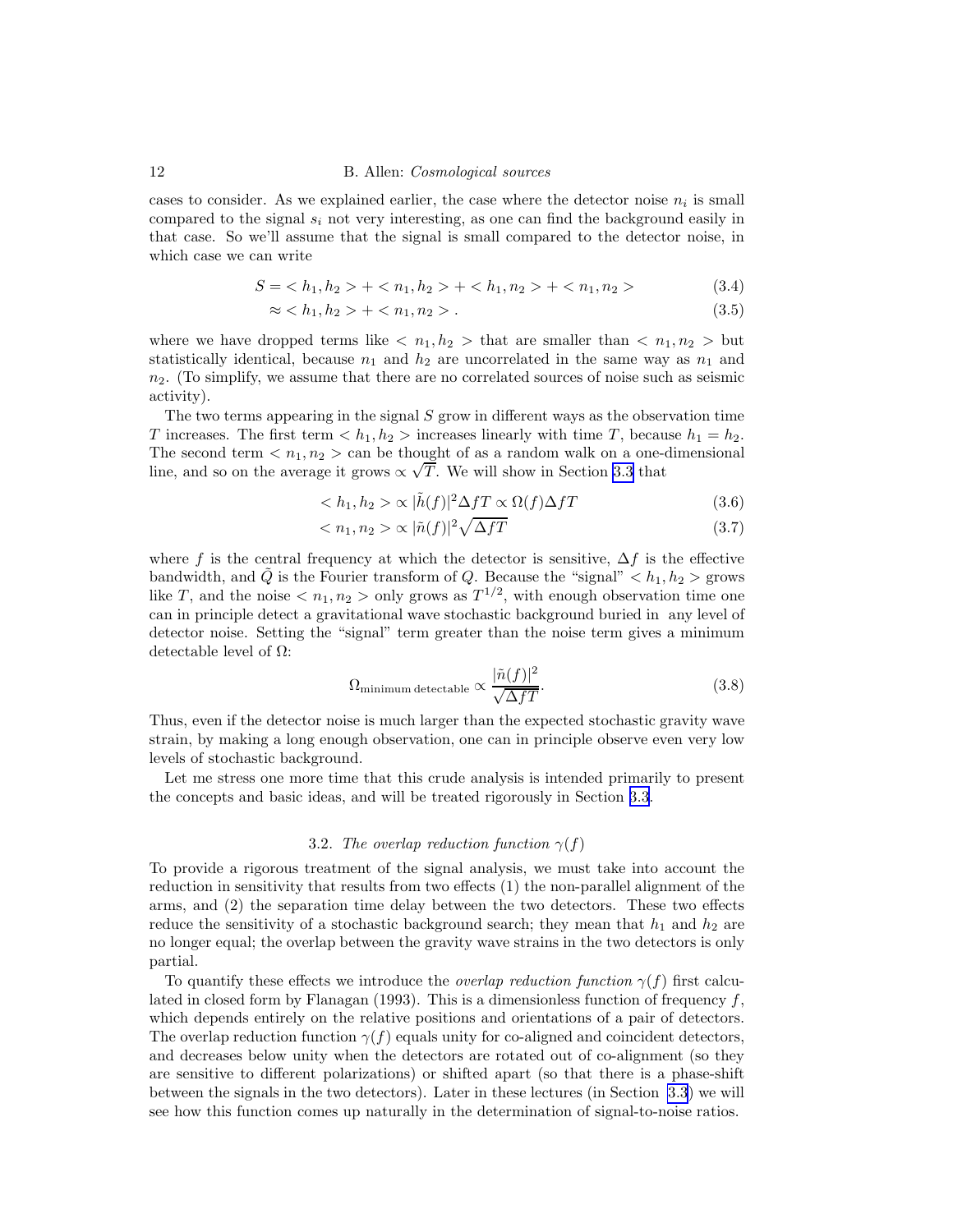<span id="page-12-0"></span>

FIGURE 5. The overlap reduction function  $\gamma(f)$  for the two LIGO detector sites. (The horizontal axis of the left-hand graph is linear, while that of the right-hand graph is  $log_{10}$ .) The overlap reduction function shows how the correlation of the detector pair to an unpolarized stochastic background falls off with frequency. The overlap reduction function has its first zero at 64 Hz, as explained earlier. It falls off rapidly at higher frequencies.

The overlap reduction function is defined by [\(Flanagan 1993\)](#page-43-0)

$$
\gamma(f) \equiv \frac{5}{8\pi} \int_{S^2} d\hat{\Omega} \, e^{2\pi i f \hat{\Omega} \cdot \Delta \vec{x}/c} \left( F_1^+ F_2^+ + F_1^\times F_2^\times \right). \tag{3.9}
$$

Here  $\hat{\Omega}$  is a unit-length vector on the two-sphere,  $\Delta \vec{x}$  is the separation between the two detector sites, and  $F_i^{+,\times}$  is the response of detector i to the + or  $\times$  polarization. For the first detector  $(i = 1)$  one has

$$
F_1^{+,\times} = \frac{1}{2} \left( \hat{X}_1^a \hat{X}_1^b - \hat{Y}_1^a \hat{Y}_1^b \right) e_{ab}^{+,\times} (\hat{\Omega}), \tag{3.10}
$$

where the directions of a single detector's arms are defined by  $\hat{X}_1^a$  and  $\hat{Y}_1^a$ , and  $e_{ab}^{+,\times}(\hat{\Omega})$ are the spin-two polarization tensors for the "plus" and "cross" polarizations respectively. These quantities are defined in equations ([A 7,A 8\)](#page-41-0) of Appendix [A](#page-41-0).

It is not hard to see how the overlap reduction function  $\gamma(f)$  arises. As we show in detail in [A](#page-41-0)ppendix A  $\gamma(f)$  is proportional to the averaged product of the strains at two different detectors, when those detectors are driven by an isotropic unpolarized stochastic background of gravitational radiation at frequency  $f$ . This radiation is arriving at the detectors uniformly from all points on the celestial sphere, hence the integral over the direction  $\Omega$  of the wave-vector of the arriving radiation.

Let us look at each term in (3.9). (1) The overall normalization factor is chosen so that if  $|\Delta \vec{x}| = 0$  (or equivalently,  $f = 0$ ) and the two detectors are coincident, and the two detectors have parallel pairs of arms, then  $\gamma \rightarrow 1$ . (2) The exponential phase factor is the phase shift arising from the time delay between the two detectors for radiation arriving along the direction  $\hat{\Omega}$ . (3) The quantity  $F_1^+$  is the response of the first detector to the "+" polarization wave, and similarly for detector 2 and the "cross" polarization.

In Section [3.3](#page-13-0) this overlap reduction function will appear after a rigorous calculation; these remarks are meant primarily for motivation.

A graph of  $\gamma(f)$  is shown in Fig. 5 for the two LIGO sites in Hanford, WA and Livingston LA. The overlap reduction function is *negative* as  $f \to 0$ . This is because, comparing the two LIGO sites, the arm orientations are not parallel but are rotated relative to one another by 90◦ . This can be seen immediately in Fig. [4](#page-10-0). If the Livingston detector arms (denoted L2) were rotated by 90◦ in the clockwise direction, this would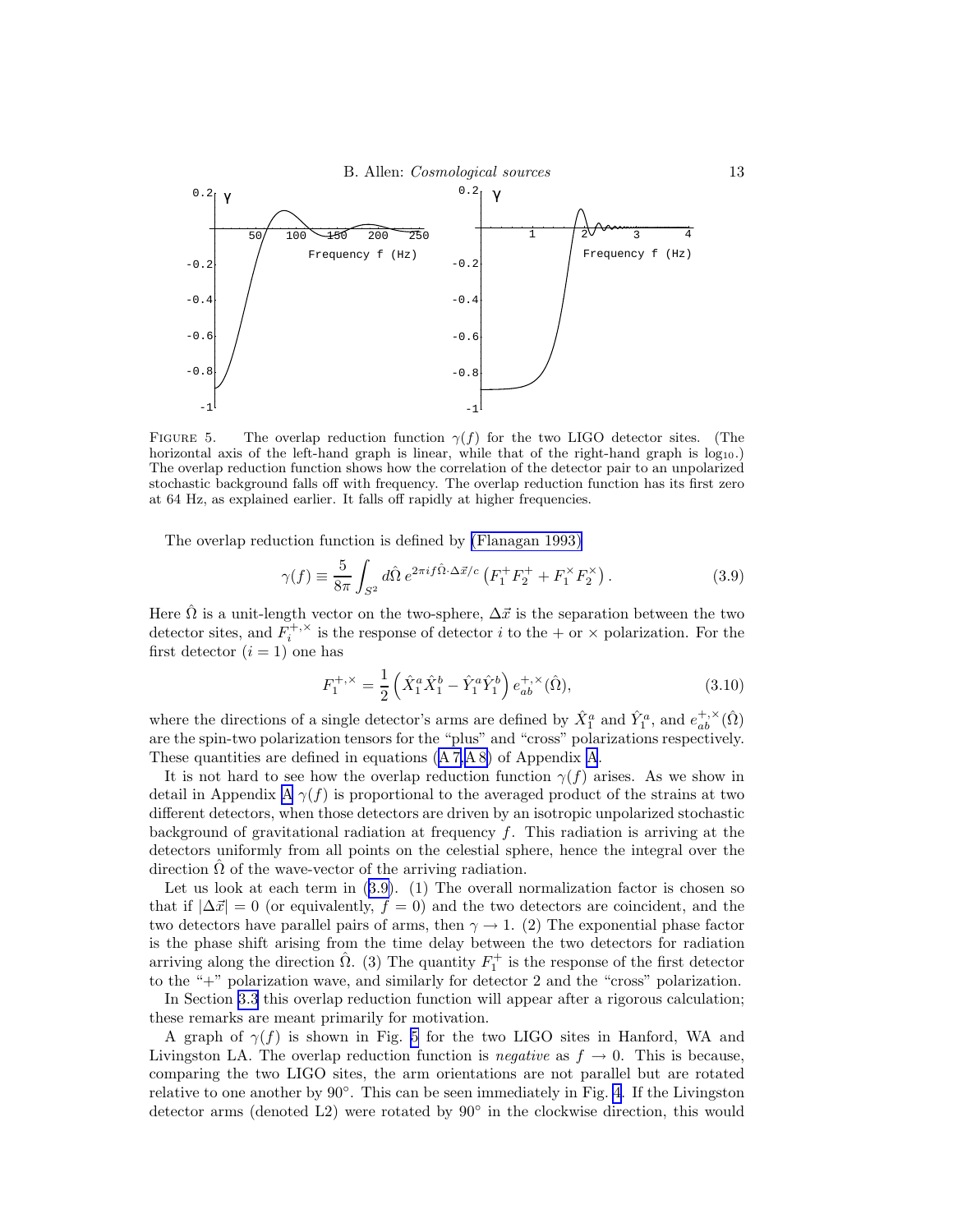<span id="page-13-0"></span>change the overall sign of  $\gamma(f)$ , but otherwise leave its dependence on f unchanged. The magnitude of  $\gamma(0)$  is not unity, because the plane of the Hanford detector and that of the Livingston detector are different. Thus the arms of the two detectors are not exactly parallel, and hence  $|\gamma(0)| = 0.89$  rather than 1.

The precise form of the overlap reduction function is not important here. However it can be calculated in closed form [\(Flanagan 1993\)](#page-43-0), and may be expressed as the sum of three Bessel functions:

$$
\gamma(f) = Aj_0(\alpha) + B\frac{j_1(\alpha)}{\alpha} + C\frac{j_2(\alpha)}{\alpha^2}
$$
\n(3.11)

where  $\alpha = 2\pi f |\Delta \vec{x}|/c$  depends upon the detector separation and the frequency, and A, B, C are constants which only depend upon the locations of the detectors and the orientations of their arms [\(Flanagan 1993\).](#page-43-0) For example, for the two LIGO detectors, one finds  $A = -0.124842$ ,  $B = -2.90014$ , and  $C = 3.00837$ .

#### 3.3. Optimal filtering

I now return to the subject that we addressed in Section [3.1](#page-9-0): how do we detect a stochastic background? In this section, we work out the precise answer to this question. This type of analysis was first carried out by Michelson (1987) then improved by Christensen (1992) and further refined by Flanagan (1993). The analysis given here appears in Bayesian form in the work of Flanagan (1993); the treatment given here is the somewhat simpler "frequentist" version. The two different approaches yield exactly the same final results, because the signals are Gaussian.

Let us write the most general possible form of the correlation "signal" between two detectors in the form

$$
S \equiv \int_{-T/2}^{T/2} dt \int_{-T/2}^{T/2} dt' s_1(t) s_2(t') Q(t - t'). \tag{3.12}
$$

The strains  $s_1$  and  $s_2$  are the signal streams from (say) the Hanford and Livingston LIGO detectors, defined by  $(3.1-3.2)$  $(3.1-3.2)$ , and  $Q(t-t')$  is a real filter function. Because we are assuming that the statistical properties of our signals and noise are stationary, the "best choice" of filter function Q can only depend upon the difference  $\Delta t = t - t'$  of the two times. Our goal, in this section, is to find the *optimal choice* of filter function  $Q(\Delta t)$ in a rigorous way.

The optimal choice of filter function  $Q(\Delta t)$  depends upon the locations and orientations of the detectors, as well as on the spectrum of the stochastic background, and the noise characteristics of the detectors. If the two sites are very close together (compared to the characteristic wavelength at which the detectors are sensitive), have identical orientations, and the detectors have a narrow bandwidth, then the optimal choice of filter is a Dirac delta function  $Q(t-t') = \delta(t-t')$ . In this case, we just multiply the signals and integrate, precisely as discussed earlier in Section [3.1](#page-9-0). Even if none of these assumptions holds, you will see that the optimal choice of filter function Q falls rapidly to zero for time delays  $\Delta t$  whose magnitude is large compared to the light travel time  $d/c = 10^{-2}$ seconds between the two sites. We are thus justified in changing the limits above, to obtain

$$
S = \int_{-T/2}^{T/2} dt \int_{-\infty}^{\infty} dt' s_1(t) s_2(t') Q(t - t').
$$
 (3.13)

Since the observation time  $T$  will be at least several months, one can see immediately that the signal S gets most of its support in the integral  $(3.12)$  from the region near the diagonal line  $t = t'$  in the region  $[-T/2, T/2] \times [-T/2, T/2]$ . Hence the value of S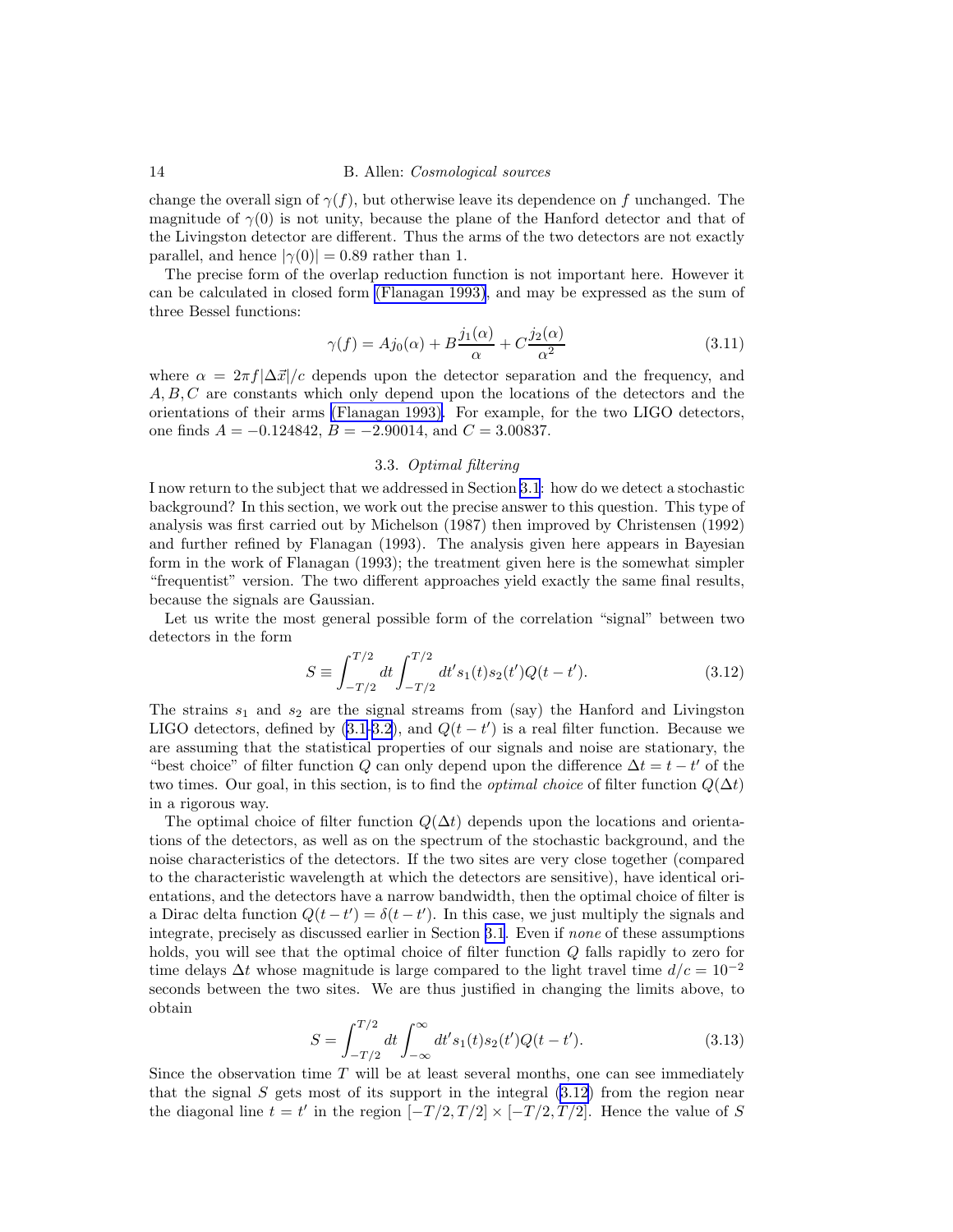<span id="page-14-0"></span>grows linearly with integration time  $T$ , in perfect agreement with the earlier "intuitive" explanation in Section [3.1](#page-9-0).

The reader should note that with our definition, the "signal"  $S$  is a quantity quadratic in the strain  $h$ ; this is not the same as the convention frequently followed in analyzing signals from chirp or periodic sources, where the "signal" is generally taken to be a quantity *linear* in the strain  $h$ . For this reason, the expressions that we will derive for quantities such as the signal to noise ratio are in some ways analogous to the squares of the corresponding quantities for chirp or periodic signals.

We can re-write [\(3.13\)](#page-13-0) in the frequency domain. Our convention for Fourier transforms is

$$
\tilde{g}(f) = \int_{-\infty}^{\infty} dt \, e^{-2\pi i f t} g(t). \tag{3.14}
$$

Here, and elsewhere in these lectures, <sup>∗</sup> denotes complex conjugation, and within this section one may assume that  $s_i(t)$  vanishes at some very early time (say, before the detector was built) and at some very late time (say, after the detector is decommissioned) so that the Fourier transforms are well-defined. Because we have assumed that the filter function is real,  $\tilde{Q}(-f) = \tilde{Q}^*(f)$ . Identical reality conditions hold for the signals  $\tilde{s}_i$ , the strains  $\tilde{h}_i$ , and the detector noise  $\tilde{n}_i$ . Using the Fourier transform, we may write the signal [\(3.13\)](#page-13-0) as

$$
S = \int_{-\infty}^{\infty} df \int_{-\infty}^{\infty} df' \, \delta_T(f - f') \tilde{s}_1^*(f) \tilde{s}_2(f') \tilde{Q}(f'). \tag{3.15}
$$

The function  $\delta_T$  which appears on the r.h.s. of (3.15) is a "finite time" approximation to the Dirac delta function, defined by

$$
\delta_T(f) \equiv \int_{-T/2}^{T/2} dt \, e^{-2\pi i f t} = \frac{\sin(\pi f T)}{\pi f},\tag{3.16}
$$

which reduces to the Dirac  $\delta$ -function  $\delta(f)$  in the limit  $T \to \infty$ . Note however that for finite observation times T one has  $\delta_T(0) = T$ . We now consider the stochastic properties of the signal S. In order to find the optimal choice of the filter function, some additional assumptions are needed.

As discussed in detail earlier, we will assume that the stochastic background is isotropic, unpolarized, and Gaussian. Under these assumptions, the expectation value of the Fourier amplitudes of the strain signal and the strain noise are derived in Appendix [A:](#page-41-0)

$$
\langle \tilde{h}_1^*(f)\tilde{h}_2(f')\rangle = \delta(f - f')\frac{3H_0^2}{20\pi^2}|f|^{-3}\Omega_{\rm gw}(|f|)\gamma(|f|), \text{ and } (3.17)
$$

$$
\langle \tilde{n}_i^*(f)\tilde{n}_j(f')\rangle = \frac{1}{2}\delta(f - f')\delta_{ij}P_i(|f|). \tag{3.18}
$$

Here the indices i, j label the sites, so for example  $i = 1$  is Hanford Washington and  $i = 2$  is Livingston Louisiana. The power spectral noise density function  $P_i(f)$  which is defined by  $(3.18)$  is a real non-negative function, defined with a factor of  $1/2$  to agree with the standard definition used by instrument-builders, so that the total noise power is the integral of  $P(f)$  over all frequencies from 0 to  $\infty$  (rather than starting at  $-\infty$ ). You will notice that we have assumed that the detector noise at the two different sites is completely uncorrelated. This assumption significantly simplifies the analysis, but is not entirely realistic (Christensen 1992; Flanagan 1993).

The predicted detector noise for the initial and advanced LIGO is shown in Fig. [6.](#page-15-0) This figure is taken from the LIGO design goals [\(Abramovici](#page-42-0) et al. 1992). Because the 4 kilometer detectors are identical, they have the same power spectral noise densities,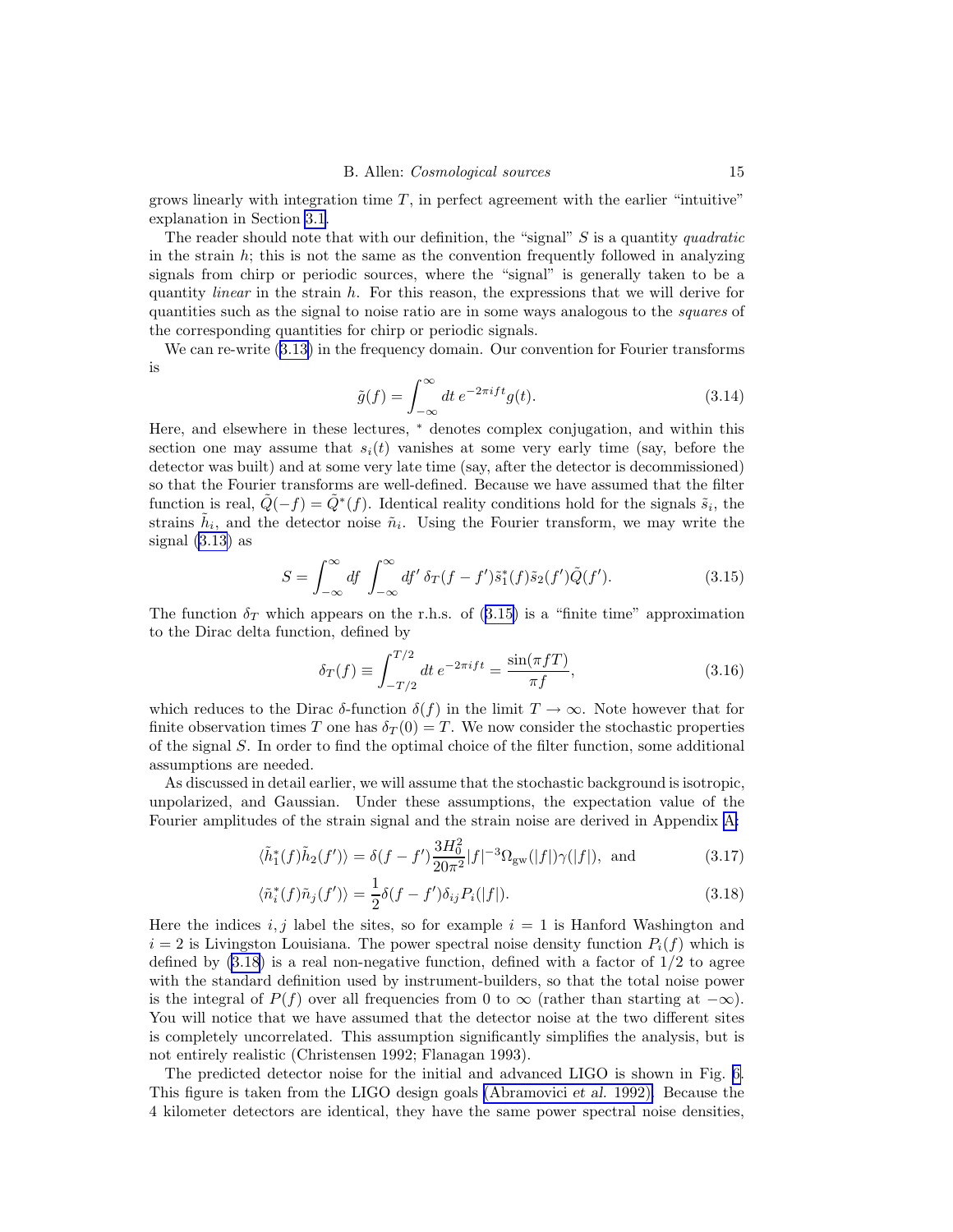<span id="page-15-0"></span>

Log Freq, Hz

FIGURE 6. The predicted noise power spectra of the initial and advanced LIGO detectors. The horizontal axis is log<sub>10</sub> of frequency f, in Hz. The vertical axis shows  $log_{10}(P(f)/sec)^{1/2}$ , or strain per root Hz. These noise power spectra are the published design goals. The bumps appearing in the low-frequency part of the advanced LIGO noise curve are obtained by folding measured seismic noise data with the predicted transfer function of the seismic isolation (stack) system.

 $P(f) = P_1(f) = P_2(f)$ . There are at least three different sources of detector noise which dominate at different frequencies. At the low frequency end, the dominant source of noise is seismic noise. In the advanced version of LIGO, this noise will be reduced by improving the mechanical filters that isolate the detector from the ground. In the midband region, the noise is primarily due to thermal motion of the masses and mirrors, which will be reduced by using improved materials and design. In the high-frequency part of the spectrum, the noise is dominated by photon shot noise, which can be reduced by increasing the laser power and improving the optical components.

Although in the case of the LIGO detectors, the noise power spectra of the detectors are expected to be the same, in general, we are interested in correlating the outputs of detectors with different designs (say the LIGO and VIRGO detectors). So we will keep our treatment fairly general, and treat  $P_1(f)$  and  $P_2(f)$  as distinct functions.

In order to find the optimal choice of filter function  $Q$ , we need to choose the quantity to maximize. The natural choice here is to maximize the ratio of signal-to-noise. The expected value of the signal is obtained by taking the expectation value of [\(3.15](#page-14-0)), making use of ([3.17\)](#page-14-0). Because the noise in each detector is uncorrelated with the other detector, and is uncorrelated with the gravity-wave strain  $h$ , one obtains

$$
\langle S \rangle = \int_{-\infty}^{\infty} df \int_{-\infty}^{\infty} df' \, \delta_T(f - f') \langle \tilde{h}_1^*(f) \tilde{h}_2(f') \rangle \tilde{Q}(f')
$$
 (3.19)

$$
=\frac{3H_0^2}{20\pi^2}T\int_{-\infty}^{\infty}df\ \gamma(|f|)|f|^{-3}\Omega_{\rm gw}(|f|)\tilde{Q}(f). \tag{3.20}
$$

The factor of T on the r.h.s. arises from evaluating  $\delta_T(0)$ . To determine the amount of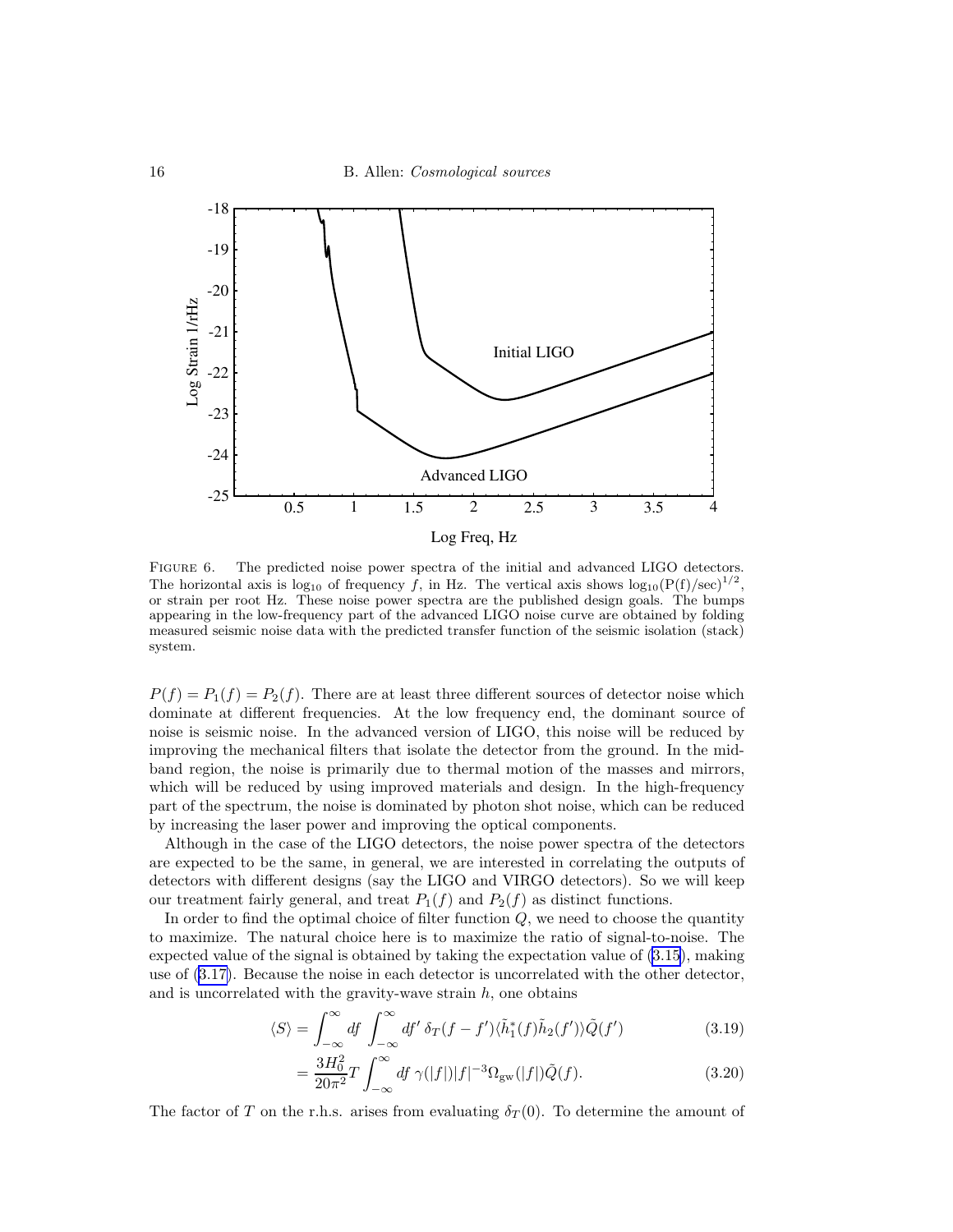noise  $N$  in the detector, we consider the variation of the signal  $S$  away from its mean value:

$$
N \equiv S - \langle S \rangle. \tag{3.21}
$$

The quantities on the r.h.s. are easily determined, if we assume as in  $(3.4)$  $(3.4)$  that the noise  $n_i(t)$  each detector is much larger in magnitude than the gravitational strain  $h_i(t)$ . In this case, one may simply replace the detector output signal (gravity strain + noise) by the detector noise alone in [\(3.15](#page-14-0)), obtaining

$$
N \approx \int_{-\infty}^{\infty} df \int_{-\infty}^{\infty} df' \, \delta_T(f - f') \tilde{n}_1^*(f) \tilde{n}_2(f') \tilde{Q}(f'). \tag{3.22}
$$

This approximation is consistent with the definition of  $N$ ; a brief calculation shows that the expected value of  $N$  vanishes, because the noise in the two detectors is assumed to be uncorrelated,

$$
\langle N \rangle = 0,\tag{3.23}
$$

a result which also follows directly from the definition of  $N$ . However the r.m.s. value of the expected noise is not zero, because if we take the expectation value of the square of  $(3.22)$  and use  $(3.18)$  $(3.18)$  one obtains

$$
\langle N^2 \rangle = \langle S^2 \rangle - \langle S \rangle^2 \tag{3.24}
$$

$$
= \frac{1}{4} \int_{-\infty}^{\infty} df \int_{-\infty}^{\infty} df' \, \delta_T^2(f - f') P_1(|f|) P_2(|f'|) \left| \tilde{Q}(f') \right|^2. \tag{3.25}
$$

For long observation times (say  $T > 1$  sec) the finite-time delta function  $\delta_T(f - f')$  is sharply peaked over a region in  $f - f'$  whose size  $\approx 1/T$  is very small compared to the scale on which the functions  $P_1, P_2, \tilde{Q}$  are changing. In this case we are justified in replacing one of the finite-time delta functions above by a Dirac delta function, obtaining

$$
\langle N^2 \rangle = \frac{T}{4} \int_{-\infty}^{\infty} df P_1(|f|) P_2(|f|) |\tilde{Q}(f)|^2.
$$
 (3.26)

Notice that the expected r.m.s. noise  $\langle N^2 \rangle^{\frac{1}{2}}$  grows as  $\sqrt{T}$ , in complete agreement with the simple intuitive explanation given earlier in Section [3.1.](#page-9-0)

The problem now is to find the choice of filter function  $\tilde{Q}$  which maximizes the signal to noise ratio

$$
\left(\frac{S}{N}\right) \equiv \frac{\langle S \rangle}{\langle N^2 \rangle^{\frac{1}{2}}}.\tag{3.27}
$$

This turns out to be remarkably straightforward, if we introduce an inner product between two functions of frequency,  $A(f)$  and  $B(f)$ . This inner product takes as inputs two arbitrary complex functions  $A(f)$  and  $B(f)$ ; the output  $(A, B)$  is a single complex number. We define this inner product by

$$
(A, B) \equiv \int_{-\infty}^{\infty} df \, A^*(f) B(f) P_1(|f|) P_2(|f|). \tag{3.28}
$$

It is straightforward to see that this inner product is positive definite; since  $0 < P_i(f)$ the norm of a function  $(A, A)$  vanishes if and only if  $A(f)$  vanishes. In terms of this inner product, we can express the expected signal and noise as

$$
\langle S \rangle = (\tilde{Q}, \frac{\gamma(|f|)\Omega_{\text{gw}}(|f|)}{|f|^3 P_1(|f|) P_2(|f|)}) \frac{3H_0^2}{20\pi^2} T, \text{ and } (3.29)
$$

$$
\langle N^2 \rangle = \frac{1}{4} (\tilde{Q}, \tilde{Q}) T. \tag{3.30}
$$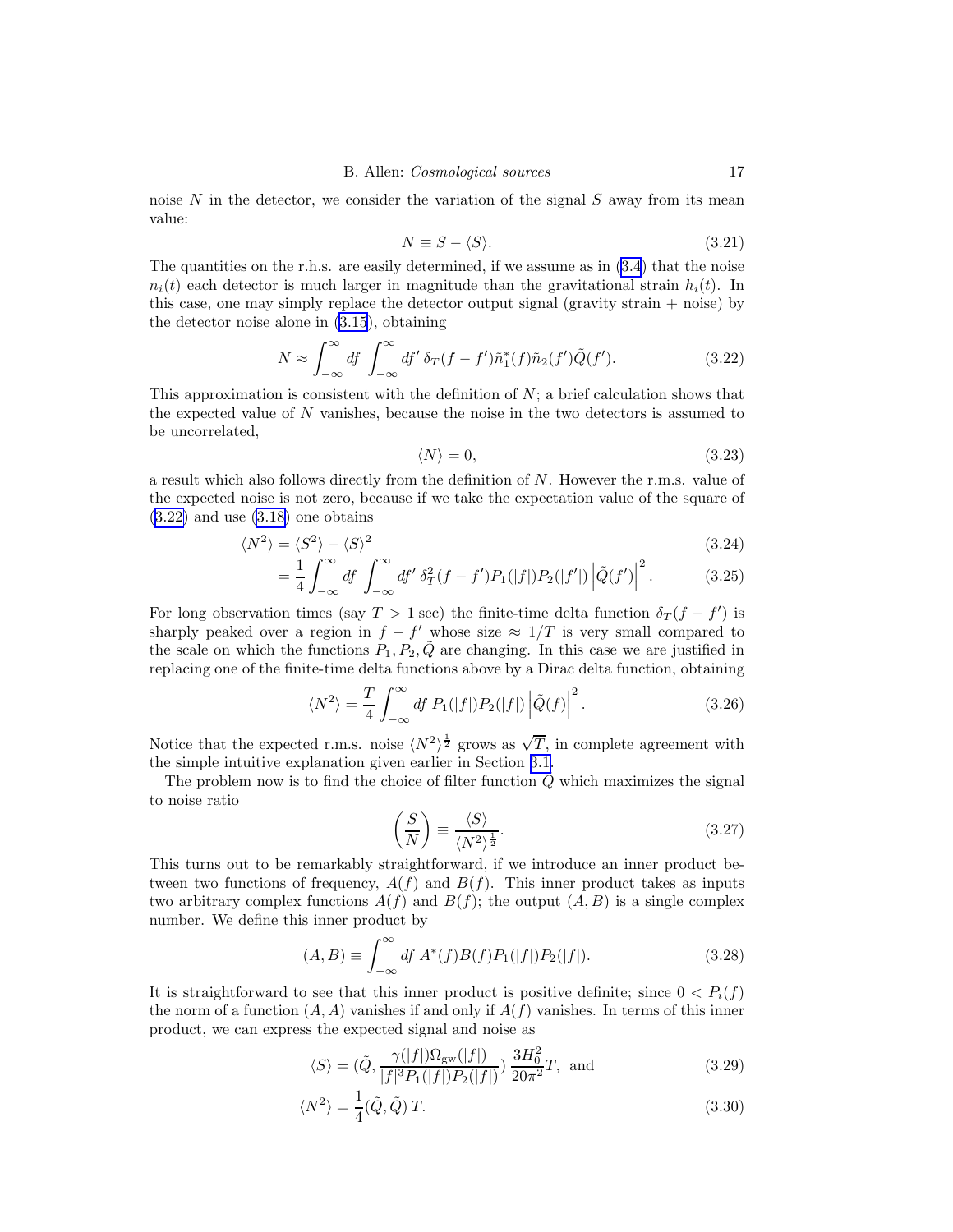<span id="page-17-0"></span>

FIGURE 7. Optimal filter functions  $\tilde{Q}(f)$  for the initial and advanced LIGO detectors, for  $\Omega_{\rm gw}$  = constant. In this case  $\tilde{Q}(f)$  is proportional to  $\frac{\gamma(f)}{f^{3}P^{2}(f)}$ . The initial LIGO filter is normalized to have maximum magnitude of unity; the advanced LIGO filter is shown with an identical scale. It is much larger in magnitude because the power spectral noise density  $P(f)$  of the advanced detectors is much smaller than in the initial detectors.

So the problem is to choose the function  $\tilde{Q}$  which gives the largest possible value of

$$
\left(\frac{S}{N}\right)^2 = \frac{\langle S \rangle^2}{\langle N^2 \rangle} = \left(\frac{3H_0^2}{10\pi^2}\right)^2 T \frac{(\tilde{Q}, \frac{\gamma(|f|)\Omega_{\rm gw}(|f|)}{|f|^3 P_1(|f|) P_2(|f|)})^2}{(\tilde{Q}, \tilde{Q})}.
$$
(3.31)

But this is trivial! Suppose you were given a fixed three-vector  $\vec{A}$ , and asked to find the three-vector  $\vec{Q}$  which maximized the ratio  $\frac{(\vec{A}\cdot\vec{Q})^2}{\vec{Q} \cdot \vec{Q}}$  $\frac{A \cdot Q}{\vec{Q} \cdot \vec{Q}}$ . Since this is just the squared cosine of the angle between the two vectors, the ratio is obviously maximized by choosing  $\vec{A}$ and  $\overline{Q}$  to point in the same direction! The problem of maximizing  $(3.31)$  is identical; the solution is to choose

$$
\tilde{Q}(f) = \frac{\gamma(|f|)\Omega_{\rm gw}(|f|)}{|f|^3 P_1(|f|) P_2(|f|)}.
$$
\n(3.32)

Of course the overall constant appearing in the normalization of  $Q$  has no significance, since it does not affect the signal-to-noise ratio (3.31). We have now found the form of the optimal filter for a stochastic background search.

These optimal filters are shown in Fig. 7 for both the initial and advanced LIGO detectors, for a flat spectrum  $\Omega_{\rm gw}$  = constant. Effectively, the filter includes into the signal only those frequencies at which the detector is most sensitive, weighting each frequency by a positive or negative factor which reflects the relative phasing (at that frequency) of the signals at the two detectors.

Having now found the optimal choice of filter function, it is straightforward to calculate the signal-to-noise ratios for a given pair of detectors. Substituting the optimal choice of  $Q$  given by  $(3.32)$  into  $(3.31)$  gives the optimal signal-to-noise ratio:

$$
\left(\frac{S}{N}\right)^2 = \frac{9H_0^4}{50\pi^4}T\int_0^\infty df \frac{\gamma^2(f)\Omega_{\rm gw}^2(f)}{f^6P_1(f)P_2(f)}.
$$
\n(3.33)

Thus the signal-to-noise ratio of a correlation experiment to detect a stochastic gravitational wave background is determined by the following quantities.

 $H_0 =$ Hubble expansion rate, sec<sup>-1</sup>.

 $T =$ Integration time, sec.

 $\gamma(f)$  = Overlap reduction function, dimensionless.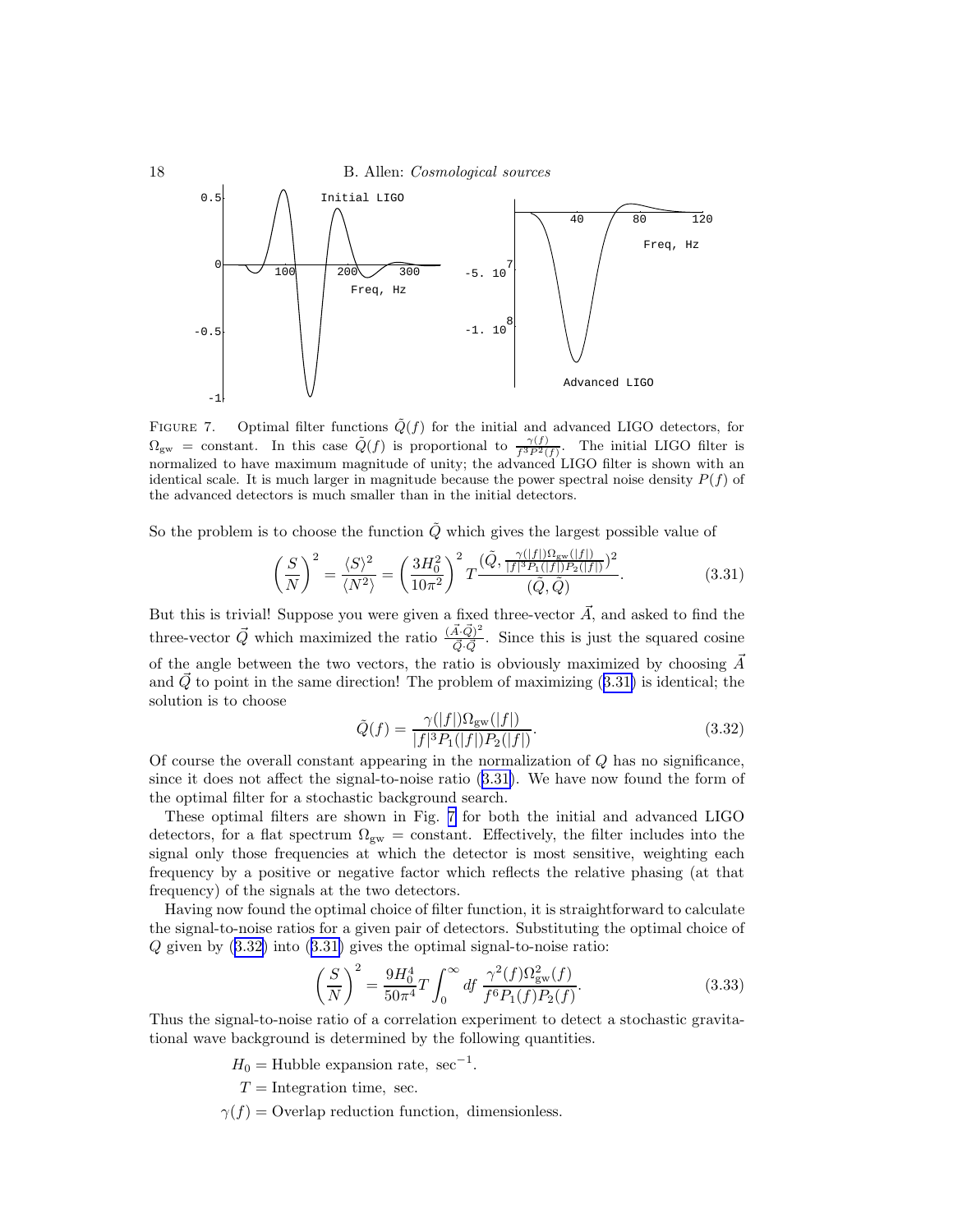$\Omega_{\rm gw} =$  Fractional energy density in gravitational waves.

 $P_i$  = Noise power spectral density of detector *i* (one sided), sec.

One of the curious things about this formula for the signal-to-noise ratio is that it depends upon the spectrum of gravitational waves  $\Omega_{\rm gw}$ ; a function which we do not know! What this means in practice is that rather than having a single "optimal filter" one needs to have a set of such filters. The bandwidth of the experiment is in a good sense defined by the factor  $\frac{1}{P_1(f)P_2(f)}$  appearing in the integrand of ([3.33\)](#page-17-0); the bandwidth of the experiment is the range of frequencies over which this factor is large (and hence the noise is small). The signal-to-noise ratio gets its significant contributions from within this bandwidth. Within this range of frequencies, which will not be very wide for the first generation of detectors, it is reasonable to assume that the form of the  $\Omega_{\rm gw}$  is a power-law, proportional to  $f^{\alpha}$ . Thus, one can construct a reasonable set of optimal filters by choosing a number of different values of  $\alpha$  such as  $\alpha = -4, -7/2, \cdots, 7/2, 4$  and analyzing the signal separately for each filter. The filter for  $\alpha = 0$  is shown in Fig. [7](#page-17-0).

In the next section, we will look at the values of this signal-to-noise ratio for the forthcoming detectors, and estimate the detectable levels of  $\Omega_{gw}$ .

## 3.4. Signal to noise ratios, and the minimum detectable  $\Omega_{\rm gw}$

One can see from  $(3.15)$  $(3.15)$  that in a measurement over the time interval T the signal S is a sum (over  $f$  and  $f'$ ) of many independent random variables (the Fourier amplitudes of the signals). This is because the amplitudes  $\tilde{s}_1(f)$  and  $\tilde{s}_1(f')$  are only correlated when  $|f - f'| < 1/T \approx 10^{-7}$  Hz, and the bandwidth over which the integral in [\(3.15\)](#page-14-0) gets its major contribution is  $\approx 100$  Hz wide. Thus S is the sum of  $\approx 10^9$  random variables, and the value of  $S$  in a set of measurements over independent time intervals is a Gaussian random variable. If the signal  $S$  is measured many times, each time over a distinct period of length  $T$ , the values of S will have a Gaussian normal distribution. The mean value of this distribution is  $\langle S \rangle$ ; the width or standard deviation of this distribution away from its mean value is  $\langle N^2 \rangle^{\frac{1}{2}}$ .

In order to reliably detect a stochastic background, we need to be able to state, with some certainty, that the value of  $\Omega_{\rm gw}$  is greater than zero. Equivalently, one needs to be able to state with some desired reliability that the observed positive mean value of S could not have resulted from detector noise but instead must have resulted from a stochastic background.

One way of doing this is to compute the probability that a random variable with a Gaussian normal distribution will lie within a given range. For example, the probability that a Gaussian random variable S with mean  $\langle S \rangle$  and variance<sup>2</sup> =  $\langle N^2 \rangle$  will lie within the range  $[S_l, S_u]$  is

Probability = 
$$
\frac{1}{\sqrt{2\pi \langle N^2 \rangle}} \int_{S_l}^{S_u} dx \exp\left(\frac{-(x - \langle S \rangle)^2}{2\langle N^2 \rangle}\right).
$$
 (3.34)

This integral can be expressed in closed form in terms of the error function Erf. In this way, one can easily show that

> with 68% probability  $S \in \left[ \langle S \rangle - \sqrt{\langle N^2 \rangle}, \langle S \rangle + \sqrt{\langle N^2 \rangle} \right]$ with 90% probability  $S \in \left[ \langle S \rangle - 1.65\sqrt{\langle N^2 \rangle}, \langle S \rangle + 1.65\sqrt{\langle N^2 \rangle} \right]$ with 95% probability  $S \in \left[ \langle S \rangle - 2\sqrt{\langle N^2 \rangle}, \langle S \rangle + 2\sqrt{\langle N^2 \rangle} \right]$ with 99.7% probability  $S \in \left[ \langle S \rangle - 3\sqrt{\langle N^2 \rangle}, \langle S \rangle + 3\sqrt{\langle N^2 \rangle} \right]$ .

Thus, to detect a stochastic background with  $\geq 90\%$  confidence, we need to ensure that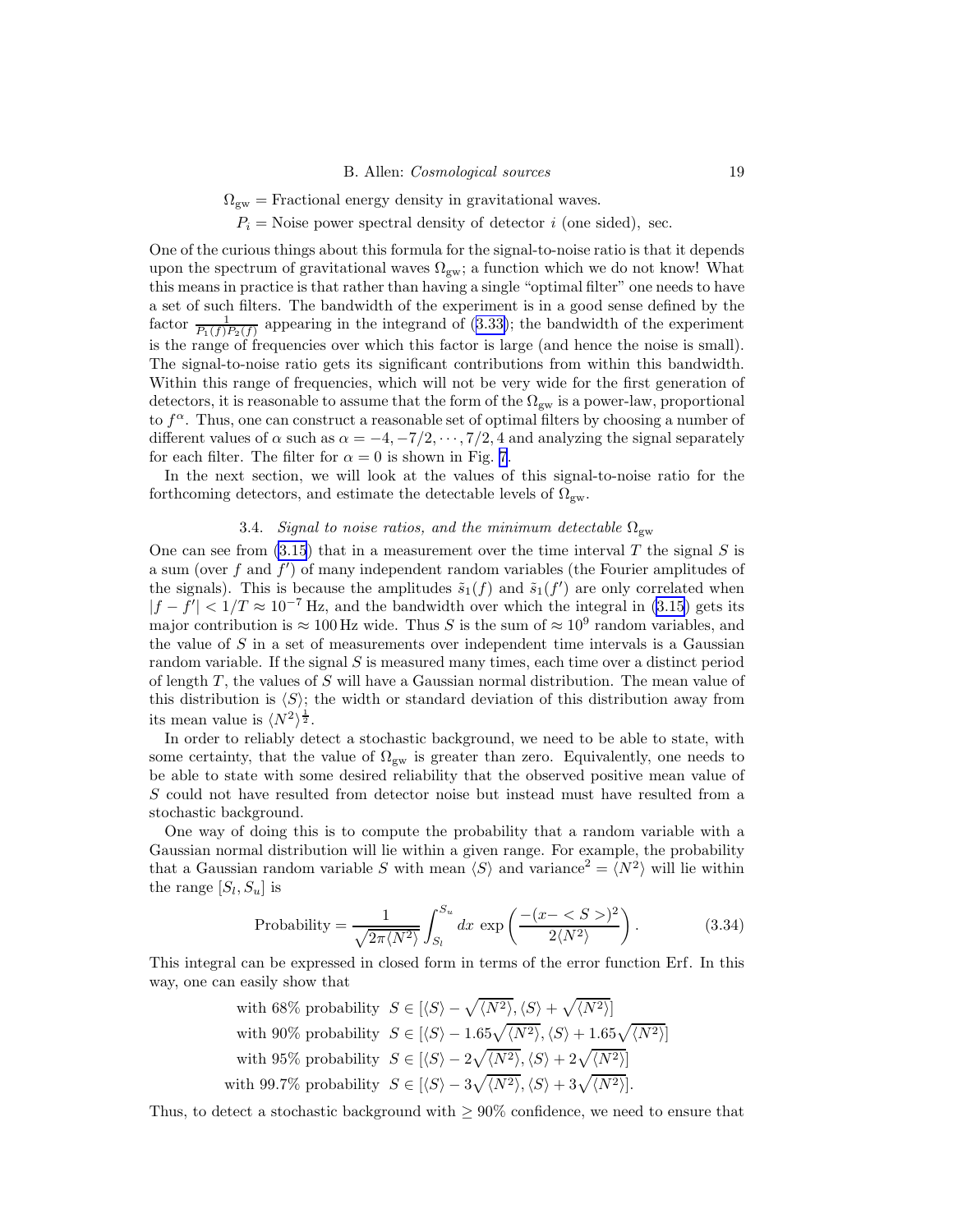<span id="page-19-0"></span>

FIGURE 8. The expected "signal" as a function of frequency for a flat spectrum  $\Omega_{\rm gw} = \text{constant}$ in the initial and advanced LIGO detectors. The function displayed here is the integrand of Eqn. [3.20](#page-15-0); it is proportional to  $\frac{\gamma^2(f)}{f^6P^2(f)}$ . The initial LIGO signal is normalized to have maximum magnitude of unity; the advanced LIGO signal is shown with an identical scale. It is much larger in magnitude because the power spectral noise density of the advanced detectors is much smaller than in the initial detectors.

the signal-to-noise ratio  $\left(\frac{S}{N}\right) \ge 1.65$ , so that there is less than a ten percent probability that  $S$  is less than 0.

As an example, let's analyze the sensitivity of the first and second generation of LIGO detectors, to a flat spectrum  $\Omega_{\rm gw} \propto f^0$ . The design goals [\(Abramovici](#page-42-0) *et al.* 1992) for the noise power spectral densities of the detectors are shown in Fig. [6](#page-15-0). The minimum flat spectral density detectable in  $T = 4$  months of integration, with 90% confidence, is given by

$$
\Omega_{\rm gw}^{90\% \text{ confidence}} = 1.65 \left[ \frac{9H_0^4}{50\pi^4} T \int_0^\infty df \frac{\gamma^2(f)}{f^6 P_1(f) P_2(f)} \right]^{-\frac{1}{2}} \tag{3.35}
$$

$$
= 2.8 \times 10^{-6} h_{100}^{-2} \text{ for initial LIGO} \tag{3.36}
$$

$$
= 2.8 \times 10^{-11} h_{100}^{-2} \text{ for advanced LIGO.}
$$
 (3.37)

We will see in the coming lectures that this is a very useful level of sensitivity, particularly for the advanced detectors.

One might wonder why the upgrade from the initial LIGO detectors to the advanced detectors results in such a large increase in sensitivity. The reason can be easily seen by comparing the optimal filter functions  $Q(f)$  for the initial and advanced detectors shown in Fig. [7,](#page-17-0) and the expected contributions to  $\langle S \rangle$  given by ([3.20\)](#page-15-0), as a function of frequency, shown in Fig. 8. It is easy to see that because the advanced version of the LIGO detector will have much less low-frequency noise than the initial detector, the expected signal in the LIGO detector lies within the  $0 < f < 64$  Hz region where the overlap reduction function  $\gamma(f)$  has the greatest magnitude.

# 4. What is known (experimental/observational facts) about the stochastic background?

So far in these lectures, we have discussed notation which may be used to describe the spectrum of a stochastic gravitational wave background, and some of the expected properties that such a background might have. We also discussed, in detail, the optimal way to correlate the output of two interferometers to search for such a background.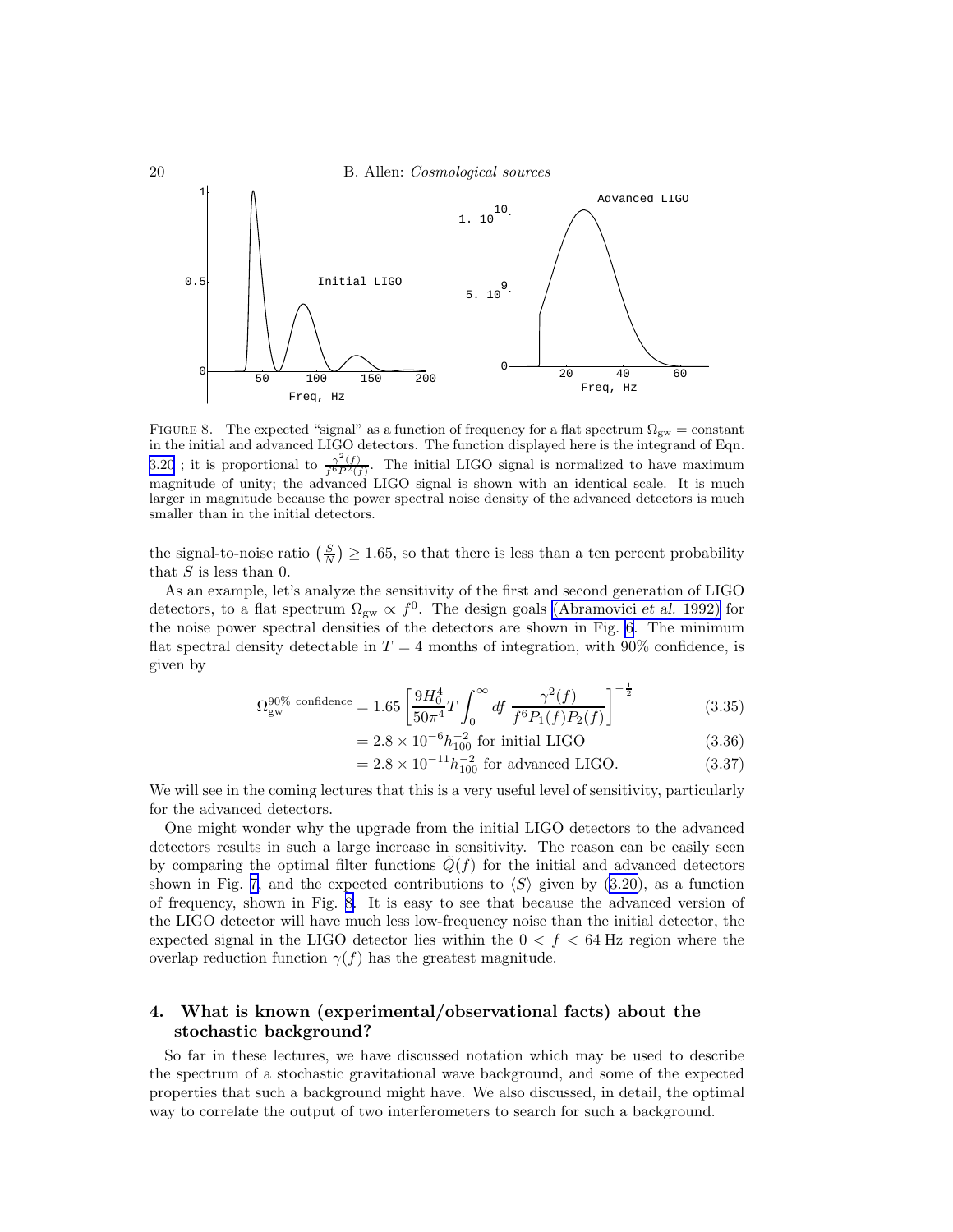<span id="page-20-0"></span>In this section, I'd like to show you what is actually known about the stochastic background: the observational facts. As you will see, there are strict limits on the stochastic background in only a couple of frequency ranges, but other than that, only one very general constraint. In particular, there are really no strong constraints on  $\Omega$ in the frequency range of interest for ground based interferometric experiments or bar detectors (1 Hz <  $f$  < 10<sup>3</sup> Hz) or space-based experiments (10<sup>-4</sup> Hz <  $f$  < 10<sup>-1</sup> Hz).

## 4.1. CMBR isotropy and the gravitational stochastic background

The strongest constraint on  $\Omega$  comes from the high degree of isotropy observed in the Cosmic Microwave Background Radiation (CMBR). In particular, the one-year (Smoot et al. 1992; Bennett et al. 1992; Wright 1992) and two-year data-sets [\(Bennett](#page-42-0) et al. 1994) from the Cosmic Background Explorer (COBE) satellite place very strong restrictions on  $\Omega$  at very low frequencies. The four-year data has also appeared, although it is not yet in print [\(Bennett](#page-43-0) et al. 1996).

The temperature fluctuation  $\delta T$  of the CMBR away from its mean value of  $T = 2.73 \text{ K}$ varies from point to point on the sky, and may be expanded in harmonic functions on the celestial sphere:

$$
\frac{\delta T}{T}(\hat{\Omega}) = \sum_{lm} a_{l,m} Y_{lm}(\hat{\Omega}).
$$
\n(4.1)

Here  $\hat{\Omega}$  denotes a point on the two-sphere, and the  $a_{l,m}$  are the multipole moments of the CMBR. Since by definition the mean value of the l.h.s. vanishes, the sum begins at  $l = 1$ :

$$
\sum_{lm} \equiv \sum_{l=1}^{\infty} \sum_{m=-l}^{l}.
$$
\n(4.2)

The COBE data permitted a determination of the rms quadrupole moment of these fluctuations,

$$
Q_{\rm rms} \equiv T \sqrt{\sum_{m=-2}^{2} \frac{|a_{2,m}|^2}{4\pi}} = 14.3^{+5.2}_{-3.3} \,\mu\text{K}.\tag{4.3}
$$

These in turn place rather tight constraints on the spectrum of gravitational radiation at very long wavelengths.

The connection between the temperature fluctuations of the CMBR and gravitational waves arises through the *Sachs Wolfe effect*. Sachs and Wolfe (1967) showed how variations in the density of the cosmological fluid and gravitational wave perturbations result in CMBR temperature fluctuations, even if the surface of last scattering was perfectly uniform in temperature. In particular, they showed that to lowest order the temperature perturbation at a particular point on the sky is given by

$$
\frac{\delta T}{T}(\hat{\Omega}) = \frac{1}{2} \int_{\text{null geodesic}} d\lambda \frac{\partial}{\partial \eta} h_{rr}.
$$
\n(4.4)

Here the integral is taken over a null geodesic path which leaves our current spacetime point heading off in the spatial direction defined by  $\hat{\Omega}$  and going back to the surface of last scattering of the CMBR, and  $\lambda$  is a particular choice of affine parameter along that null geodesic. In conformal coordinates the metric perturbation is given by  $\delta g_{ij} =$  $a^2(\eta)h_{ij}$ , and r is an outwards radial spatial coordinate from our current spacetime point. The effect of a long wavelength gravitational wave is to shift the temperature distribution of the CMBR on the celestial sphere away from perfect isotropy. The fact that the temperature perturbations are quite small (a few parts in  $10<sup>6</sup>$ ) implies that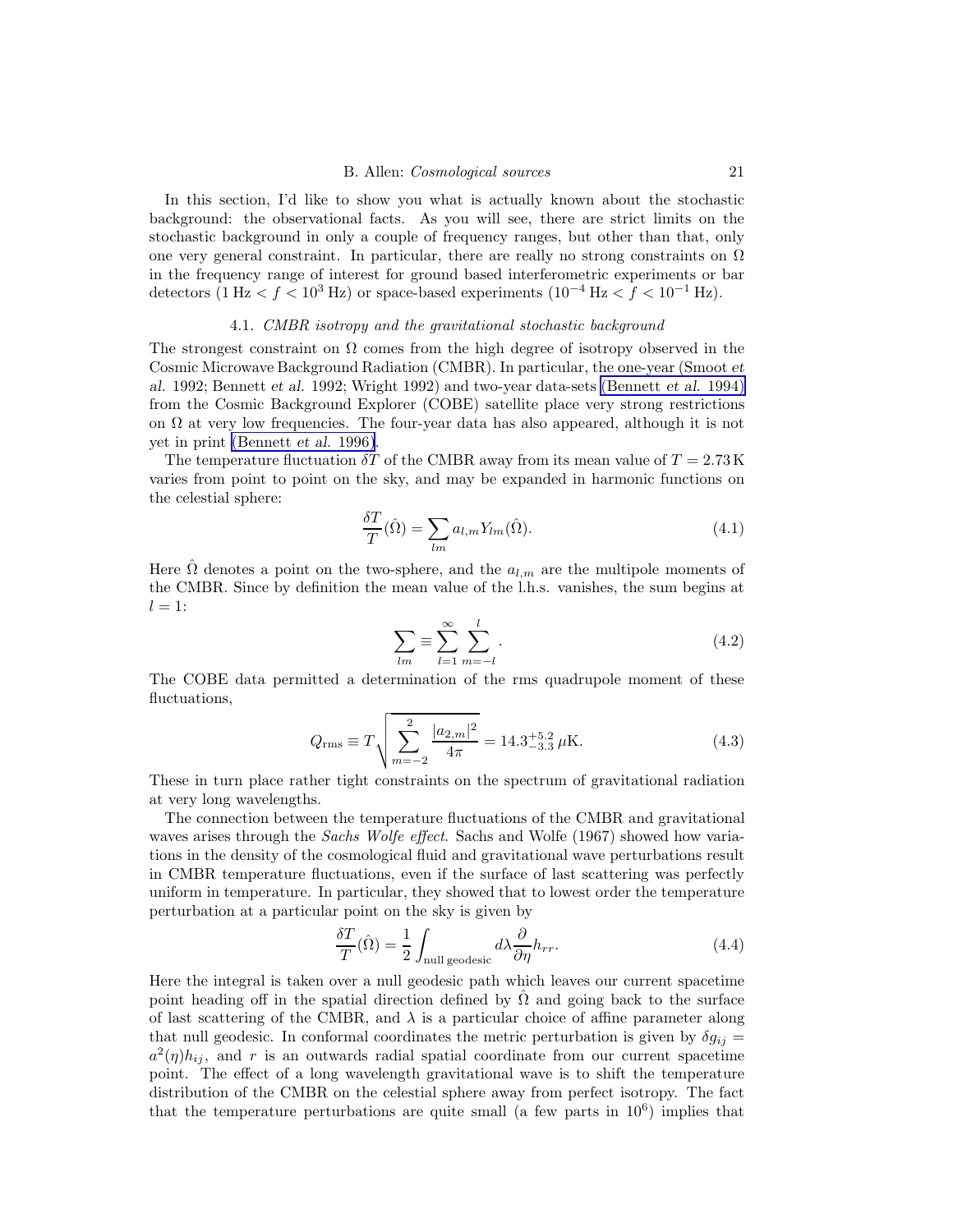<span id="page-21-0"></span>Table 1. Two of the millisecond pulsars studied by Taylor's group, and then used to place limits on the stochastic gravitational wave background.

| minus on the stochastic gravitational wave background. |              |                 |            |                             |  |  |  |  |
|--------------------------------------------------------|--------------|-----------------|------------|-----------------------------|--|--|--|--|
|                                                        | Pulsar Name  | Time Observed t | Period     | Timing Residuals $\Delta t$ |  |  |  |  |
|                                                        | PSR B1855+09 | 7 Years         | $5.4$ msec | no residuals                |  |  |  |  |
|                                                        | PSR B1937+21 | 8 Years         | $1.6$ msec | few $\mu$ sec (total)       |  |  |  |  |
|                                                        |              |                 |            |                             |  |  |  |  |

the perturbations caused by the gravitational waves can not be too large. (One specific example of this effect can be found in Allen & Koranda (1994); Koranda & Allen (1995). In those papers, we give a rigorous calculation of the effects of a stochastic gravity-wave background on the CMBR temperature distribution, in an inflationary model of the early universe.)

If we combine the COBE observational limits on the different multipole moments  $(2 \leq l \leq 30)$  we arrive at the constraint on  $\Omega_{\rm gw}$  given by

$$
\Omega_{\rm gw} h_{100}^2 < 7 \times 10^{-11} \left(\frac{H_0}{f}\right)^2 \quad \text{for } H_0 < f < 30H_0. \tag{4.5}
$$

Note that this limit does not apply to *any* gravitational waves, but only to those of cosmological origin, which were already present at the time of last scattering of the CMBR. This limit applies only over a narrow band of frequencies at the very lowest limits of Fig. [1;](#page-4-0) it is far below any frequencies that will be accessible to investigation either by space-based or earth-based experiments.

In Section [5.1](#page-24-0) we will make a detailed examination of inflationary cosmological models, and investigate these limits on  $\Omega_{gw}$  in more detail.

# 4.2. Millisecond pulsar timing constraints on  $\Omega_{\rm gw}$

For about a decade, Taylor and his research group [\(Kaspi](#page-43-0) et al. 1994) have been monitoring the radio pulses arriving from a number of stable millisecond pulsars. Two of these pulsars are described in Table 1. These objects have turned out to be remarkably stable clocks; the regularity of their pulses places tight constraints on  $\Omega_{\rm gw}$  at frequencies of order 1/observation time  $\approx 10^{-8}$ Hz.

The regularity of these pulsar's pulses can be described in terms of *timing residuals*. Roughly speaking, after fitting the arrival times of the pulses to a uniformly-spaced set (in the rest frame of the pulsars) the timing residuals are the remaining errors in the emission times of the pulses. As can be seen from Table 1 the timing residuals are remarkably small; in dimensionless terms,

$$
\frac{\Delta t}{t} \approx \frac{\mu \sec}{8 \text{ years}} < 10^{-14}.\tag{4.6}
$$

It is easy to see that these extremely precise measurements put very tight restrictions on the amplitude of any gravitational waves with periods comparable to 8 years.

To see the exact connection, imagine that a gravitational wave is passing by us, coming from a direction transverse to our line-of-sight to the pulsar, and assume its wavelength is 8 light years. Assume in addition that the pulsar is an ideal clock, emitting pulses at perfectly regular intervals in its rest frame. Then, during the time when one of the maxima of the gravitational wave is passing by the earth, the pulsar pulses will arrive spaced slightly farther *apart* (you can think of this as gravitational redshifting due to the gravitational wave). Four years later, a minimum of the gravitational wave will be passing by the earth, and the pulsar pulses arrive at an earth-bound observer slightly more closely spaced *together* (which can be thought of as gravitational blueshifting). In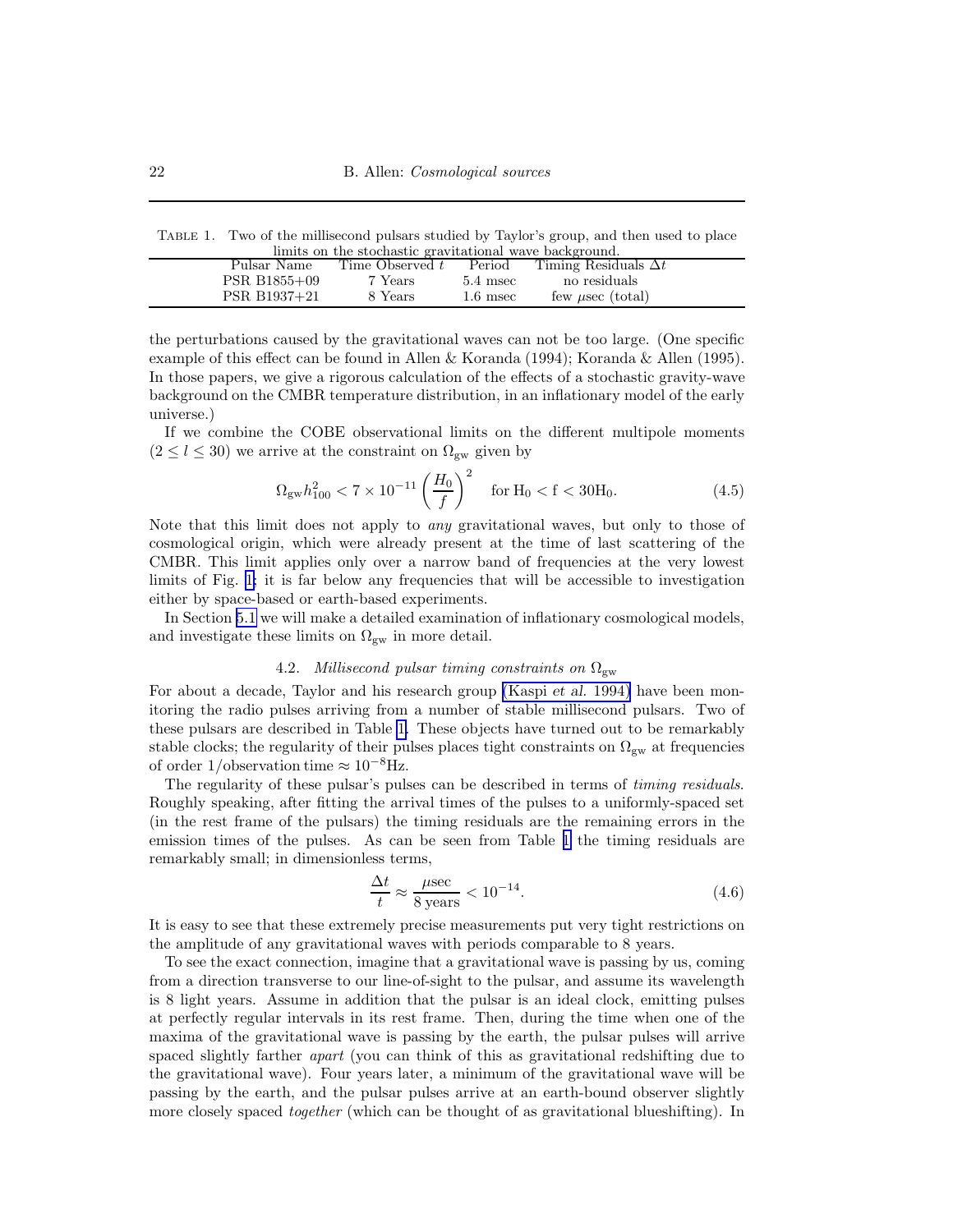fact this system is just like a single-arm gravitational wave detector, with an arm length L of 8 light years. The size of the characteristic gravity-wave strain must be less than of order

$$
h_c \le \Delta L/L = \Delta t/t \le 10^{-14},\tag{4.7}
$$

where  $L = ct = 8$  years and  $\Delta t \approx \mu$ sec is an upper bound on the residual timing error. Substituting  $f = (8 \text{ years})^{-1} = 10^{-8} \text{ Hz}$  in Eqn. [\(2.9\)](#page-5-0) gives the relation  $h_c = 10^{-10} \sqrt{\Omega(f = 10^{-8} \text{Hz})}$  between the characteristic strain and the fractional energy density in gravitational waves. Hence the extremely small size of the fractional timing errors restricts  $h_c$  to be extremely small, which in turn gives a bound on  $\Omega$  of

$$
\Omega(f = 10^{-8} \text{Hz}) < 10^{-8}.\tag{4.8}
$$

This bound provides important constraints on cosmic string networks, as discussed in more detail in Section [5.2.](#page-31-0) However it is not directly relevant for LIGO and other groundbased detectors, because the bound is at a frequency 10 orders of magnitude lower than their band of observation frequencies.

The sensitivity of these pulsar timing experiments is truly remarkable! For example, the authors point out that in their 7-year data set for pulsar PSR B1855+09, the pulsar rotated precisely 40,879,349,533 times on its axis! They also conclude that remaining timing residuals are not due to gravitational waves: "We do not consider it likely that the observed trends in the timing residuals are in fact caused by gravity waves."

I should note that a re-analysis of this pulsar timing data has recently appeared [\(Thorsett & Dewey 1996\),](#page-44-0) which gives even more stringent limits (at 90% confidence) of  $\Omega_{\rm gw}$  < 4.8 × 10<sup>-9</sup> at 4.4 × 10<sup>-9</sup> Hz. However this analysis has been criticized in other work [\(McHugh](#page-43-0) et al. 1996) which uses a different method (Bayesian rather than frequentist Neyman-Pearson tests) to analyze the data, so it is still not entirely certain that the more stringent limit is reliable.

# 4.3. Nucleosynthesis limits on  $\Omega_{\rm gw}$

The final bound on  $\Omega$  is obtained from the standard model of big-bang nucleosynthesis (often referred to as BBN [\(Kolb & Turner 1990\)](#page-43-0)). This model provides remarkably accurate fits to the observed abundances of the light elements in the universe, tightly constraining a number of key cosmological parameters. One of the parameters which is constrained in this way is the expansion rate of the universe at the time of nucleosynthesis. This in turn places a constraint on the energy-density of the universe at that time, which in turn constrains the energy-density in a cosmological background of gravitational radiation.

The BBN model's constraint can be expressed in terms of the number of massless neutrinos, which can be present and in thermal equilibrium at the time of nucleosynthesis. One typically obtains a bound of the form [\(Kolb & Turner 1990\)](#page-43-0)

$$
\int d(\ln f) \, \Omega_{\text{gw at nucleosynthesis}} \le \frac{\frac{7}{8}(N_{\nu} - 3)}{1 + 3 \times \frac{7}{8} + 2 \times \frac{7}{8}} \left(\frac{\rho_{\text{rad}}}{\rho_{\text{crit}}}\right)_{\text{at nucleosynthesis}} \tag{4.9}
$$

where the quantities appearing on each side are the fractional energy densities in gravitational radiation and in relativistic matter at the time of nucleosynthesis. The integral includes only frequencies  $f$  greater than the Hubble expansion rate at the time of nucleosynthesis, in other words wavelengths smaller than the Hubble radius at that time. The BBN model constraints can be expressed in terms of the number of massless neutrinos permitted; this is  $N_{\nu} \leq 3.4$ . To give a rough idea of the limits on the present-day spectrum of  $\Omega_{\rm gw}$ , we can convert this limit at the time of nucleosynthesis to a limit today. Since the energy-density of radiation (relative to the dominant energy density in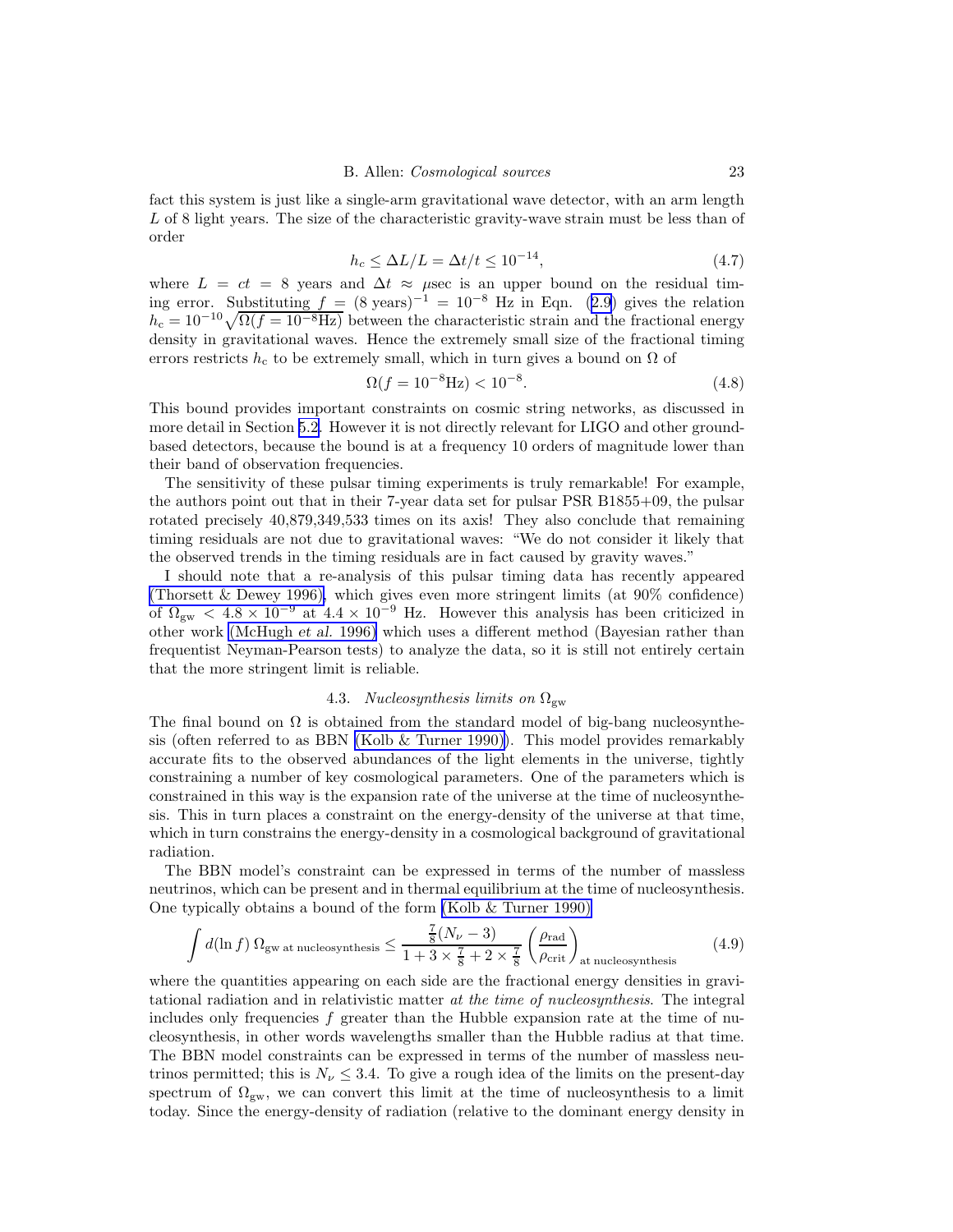<span id="page-23-0"></span>the universe) redshifts  $\propto (1+Z)^{-1}$  after the time of equal matter and radiation energy densities, this inserts a factor of  $(1 + Z_{eq})^{-1}$  into the limits. One obtains a bound on  $\Omega_{\rm gw}$  today of

$$
\int \Omega_{\rm gw} d(\ln f) \le 0.07 \times (1 + Z_{\rm eq})^{-1} \approx 10^{-5},\tag{4.10}
$$

where  $Z_{eq} \approx 6000$  is the redshift at the time of equal matter and radiation energy densities. The range of integration now includes only wavelengths shorter than about 10 pc. This bound restricts the spectrum of gravitational radiation  $\Omega_{\rm gw}$  over a broad range of frequencies, but is not a very restrictive constraint.

## 5. Cosmological sources of a stochastic background

In this section, we will examine in detail three different physical processes which might have taken place in the early universe, which give rise to different spectra of  $\Omega_{\rm gw}$ . In addition to their general interest, these three examples serve to motivate a number of interesting observations and comments.

The first model we examine is the standard "inflationary" scenario for the early universe (Kolb & Turner 1990; Linde 1990). In this model, as the universe cooled, it passed through a phase in which the energy-density of the universe was dominated by vacuum energy, and the scale factor increased exponentially-rapidly. You will see that in its simplest version, this scenario is tightly constrained by the CMBR observational data (Allen & Koranda 1994; Koranda & Allen 1995). When this constraint is taken into account, the stochastic gravity wave background predicted by the simplest inflationary cosmological models are far too weak to be observable by either the initial or advanced LIGO detectors.

The second model we examine is the cosmic string scenario (Vilenkin 1985; Vilenkin & Shellard 1994). In this model, as the universe cooled, long stringlike defects were formed at a phase transition. These "cosmic strings" form a network which self-intersects and chops off small loops of string. These small loops oscillate relativistically, and as they do so they emit a characteristic spectrum of gravitational waves. In contrast with the previous example, for reasonable values of the parameters, the cosmic string scenario predicts a stochastic background which is large enough to be observable with the advanced LIGO detector. In common with the previous example, the string network is described by a "scaling" solution, with the consequence that the spectrum of  $\Omega_{\rm gw}$  is flat over a wide range of frequencies.

The third and final example in this section is also motivated by a phase transition in the early universe. We consider the case in which the phase transition is strongly first-order, and creates vacuum bubbles, which are bubbles of the new (low energy density) phase expanding in the old (high energy density) phase (Kamionkowski et al. 1994; Kosowsky et al. 1992; Kosowsky & Turner 1993). Within a short time, these bubble walls are moving relativistically, and much of the latent energy released by the phase transition is transformed into kinetic energy of the bubble walls. The highly-relativistic collisions of these bubble walls are a copious source of gravitational radiation, strong enough to be observable (in some cases) with the initial generation of LIGO detectors. Unlike the previous two examples, this phase transition/gravitational radiation production process is a "one-time" event, characterized by a particular cosmological time and a particular frequency today. Hence, in contrast with the previous two examples, you will see that the spectrum  $\Omega_{gw}(f)$  is strongly peaked at a frequency characteristic of this time.

These three examples are intended primarily to be illustrative. They are by no means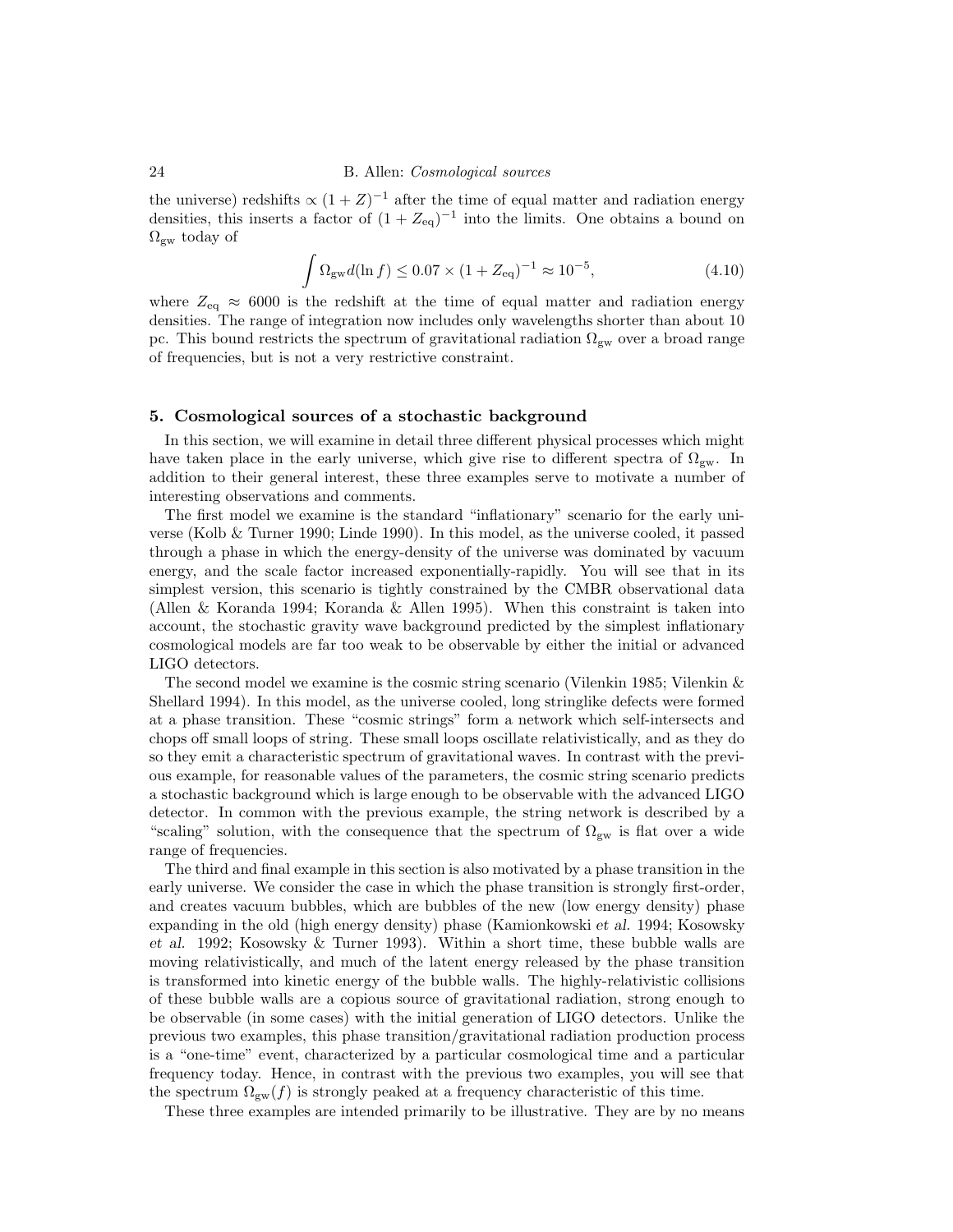<span id="page-24-0"></span>

FIGURE 9. The pendulum consists of a mass hanging from a string. Initially the string is short, and the oscillation frequency is large. Between initial and final times  $t_i$  and  $t_f$ , the string is reeled out, increasing its length and decreasing the oscillation frequency of the mass. The quantum mechanical behavior of this system is more interesting than its classical behavior, and provides a simple model for the mechanism that generates large classical perturbations from zero-point fluctuations in inflationary cosmological models.

comprehensive. The fact of the matter is that we don't know what happened in the early universe – the subject is extremely speculative, and will remain so until we have data (such as the spectrum of  $\Omega_{\rm gw}$ ) that carries specific information about very early times. Nevertheless, these examples are quite useful, because they illustrate some of the mechanisms that might produce a cosmological stochastic background. They certainly lead me to suspect that such a background is present, and to hope that it might be observable.

## 5.1. Inflationary cosmological models

Inflationary models of the early universe were studied extensively in the early- and mid-1980's (for a review, see Linde (1990)). Generally speaking, these are a class of cosmological models in which the universe undergoes a phase of very rapid (power-law or exponential in time) expansion at early times. Inflationary models have a number of nice properties. They are very simple, and highly predictive. They provide "natural" solutions to the horizon, flatness, and monopole problems. They are also in good agreement with the COBE observations of the spectrum of temperature perturbations in the CMBR. (Note, however, that many other types of early-universe models are also in good agreement with these observations!)

One of the remarkable facts about inflationary models is that they contain a beautiful mechanism which creates perturbations in all fields. These provide, within the context of inflationary models, a natural mechanism to create the density perturbations which evolved to form galaxies and clusters of galaxies today. More important for our purposes is that this mechanism also gives rise to an extremely distinctive spectrum of stochastic gravitational radiation.

In this lecture, I will show you how these perturbations in inflationary cosmologies arise from the most basic quantum mechanical effect: the uncertainty principle. In effect, the spectrum of gravitational radiation that might be observed today is nothing other than adiabatically-amplified zero-point fluctuations.

Let me begin with a simple example. Suppose that we have a harmonic oscillator like the one shown in Fig. 9. It is a traditional pendulum, consisting of a mass on a string.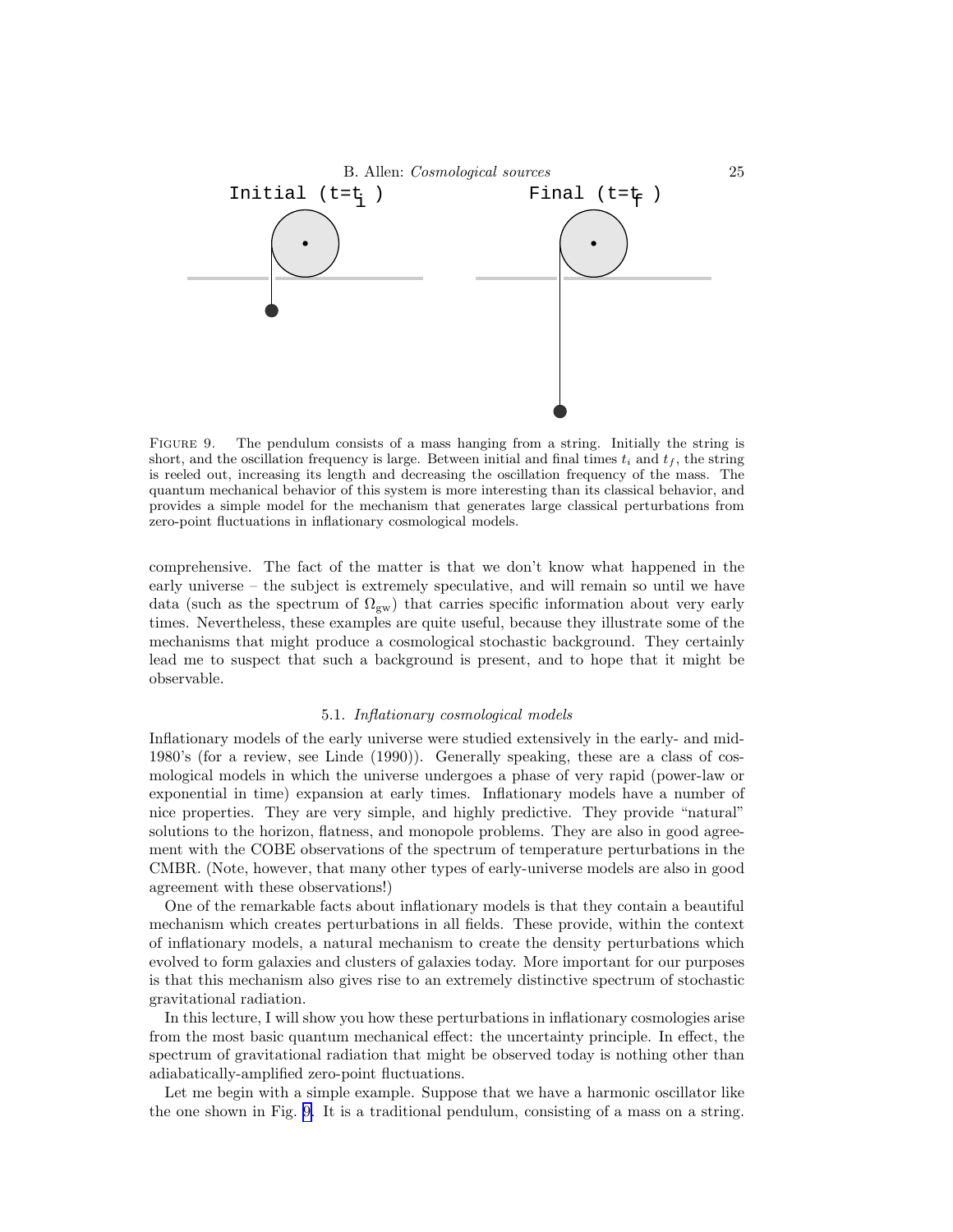In this case however the string is wound around a reel, and by unwinding the reel one can increase the length of the string and decrease the oscillation frequency  $\omega = \sqrt{g/l}$ of the system. Here  $l$  is the length of the string and  $g$  is the acceleration of gravity at the surface of the earth. We will denote the initial frequency by  $\omega_i = \sqrt{g/l_i}$  and the final frequency by  $\omega_f = \sqrt{g/l_f}$ . Let us suppose that the mass is initially at rest in its equilibrium position and consider in turn its classical and its quantum behavior.

The classical behavior of this system is not very exciting. Since the mass is at rest in its minimum energy configuration (hanging straight down) it simply remains there. After reeling out the string, and lowering the frequency of the oscillator, the mass remains at rest, hanging straight down.

The quantum mechanical behavior of this system is far more interesting. It has a long history (neatly encapsulated as the "adiabatic theorem") dating back to the invention of quantum mechanics in the 1920's. Because of the uncertainty principle, it is impossible for the oscillator to be truly at rest; in the minimum energy state it has initial energy  $E_i = \frac{1}{2}\hbar\omega_i$ , and executes zero-point motion about its classical rest position. In this initial state, the initial number of quanta  $N_i = 0$ . Quantum mechanically, this system has two possible types of behavior, depending upon how the string is reeled out. To distinguish these two cases, let  $T = t_f - t_i$  denote the time over which the string was steadily reeled out.

The case where  $T$  is quite long compared to both the initial and final oscillation periods,  $T >> 2\pi/\omega_f$ , is the slow or adiabatic case. In this case, the final energy of the oscillator is  $E_f = \frac{1}{2}\hbar\omega_f$ . The difference between this energy and the initial energy represents work done to the reel that lowered the string. In addition to the "classical" work mgh done to the friction mechanism of the reel, a bit of additional "quantum" work  $E_i - E_f$  is also done. In this case, no quanta are created,  $N_f = 0$  and the mass is still in its ground state after being lowered down.

The truly fascinating case is the one in which  $T$  is quite short compared to the oscillation periods,  $T \ll 2\pi/\omega_i$ . (Strictly speaking, we need  $l/l > \omega$  at every moment.) In this case, the behavior of this quantum mechanical oscillator is quite different than the behavior of the corresponding classical oscillator. In this case, as I will shortly show you, the final energy is *half* of the initial energy:  $E_f = \frac{1}{2}E_i = \frac{1}{4}\hbar\omega_i$ . In this case, we create quanta:  $N_f = \frac{1}{4} \frac{\omega_i}{\omega_f}$ . It is in this way that the inflationary universe models create large macroscopic fluctuations today, starting only with the minimum fluctuations expected from the uncertainty principle. In order to solve the horizon and flatness problems, inflationary models require the universe to expand by a factor greater than  $\approx 10^{27}$ . This redshifts frequencies by the same amount, so that the ratio  $\frac{\omega_i}{\omega_f} > 10^{27}$  and one ends up with large occupation numbers at the present.

Before going into the details of inflation, let me show you a simple calculation to justify and explain the claims made in the previous paragraph. Shown in Fig. [10](#page-26-0) are the initial and final potentials of the harmonic oscillator pictured previously in Fig. [9.](#page-24-0) Let  $\alpha_i = m\omega_i/\hbar$  where m is the mass of the ball. The initial wavefunction corresponding to the ground state is

$$
\psi(x) = \left(\frac{\alpha_i}{\pi}\right)^{1/4} e^{-\frac{\alpha_i}{2}x^2}.\tag{5.1}
$$

Imagine now that at time  $t = 0$  this potential is suddenly changed to a final potential which is another harmonic oscillator potential but with much lower frequency  $\omega_f$ , as shown in Fig. [10.](#page-26-0) Let  $\alpha_f = m\omega_f/\hbar$ . Then we can express the wavefunction at time  $t = 0$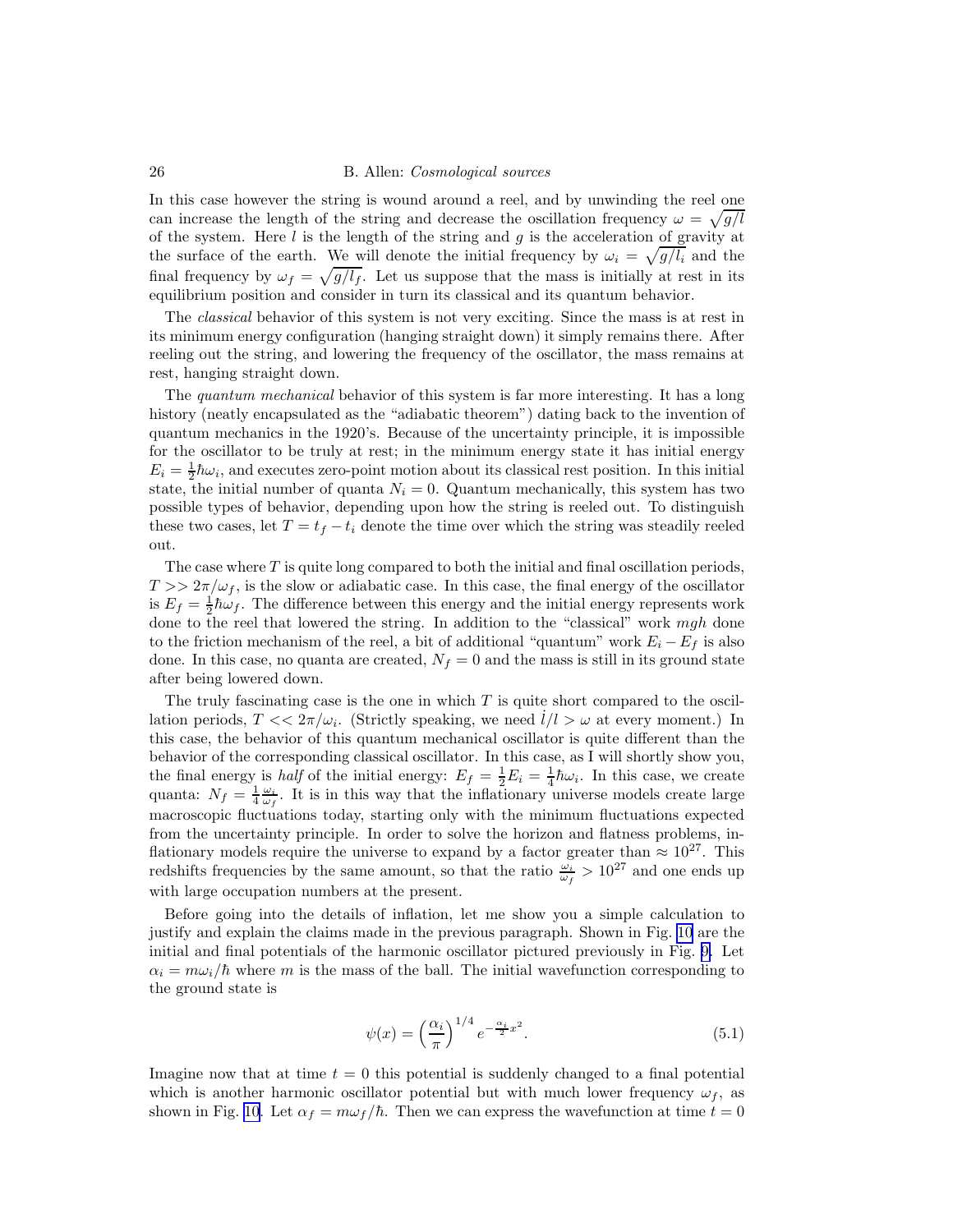<span id="page-26-0"></span>

FIGURE 10. A particle moving in the initial harmonic oscillator potential is in the ground state, and has a wavefunction shown by  $\psi(x)$ . The frequency of the oscillator is suddenly decreased, by external means, and the potential becomes that shown as the final potential. The wavefunction no longer corresponds to the ground state, but to a highly-excited many-particle state.

in terms of the energy eigenstates of the new harmonic oscillator potential:

$$
\psi(x) = \sum_{n=0}^{\infty} c_n \psi_n(x) \tag{5.2}
$$

where  $\psi_n(x)$  are the energy eigenfunctions of the final (lower frequency) potential:

$$
\psi_n(x) = N_n H_n(\sqrt{\alpha_f}x) e^{-\frac{\alpha_f}{2}x^2}.
$$
\n(5.3)

Here  $N_n$  is a normalization constant, and the  $H_n$  are Hermite polynomials. In the usual way, we can work out the values of the expansion coefficients  $c_n$ : we multiply both sides of (5.2) by  $\psi_m^*(x)$  and integrate over all x, using the orthogonality of the eigenfunctions to obtain a formula for  $c_m$ :

$$
c_n = 0 \text{ for n odd, and} \tag{5.4}
$$

$$
c_{2n} = (\alpha_i \alpha_f)^{1/4} \sqrt{\frac{2(2n)!}{\alpha_i + \alpha_f}} \frac{1}{n!} \left( \frac{\omega_f - \omega_i}{2(\omega_f + \omega_i)} \right)^n \tag{5.5}
$$

It is now straightforward to calculate the expectation value of the energy:

$$
E_f = \sum_{n=0}^{\infty} (2n + 1/2) \hbar \omega_f |c_{2n}|^2 = \hbar \omega_f \left(\frac{1}{2} + \frac{(\omega_f - \omega_i)^2}{4\omega_i \omega_f}\right). \tag{5.6}
$$

It is easy to see that in the limit when the final frequency is much lower than the initial frequency,  $\omega_f << \omega_i$ , one obtains  $E_f \approx \frac{1}{4}\hbar\omega_i = \hbar\omega_f\left(\frac{1}{4}\frac{\omega_i}{\omega_f}\right)$ . This allows us to identify the number of created quanta as  $N_f = \left(\frac{1}{4} \frac{\omega_i}{\omega_f}\right)$ .

This simple mechanical model shows exactly how inflationary models generate perturbations in a "natural" way. Every mode of every quantum field can be thought of as a simple harmonic oscillator, and when the universe expands exponentially rapidly in size, the frequencies of these modes drop extremely rapidly. As you will see shortly, in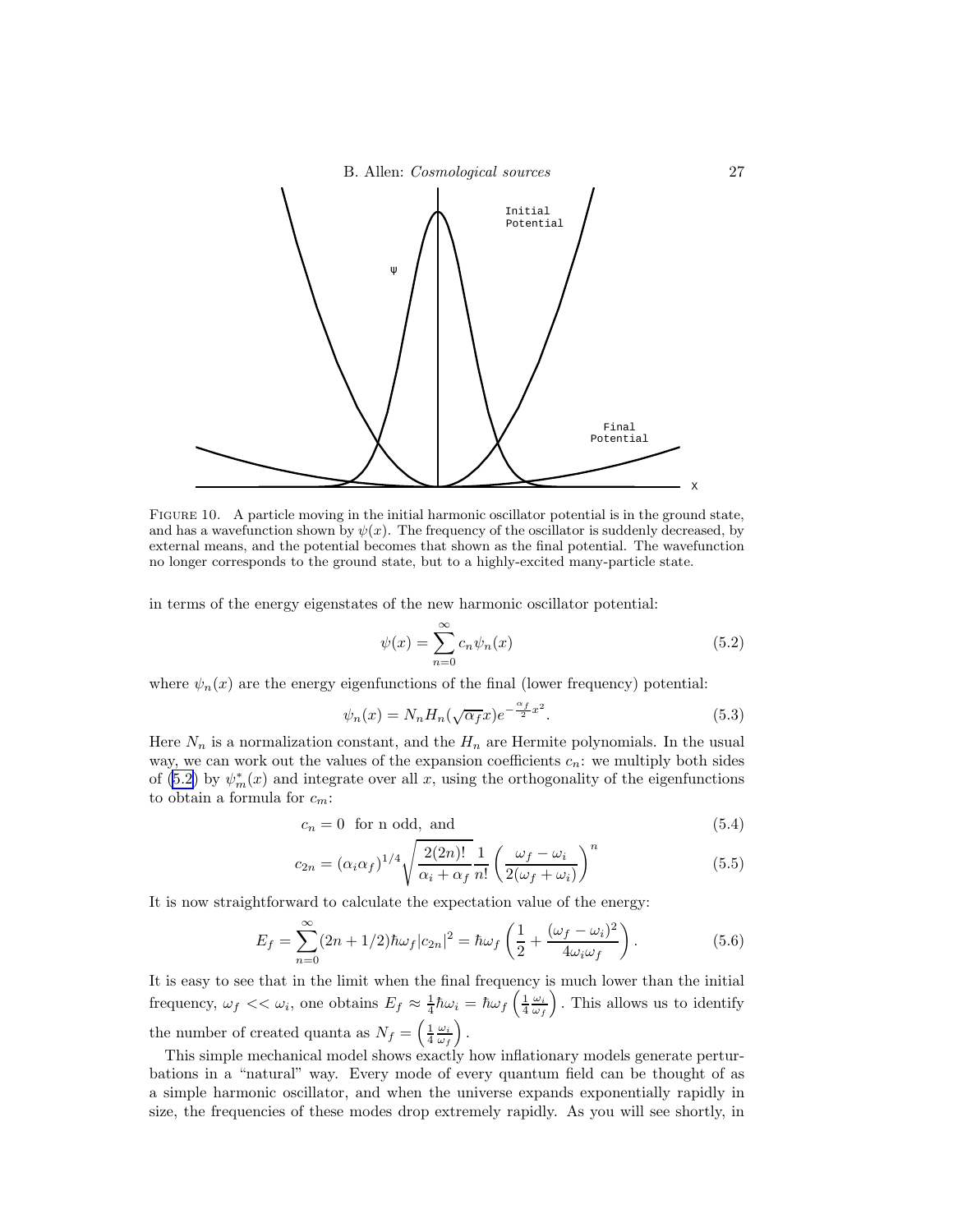

FIGURE 11. The cosmological scale factor  $a(\eta)$  as a function of conformal time  $\eta$ , for a simple inflationary model. The universe is deSitter space until time  $\eta = \eta_1$  when it makes an instantaneous phase transition to a radiation-dominated epoch. This would be a good "crude" model of our own universe, if slightly to the past of the present time  $\eta_0$  the universe became matter-dominated and a increased somewhat more rapidly between that time and the present.

|  | TABLE 2. The cosmological scale factor $a(\eta)$ for a two-stage inflationary cosmology. |  |  |  |  |  |  |
|--|------------------------------------------------------------------------------------------|--|--|--|--|--|--|
|  |                                                                                          |  |  |  |  |  |  |

| Time      | Phase                     | Equation of State Scale Factor $a(\eta)$ Hubble $H(\eta)$                                                |               |                  |  |
|-----------|---------------------------|----------------------------------------------------------------------------------------------------------|---------------|------------------|--|
| $n < n_1$ |                           | DeSitter $-P = \rho = const.$ $\eta_1^2 \eta_0^{-1} (2\eta_1 - \eta)^{-1}$ $H_{ds} = c\eta_0 / \eta_1^2$ |               |                  |  |
|           | $\eta > \eta_1$ Radiation | $P = \rho/3$                                                                                             | $\eta/\eta_0$ | $c\eta_0/\eta^2$ |  |

inflationary models, the universe expands rapidly in size, and because this expansion is very quick, it is not adiabatic! In other words, it corresponds to our second case above, where quanta are created. Even though this process is strictly quantum mechanical, and the energy created is proportional to  $\hbar$ , the occupation numbers today are large, and these perturbations appear today to be large macroscopic fluctuations. In the case of the gravitational field itself, this process creates a characteristic spectrum of stochastic gravitational waves. Let me now sketch the calculation for a simple inflationary model. The details of this calculation can be found in Allen (1988).

We assume that the universe is described by a simple "two-stage" cosmology as shown in Fig. 11. The metric of spacetime is given by

$$
ds^{2} = a^{2}(\eta)(-d\eta^{2} + d\vec{x}^{2} + h_{ab}(\eta, \vec{x})dx^{a}dx^{b}),
$$
\n(5.7)

where the scale factor  $a(\eta)$ , the Hubble expansion rate  $H(\eta)$  and the equation of state are given in Table 2. (Note:  $\eta$  is a conformal time coordinate with units of length.) Note that although the expansion does not appear to be very rapid during the deSitter phase  $(\eta < \eta_1)$  this is because the scale factor  $a(\eta)$  has been expressed in terms of a conformal time coordinate. When expressed in terms of physical or comoving time defined by  $cdt = a(\eta)d\eta$  the scale factor is  $\propto e^{H_{\text{ds}}t}$  during the deSitter phase, and  $\propto t^{1/2}$  during the radiation-dominated phase. In order to solve the horizon and flatness problems,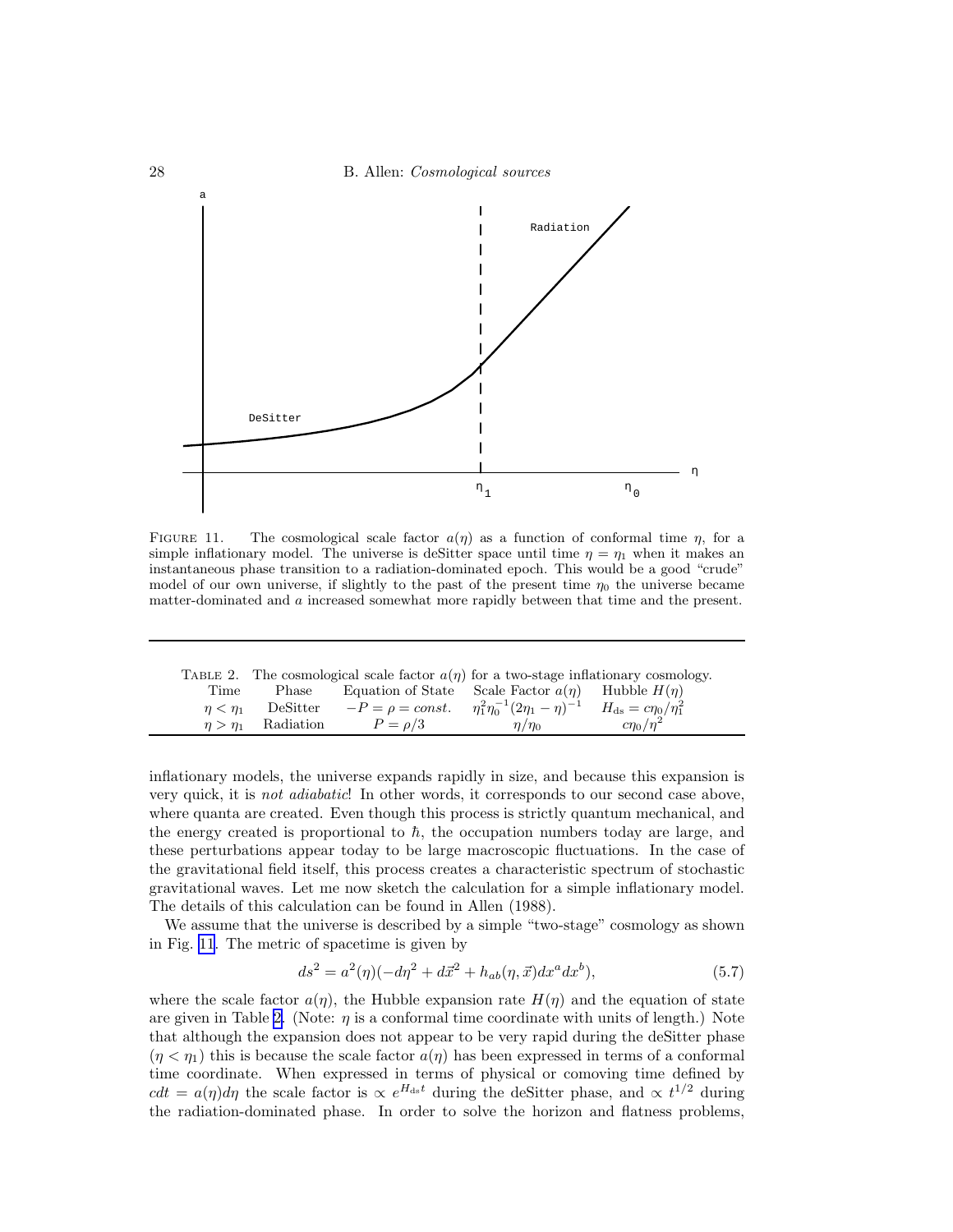enough expansion is needed to ensure that  $a(\eta_0)/a(\eta_1) > 10^{27}$  for GUT-scale inflation. So typically one has  $\eta_0 > 10^{27} \eta_1$ .

The gravitational waves in this simple two-stage cosmology are described by metric perturbations of the form [\(Allen 1988\)](#page-42-0)

$$
h_{ab} = e_{ab}(\hat{k})\phi(\eta) \exp(i\vec{k}\cdot\vec{x}), \qquad (5.8)
$$

where  $\vec{k}$  is a constant (in time  $\eta$ ) wavevector. The polarization tensors  $e_{ab}$  are given in equations  $(A 7, A 8)$  $(A 7, A 8)$  $(A 7, A 8)$  of Appendix A. The amplitude  $\phi$  satisfies a wave equation (the massless Klein-Gordon equation [\(Allen 1988\)\)](#page-42-0)

$$
\left(\frac{d^2}{d\eta^2} + \frac{2}{a}\frac{da}{d\eta}\frac{d}{d\eta} + |\vec{k}|^2\right)\phi = 0.
$$
\n(5.9)

The solutions to this wave equation may be easily found in terms of elementary functions (which are simple cases of half-integer Bessel or Hankel functions) in both the deSitter and radiation-dominated epochs:

For 
$$
\eta < \eta_1
$$
  $\phi(\eta) = \frac{a(\eta_1)}{a(\eta)} \left[ 1 + i H_{\text{ds}} \omega^{-1} \right] e^{-ik(\eta - \eta_1)}$  (5.10)

For 
$$
\eta > \eta_1
$$
  $\phi(\eta) = \frac{a(\eta_1)}{a(\eta)} \left[ \alpha e^{-ik(\eta - \eta_1)} + \beta e^{ik(\eta - \eta_1)} \right],$  (5.11)

where  $\omega = ck/a$  is the angular frequency of the wave,  $\alpha$  and  $\beta$  are time-independent constants. Note that because  $k = |\vec{k}|$  is constant, the angular frequency  $\omega$  is a function of time. Since this differential equation is second order, one may obtain the values of the constants  $\alpha$  and  $\beta$  by demanding that both  $\phi$  and  $d\phi/d\eta$  are continuous at the boundary  $\eta = \eta_1$  between the deSitter and radiation epochs of expansion. Imposing this restriction on the solution leads to

$$
\alpha = 1 + i \frac{\sqrt{H_0 H_{\text{ds}}}}{\omega} - \frac{H_0 H_{\text{ds}}}{2\omega^2}
$$
\n(5.12)

$$
\beta = \frac{H_0 H_{\text{ds}}}{2\omega^2}.\tag{5.13}
$$

In these expressions, we use  $\omega = c k/a(\eta_0)$  to denote the angular frequency that would be observed today, and  $H_0 = c/\eta_0$  for the Hubble expansion rate that would be observed today. In effect, this problem is identical to tunneling problems done in elementary quantum mechanics, and we are simply calculating transmission/reflection coefficients. These types of calculations are also frequently referred to as Bogoliubov coefficient methods in the literature [\(Birrell & Davies 1982\).](#page-43-0)

In an inflationary model, the long period of inflation damps out any classical or macroscopic perturbations, leaving behind only the minimum allowed level of fluctuation, required by the uncertainty principle. We have chosen our wave-function (5.10) to correspond precisely to this deSitter vacuum state. Provided that the period of inflation was long enough, the observable properties of the universe today should be indistinguishable from those of a universe which started in this vacuum state. We could work out the correct overall normalization of the wavefunction, but it is not necessary.

Today, in the radiation-dominated phase of the universe, the eigenmodes describing particles are the coefficients of  $\alpha$ , and those describing antiparticles are the coefficients of β. One may easily show that the number of created particles of angular frequency  $\omega$ today is given by (Allen 1988; Birrell & Davies 1982)

$$
N_{\omega} \equiv \text{Number of created particles of freq } \omega = |\beta_{\omega}|^2 = \frac{H_0^2 H_{\text{ds}}^2}{4\omega^4}.
$$
 (5.14)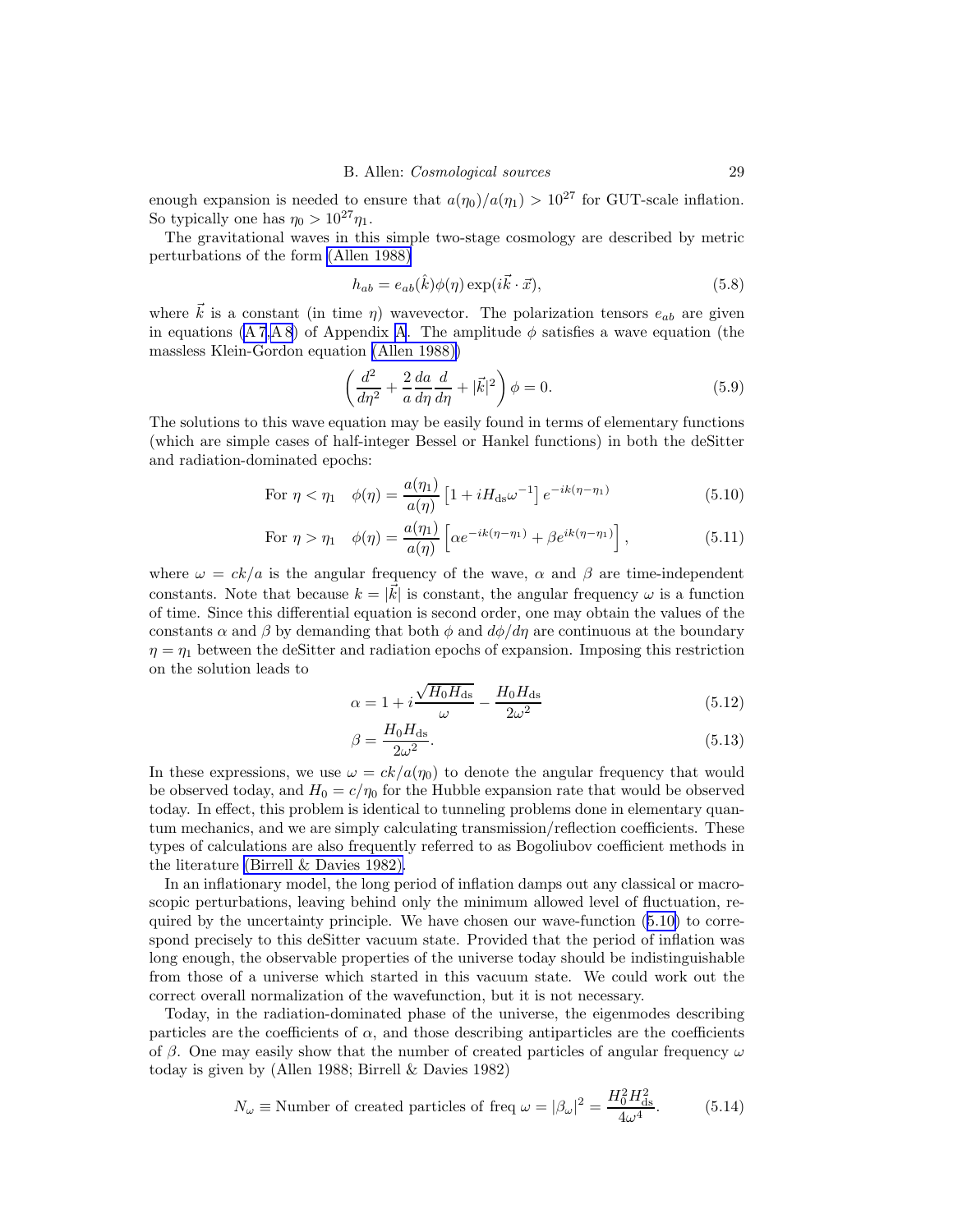Along the lines of the calculation given in Section [2.1](#page-2-0) and in particular in analogy with ([2.1\)](#page-3-0), we may write an expression for the stochastic gravitational-wave energy-density contained in the (angular) frequency interval  $(\omega, \omega + d\omega)$  as

$$
d\rho_{\rm gw} = 2\hbar\omega \left(\frac{\omega^2 d\omega}{2\pi^2 c^3}\right) N_{\omega} = \frac{\hbar H_0^2 H_{\rm ds}^2}{4\pi^2 c^3} \frac{d\omega}{\omega} = \frac{\hbar H_0^2 H_{\rm ds}^2}{4\pi^2 c^3} \frac{df}{f}.
$$
 (5.15)

This may be re-written in terms of the present-day energy-density of the universe, and the (constant) energy-density during the deSitter phase, in the following way. The Hubble expansion rates are given in terms of these energy-densities by  $H_0^2 = \frac{8\pi G \rho_c}{3c^2}$  and  $H_{ds}^2 =$  $\frac{8\pi G\rho_{\text{ds}}}{3c^2}$ . The spectrum of stochastic gravitational waves is thus

$$
\Omega_{\rm gw} = \frac{f}{\rho_c} \frac{d\rho_{\rm gw}}{df} = \frac{16}{9} \frac{\hbar G^2}{c^7} \rho_{\rm ds} = \frac{16}{9} \frac{\rho_{\rm ds}}{\rho_{\rm Planck}},\tag{5.16}
$$

where we have introduced the Planck energy density

$$
\rho_{\text{Planck}} = \frac{c^7}{\hbar G^2} = 10^{115} \text{ ergs/cm}^3. \tag{5.17}
$$

You will notice that  $\Omega_{\rm gw}$  is proportional to  $\hbar$ , because this background is nothing other than (parametrically-amplified) zero-point energy!

Several comments are now appropriate. First, our calculation of  $\Omega_{gw}$  is for a simplified cosmological model that does not include a matter-dominated phase after the radiationdominated epoch of expansion. If this matter-dominated phase is included, the result obtained is [\(Allen 1988\)](#page-42-0)

$$
\Omega_{\rm gw}(f) = \frac{16}{9} \frac{\rho_{\rm ds}}{\rho_{\rm Planck}} (1 + Z_{\rm eq})^{-1},\tag{5.18}
$$

for those waves which, at the time the universe became matter-dominated, had a wavelength shorter than the Hubble length at that time. Today this corresponds to frequencies  $f > (1 + Z_{\text{eq}})^{1/2} H_0$ , where  $Z_{\text{eq}}$  is the redshift of the universe when the matter and radiation energy densities were equal. At lower frequencies, the spectrum of  $\Omega_{\rm gw}(f) \propto f^{-2}$ . Second, note that our result (which is frequency-dependent) does not truly apply "from DC to light". For waves which are long compared to the Hubble length ( $10^{28}$  cm today) corresponding to frequencies less than  $H_0$  today, the notion of energy density becomes non-sensical, because the wavelength becomes longer than the curvature length scale of the background space-time. In similar fashion, at high frequencies there is a maximum frequency above which  $\Omega_{\rm gw}$  drops rapidly to zero. In our calculation, we assume that the phase transition from the deSitter to the radiation-dominated epoch is instantaneous. However this process occurs over some time scale  $\Delta \tau$ , and above a frequency

$$
f_{\text{max}} = \frac{a(t_1)}{a(t_0)} \frac{1}{\Delta \tau} \tag{5.19}
$$

which is just the redshifted characteristic rate of the transition,  $\Omega_{gw}$  drops rapidly to zero. These low- and high-frequency cutoffs to the spectrum guarantee that the total energy-density in gravitational waves is finite rather than infinite.

A typical spectrum of gravitational waves resulting from inflation is shown in Fig. [12.](#page-30-0) For GUT energy-scale inflation, the ratio

$$
GUT - scale Inflation: \quad \frac{\rho_{ds}}{\rho_{Planck}} \approx (10^{16} \,\text{GeV}/10^{19} \,\text{GeV})^4 \approx 10^{-12}. \tag{5.20}
$$

(Also shown for comparison is the naive 0.9 K blackbody, discussed in Section [2.1.](#page-2-0)) We have also chosen  $f_{\text{max}} \approx 10^{10}$  Hz, a reasonable value for GUT-scale inflation. You can see right away that in the inflationary case, the constraint coming from the COBE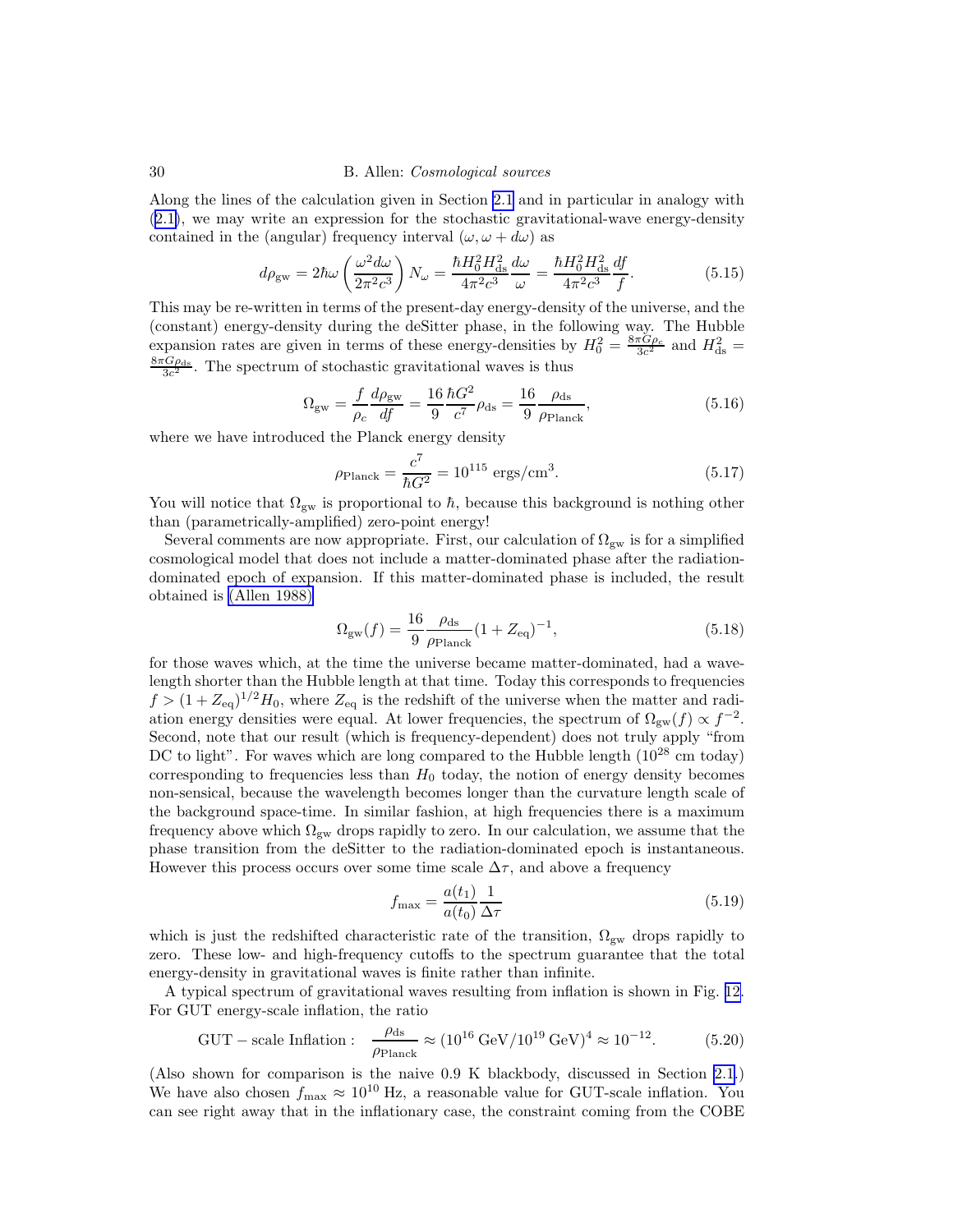<span id="page-30-0"></span>

FIGURE 12. The spectrum of stochastic gravitational waves in inflationary models is flat over a wide range of frequencies, and is shown as the solid curve. The horizontal axis is  $log_{10}$ of frequency, in Hz. The vertical axis is  $\log_{10} \Omega_{\rm gw}$ . The inflationary spectrum rises rapidly at low frequencies (wave which re-entered the Hubble sphere after the universe became matter-dominated) and falls off above the (appropriately redshifted) frequency scale  $f_{\text{max}}$  associated with the fastest characteristic time of the phase transition at the end of inflation. The amplitude of the flat region depends only on the energy-density during the inflationary stage; we have chosen the largest amplitude consistent with the COBE constraint discussed earlier:  $\Omega_{\rm gw} < 7 \times 10^{-11}$ at  $10^{-18}$  Hz. This means that at LIGO and LISA frequencies,  $\Omega_{\rm gw} < 8 \times 10^{-14}$ . Shown for comparison is the spectrum of a 0.9 K blackbody, as discussed earlier.

observations discussed in Section [4.1](#page-20-0) puts very severe restrictions on the spectrum (Allen & Koranda 1994; Koranda & Allen 1995). In Fig. 12 we have chosen the amplitude of the spectrum (determined by the ratio  $\frac{\rho_{ds}}{\rho_{\text{Planck}}}$ ) to be as large as possible, consistent with this COBE constraint. Nevertheless, because the spectrum falls off  $\propto f^{-2}$  at low frequencies, this means that today, at LIGO and LISA frequencies (indicated by the arrows),  $\Omega_{\text{gw}} < 8 \times 10^{-14}$ . This is certainly too small to be observable with either initial or advanced LIGO, and is at the limits of what might be potentially observable with LISA.

Recent work [\(Turner 1996\)](#page-44-0) has examined in more detail the spectrum of stochastic gravitational radiation produced in slow-roll inflationary models. In these models, the spectrum is not exactly flat at high frequencies, but has a (negative) logarithmic slope  $n<sub>T</sub>$ . There is a connection between this slope and the amplitude of the spectrum at the lowest frequencies; if the amplitude is large then  $n<sub>T</sub>$  is quite negative, and if  $n<sub>T</sub>$  is near zero then the amplitude is small. Consequently Turner found that in slow-roll inflation the upper bounds on  $\Omega_{\rm gw}$  at LIGO and LISA frequencies are about an order of magnitude lower than the ones given here.

There are other types of "inflationary" cosmology based on superstring models of the fundamental interactions, which have recently received a great deal of attention [\(Brustein](#page-43-0) et al. 1995). These models typically contain a "deflationary" epoch followed by a stage of rapid expansion, and produce a spectrum in which  $\Omega_{gw}(f) \propto f^3$  below some maximum cutoff frequency. This spectrum evades the CMBR and millisecond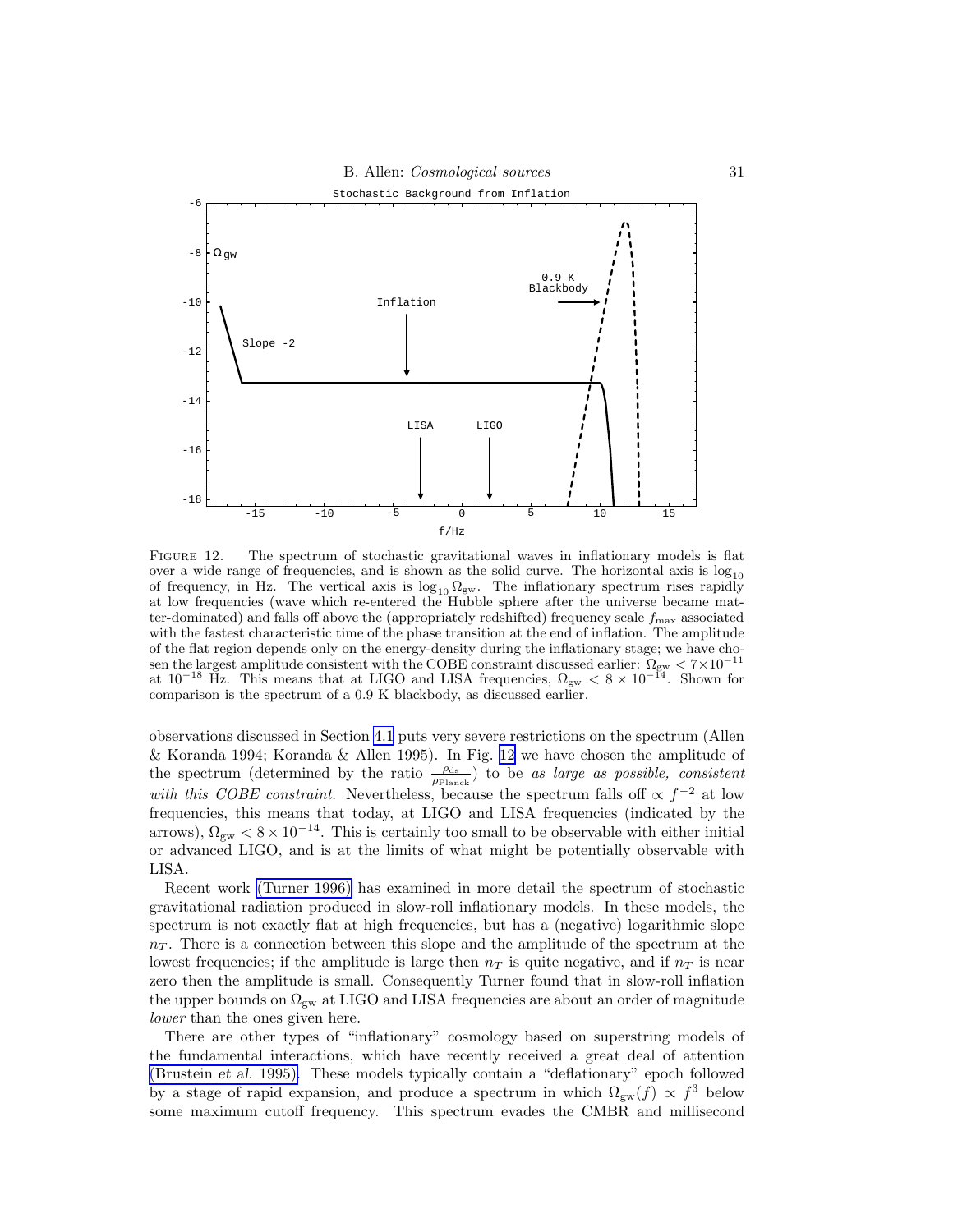<span id="page-31-0"></span>pulsar timing constraints, yet might still produce enough stochastic background to be observable by LIGO [\(Allen & Brustein 1996\).](#page-42-0)

Before moving on to our next example (cosmic strings) of how cosmological processes can give rise to a stochastic background, a few final comments are in order. The first is that the long flat region of the spectrum  $\Omega_{gw}$  reflects the scaling behavior of the cosmological scale factor  $a(t) \propto \exp(H_{\text{ds}}t)$  during the deSitter phase of expansion. We will see identical self-similar behavior in our next example. Notice that the highest frequency parts of the spectrum (such as the falloff at  $10^{10}$  Hz in our example) reflect the behavior of the universe at early times (in this example, the nature of the phase transition that ended inflation at  $\approx 10^{-35}$  seconds after the big bang). The low frequency parts of the spectrum reflect the fairly recent history of the universe. For example, for inflationary cosmology, the "kink" in the spectrum at  $10^{-16}$  Hz reflects the change in the expansion law from radiation- to matter-domination at  $Z_{eq} \approx 6000$ . Grishchuk has shown that in general, this type of mechanism (parametric amplification of zero-point fluctuations) produces a spectrum of the sort we have illustrated. However if the universe does not expand exponentially (constant  $H(t)$ ), but "speeds up" and "slows down" (i.e.  $H(t)$ ) increases and decreases) then this is reflected in the spectrum of  $\Omega_{gw}$  which is no longer flat, but instead has characteristic increases and decreases, reflecting the changing values of  $H(t)$  during the evolution of the universe.

## 5.2. Cosmic string cosmology

In this lecture, I am going to show you a calculation of the stochastic gravitational wave background produced by a network of cosmic strings (Vilenkin 1985; Vilenkin & Shellard 1994). These are objects which might have formed during a phase transition, as the universe cooled. We do not know if our universe contains cosmic strings or not (this depends upon the precise nature of the phase transition) so these calculations must be viewed as illustrative rather than realistic.

Cosmic strings are one-dimensional (in space) string-like objects. They are topologically-stable scalar/gauge field configurations, whose dominant decay mechanism is the emission of gravitational waves. These string-like objects are analogous to the vortex lines which form in superfluid helium, or to topological defects which can form during phase transitions of liquid crystals. Here, our interest is in cosmic strings which might have formed during a phase transition as the universe cooled, and a fundamental  $U(1)$ local gauge symmetry was broken. These are the simplest strings; they are characterized by a single dimensional scale: their mass-per-unit-length  $\mu$ . A phase transition which formed strings at the Grand Unified Theory (GUT) energy scale of about  $10^{16}$  GeV would result in strings with  $\mu \approx 10^{22}$  gms/cm.

These kinds of cosmic string have several remarkable properties. First, they are formed without any "ends" so the strings are always in the form of loops. Sometimes the loops are small (compared to the Hubble length) in which case we call them "loops". Sometimes the loops are large (compared to the Hubble length) in which case we call them "infinite strings". In neither case are there any unjoined "ends". Note that in assigning a "length" to the loop, we are using an invariant measure of the length; the length is defined as the total energy of the loop divided by its mass-per-unit-length  $\mu$ . A second remarkably property of these loops is that they have a tension equal to their mass-per-unit-length  $\mu$ . This is in contrast to the kind of strings we use to wrap packages, which have small tension compared to their mass-per-unit-length  $\mu$ . Because of this large tension, the cosmic strings oscillate relativistically under their own tension. Thus, a circular loop of cosmic string, initially placed at rest, will collapse under its own tension in a time comparable to the time it takes a light ray to move a distance equal to the radius of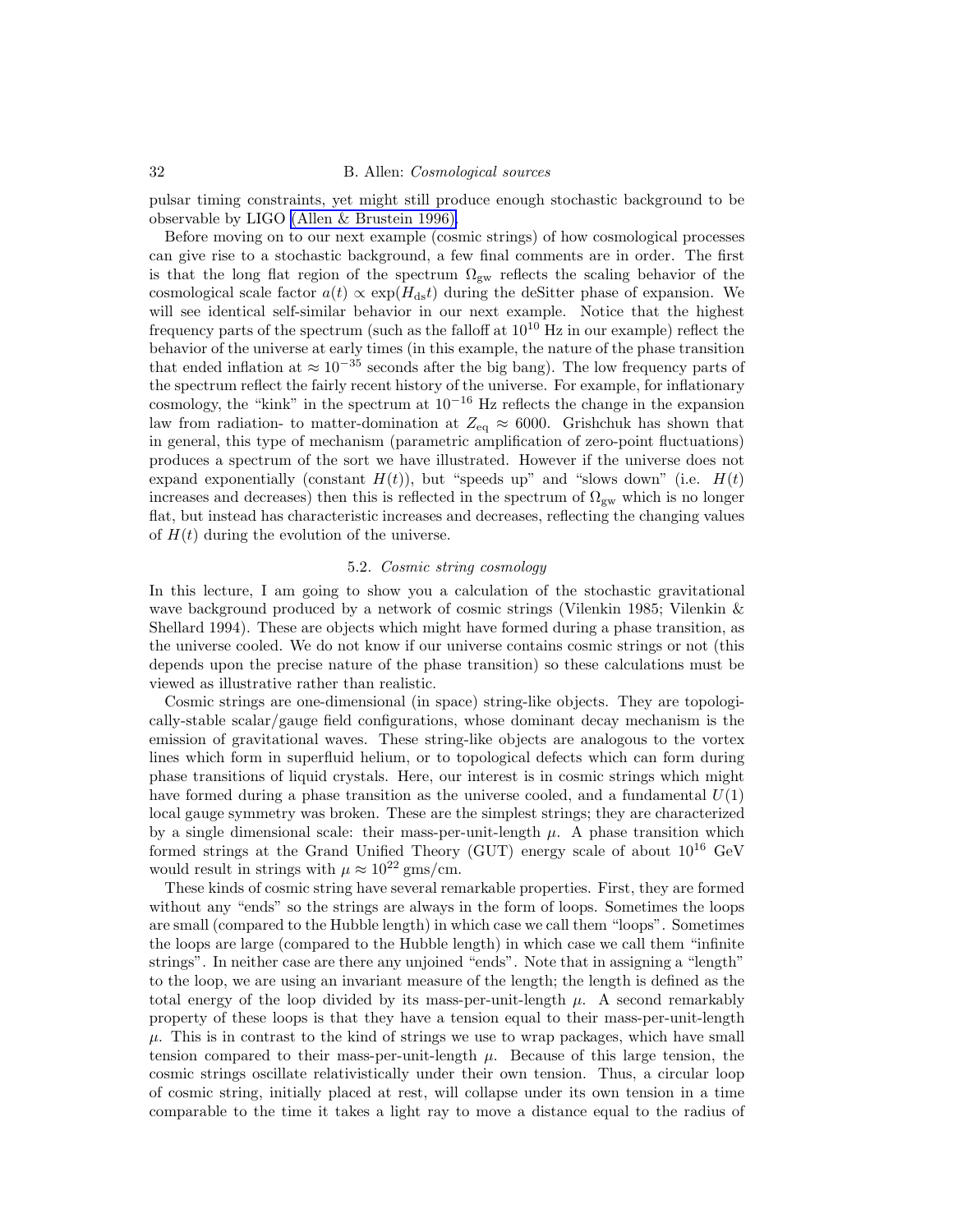<span id="page-32-0"></span>

Figure 13. A snapshot of a universe containing a cosmic string network. The spatial volume shown here is a cube with side length  $2c/H$  where H is the Hubble expansion rate. The string network has a remarkable scaling property: at any time the appearance of the network is (statistically) like the one shown here, provided that all length scales are expressed in terms of the Hubble length at that time. The network consists of many tiny loops, which here appear as points, and a number of so-called "infinite" strings. Although these infinite strings appear to have ends, this is just an artifact of having "cut out" a Hubble volume cube for this snapshot.

the loop. In general, a non-circular loop will oscillate quasi-periodically, with a period equal to (half) the time it takes light to travel a distance equal to the length of the string making up the loop. A third remarkable property of these cosmic string loops is that they are stable against all types of decay apart from the emission of gravitational radiation. So typically a loop of cosmic string, under the effects of its own tension, will oscillate almost periodically, gradually emitting gravitational radiation, and shrinking in size.

One might worry that the configuration of these cosmic strings is very complicated, depending precisely upon how the mass-energy of the universe was distributed when they were formed, and that for this reason, it would be terribly difficult to make any precise predictions about the effects they would have on the universe. Fortunately, about fifteen years of extensive study of networks of cosmic string has revealed that they have a remarkable "scaling" property (Vilenkin 1985; Vilenkin & Shellard 1994). This can be summarized by Fig. 13, which shows a snapshot (at one instant of cosmic time) of a universe containing cosmic strings. The crucial point is this one: at any instant in time, the appearance of the string network is (statistically) like that shown in the figure Fig. 13. As the universe expands, the string network evolves; however at any time, each Hubble sized volume contains, on the average, a certain number (say  $A=52$ ) of infinite strings passing through it, and a very large number of small loops. The small loops oscillate, emitting gravitational radiation, and as the universe evolves, more small loops are chopped off the infinite strings, replacing those loops which are disappearing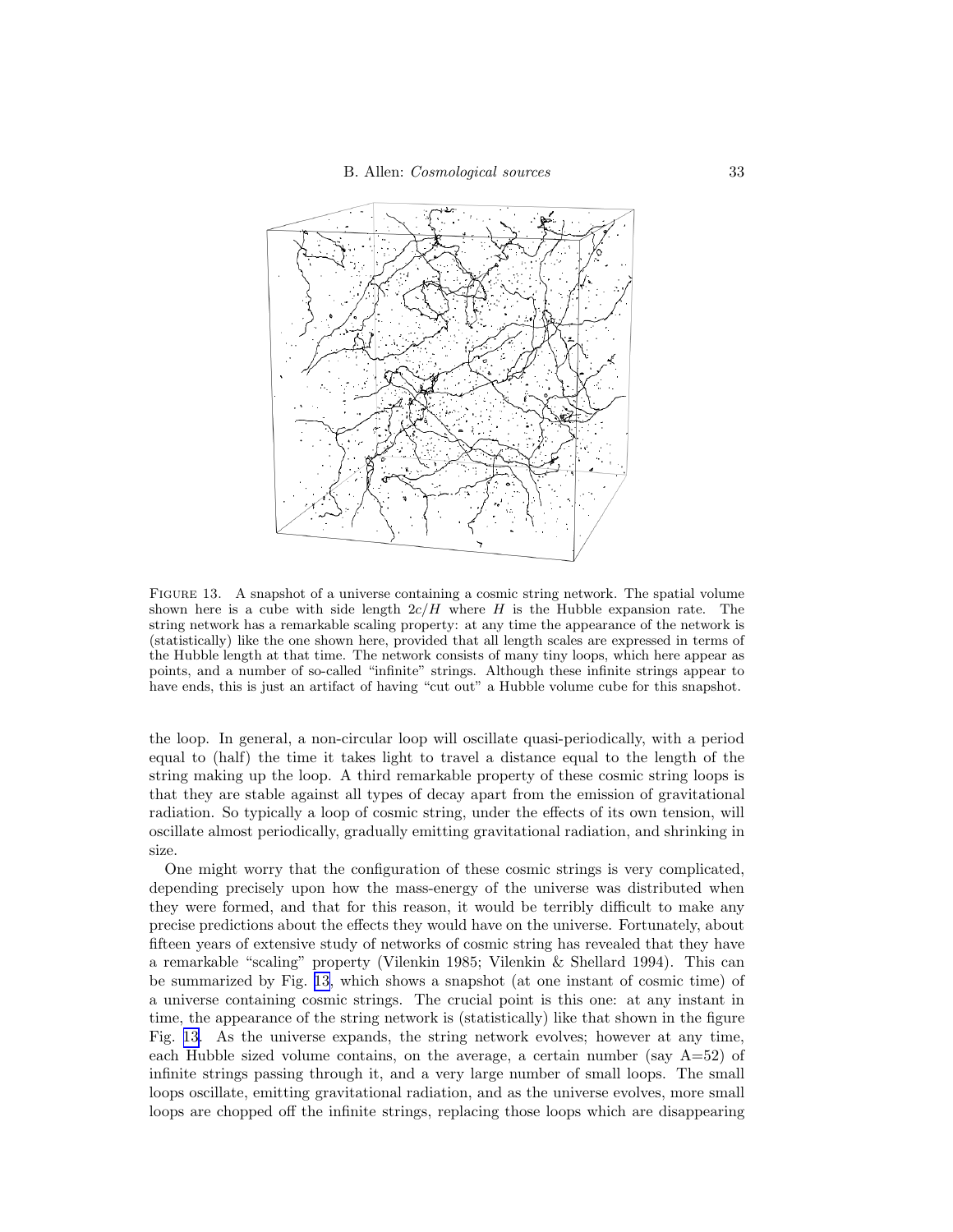

FIGURE 14. A typical spectrum of gravitational radiation produced by a cosmic string network is shown as the solid curve. The dotted curves show the contributions of loops which "died" while the universe was radiation-dominated, and the contributions of loops which "died" more recently, when the universe was matter-dominated. The part of the spectrum which lies in the LIGO band comes from the radiation-dominated epoch. Also shown, for naive comparison, is the spectrum of a 0.9 Kelvin blackbody. The frequency  $f_{\text{obs}}$  is where the millisecond pulsar timing observations constrain the spectrum.

after converting their energy into gravitational waves. All of the properties of the network "scale" with the Hubble length. So even though it is *impossible* to predict the appearance of a string network in our own universe, in a statistical sense, we can describe the average properties of the network at any time.

The spectrum of gravitational radiation produced by a cosmic string network has been carefully studied (Vilenkin 1985; Vilenkin & Shellard 1994; Caldwell & Allen 1992; Caldwell 1993). The spectrum of gravitational radiation produced by a "typical" cosmic string network is shown in Fig. 14. You can see that although the spectrum is not flat, it is fairly flat in the range of frequencies which LIGO and the other ground-based detectors will be sensitive to. This radiation was produced by loops which emitted their gravitational waves during the epoch when the universe was still radiation-dominated. I want to show you an estimate of the amplitude of the stochastic spectrum  $\Omega_{gw}(f)$  for the range of frequencies f over which  $\Omega_{gw}$  is roughly constant. To do this, I need to carry out counting arguments, to count the number of loops emitting gravitational radiation at any time. The number of loops that we have depends upon the volume that we consider, and the counting gets tricky if we don't make the right choice. For example, we could choose a volume which at any time was a single Hubble volume (a ball of radius equal to the Hubble length), or we could pick a constant co-moving volume, or a fixed physical volume. To avoid the need to make one of these choices, there is a simpler way to do the counting. We'll do our calculations for a universe which has a finite spatial volume, and whenever we count something (say loops), we'll simply count the total number of those things (i.e. loops) in the entire universe.

The universe we will use is shown in Fig. [15](#page-34-0). At any instant in time, its spatial topology is that of a three-dimensional torus  $T^3 = S^1 \times S^1 \times S^1$ . The metric is  $ds^2 =$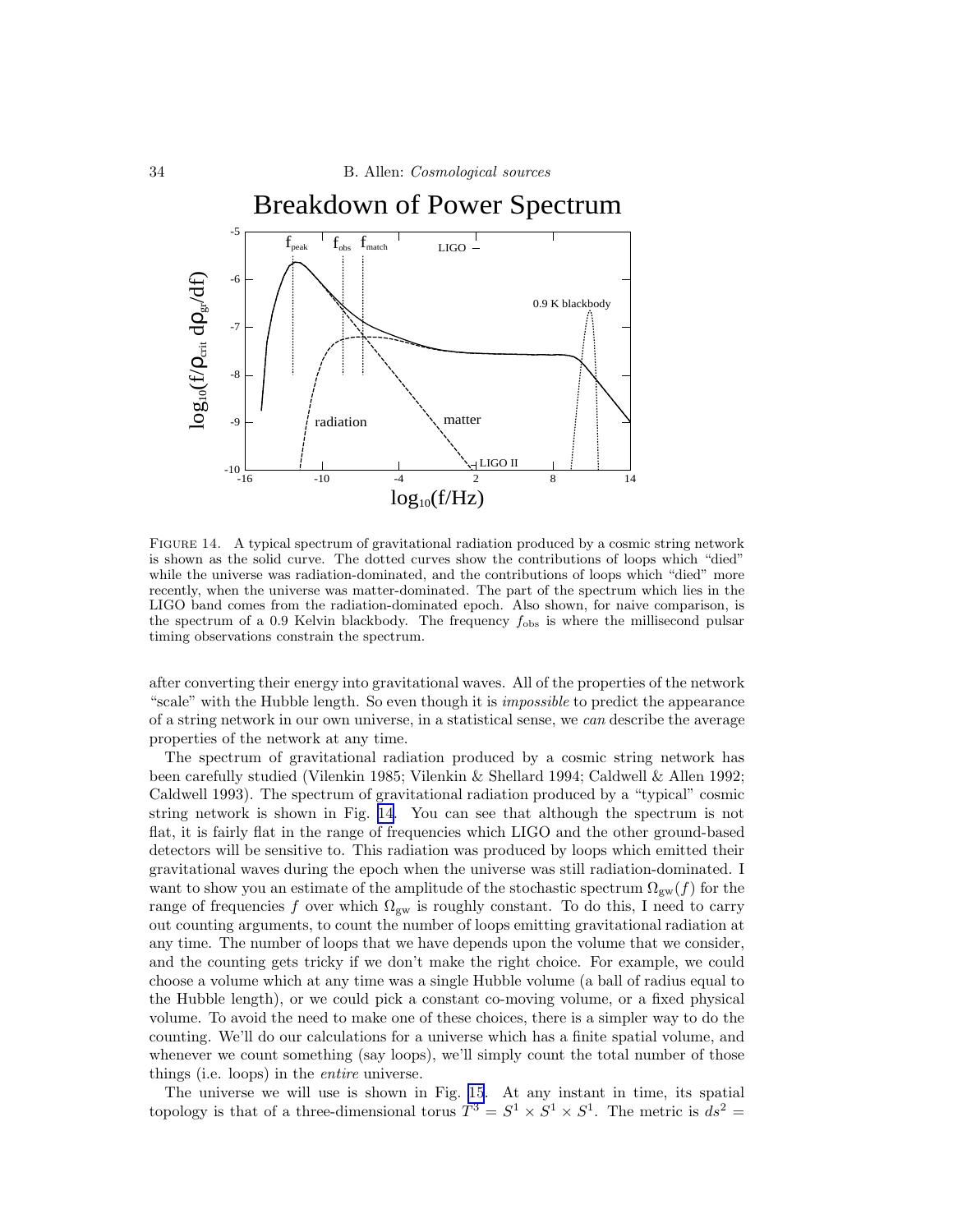Spatial Section: 3 torus

<span id="page-34-0"></span>



FIGURE 15. A spatial slice of the model universe, at one instant in time, is a three-dimensional torus. In the figure, we have shown a single long cosmic string, which winds around this universe 5 times in the x−direction and 1 time in the y−direction. Because the figure shows a two-dimensional projection, we can't see how many times the string winds around in the z−direction. Note that the string has no ends. Also shown is a small sphere, which is the boundary of the Hubble volume at the given instant in time. At later times, this small sphere would be larger, and would include a larger part of the three-torus. The single long string shown in this figure is a so-called "infinite" string. Although its length is finite and it has no ends, it is not called a "loop" because it is longer than the Hubble length.

 $-c^2dt^2 + a^2(t)d\vec{x}^2$ , but the spatial coordinates are each periodically identified on the interval [0, L]. Thus each of the three spatial coordinates ranges over  $0 < x, y, z < L$ . The time coordinate t is physical or comoving time, and during the radiation-dominated epoch of cosmological expansion,  $a(t) = (t/t_0)^{1/2}$  where  $t_0$  is the present time, related to the present Hubble expansion rate by  $t_0 = (2H_0)^{-1}$ . Our model universe has a finite proper spatial volume; at any instant in time this three volume is  $V(t) = L^3 a^3(t)$ . Provided that this volume is greater than the Hubble volume (in other words,  $t$  is less than some critical value) then the fact that our model universe is finite in spatial extent, rather than infinite, does not matter and observable quantities will have the same values that they would have in a truly infinite universe. So the toroidal topology of our model universe simply serves as a convenient calculational tool.

Shown in Fig. [16](#page-35-0) is the spectrum of gravitational radiation produced by a cosmic string network described by a particular set of dimensionless parameters. This spectrum was actually calculated by a computer program (Caldwell & Allen 1992; Caldwell 1993); there is no way to write a useful analytic expression for this spectra. You will notice however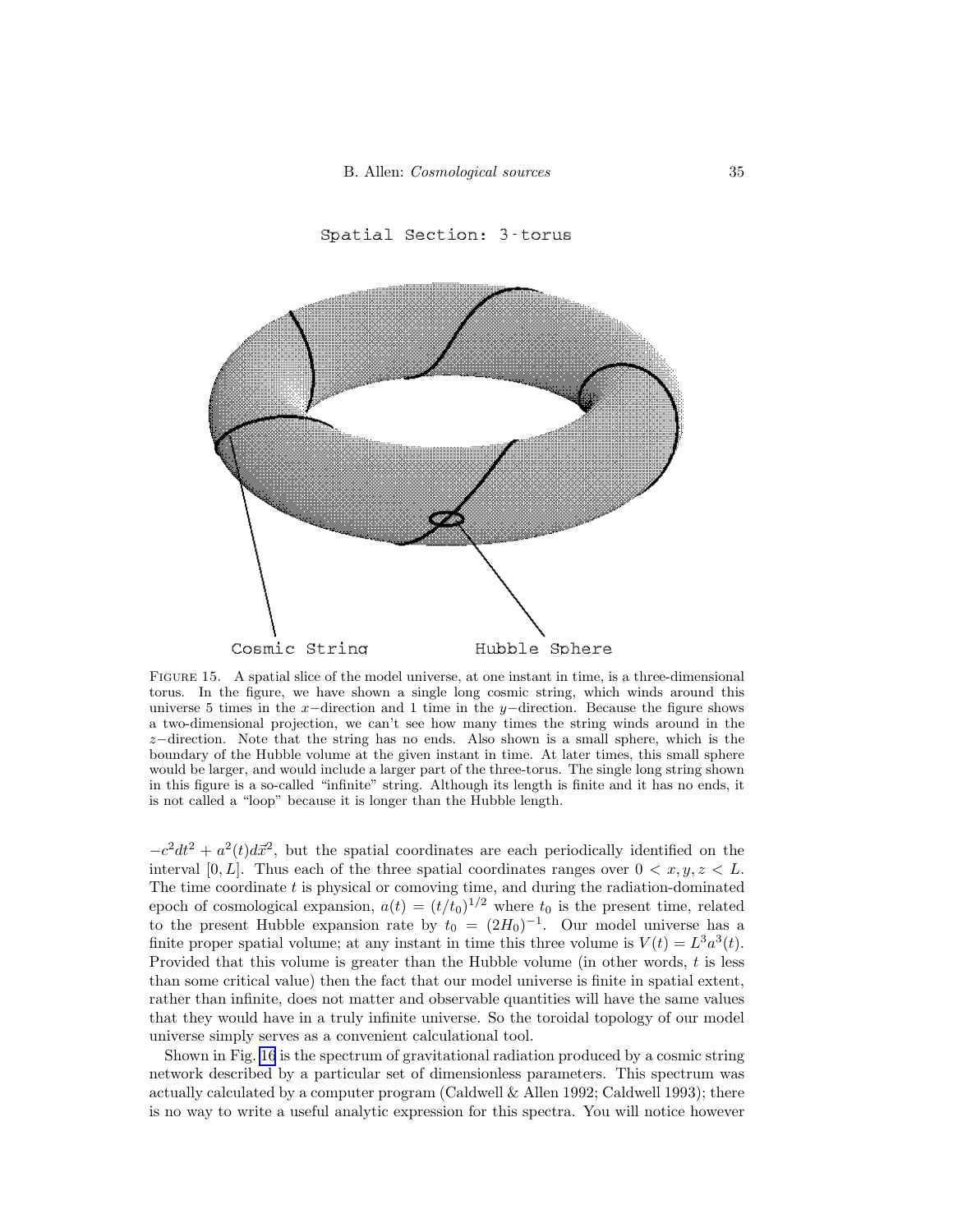<span id="page-35-0"></span>

FIGURE 16. The spectrum of gravitational radiation produced by a cosmic string network. Around the LIGO frequency band  $f \approx 100$  Hz, the spectrum is fairly flat. In these lectures, we derive a simple analytic estimate for the amplitude of  $\Omega_{\rm gw}$  in this flat region.

that the LIGO frequency band (around 100 Hz)  $\Omega_{\rm gw}$  is flat (a constant, independent of frequency). It is not difficult to derive a formula for this constant value.

To analytically determine the amplitude of  $\Omega$ gw in the LIGO band, we will make extensive use of the scaling property of the string network. This property has been well established, both by computer simulation and by analytic arguments (Vilenkin 1985; Vilenkin & Shellard 1994). The scaling property may be neatly summarized: A single correlation length  $l(t) =$  Hubble length = 2ct characterizes ALL properties of the string network. This scaling property can be used to obtain qualitative relations. For example, the energy-density of long strings is given by

$$
\rho_{\infty} = \frac{A\mu l c^2}{l^3} = \frac{A\mu}{4t^2},\tag{5.21}
$$

where  $\mu$  is the mass-per-unit-length of the string, and A is a dimensionless constant (determined by numerical simulations to have a value  $A \approx 52$ ). Roughly speaking, A is the number of long strings which pass through the Hubble volume shown in Fig. [13.](#page-32-0) (An example of such a long string passing through a Hubble volume is shown in Fig. [15.](#page-34-0)) Another example of scaling concerns the sizes of loops of string which are "chopped off" the infinite string network. From scaling, the size of these loops at the time of formation must be

Size of loop formed at 
$$
t_{\text{birth}} = \alpha ct_{\text{birth}}
$$
, 
$$
(5.22)
$$

where  $\alpha$  is a dimensionless constant (which in principle can be determined by numerical simulation).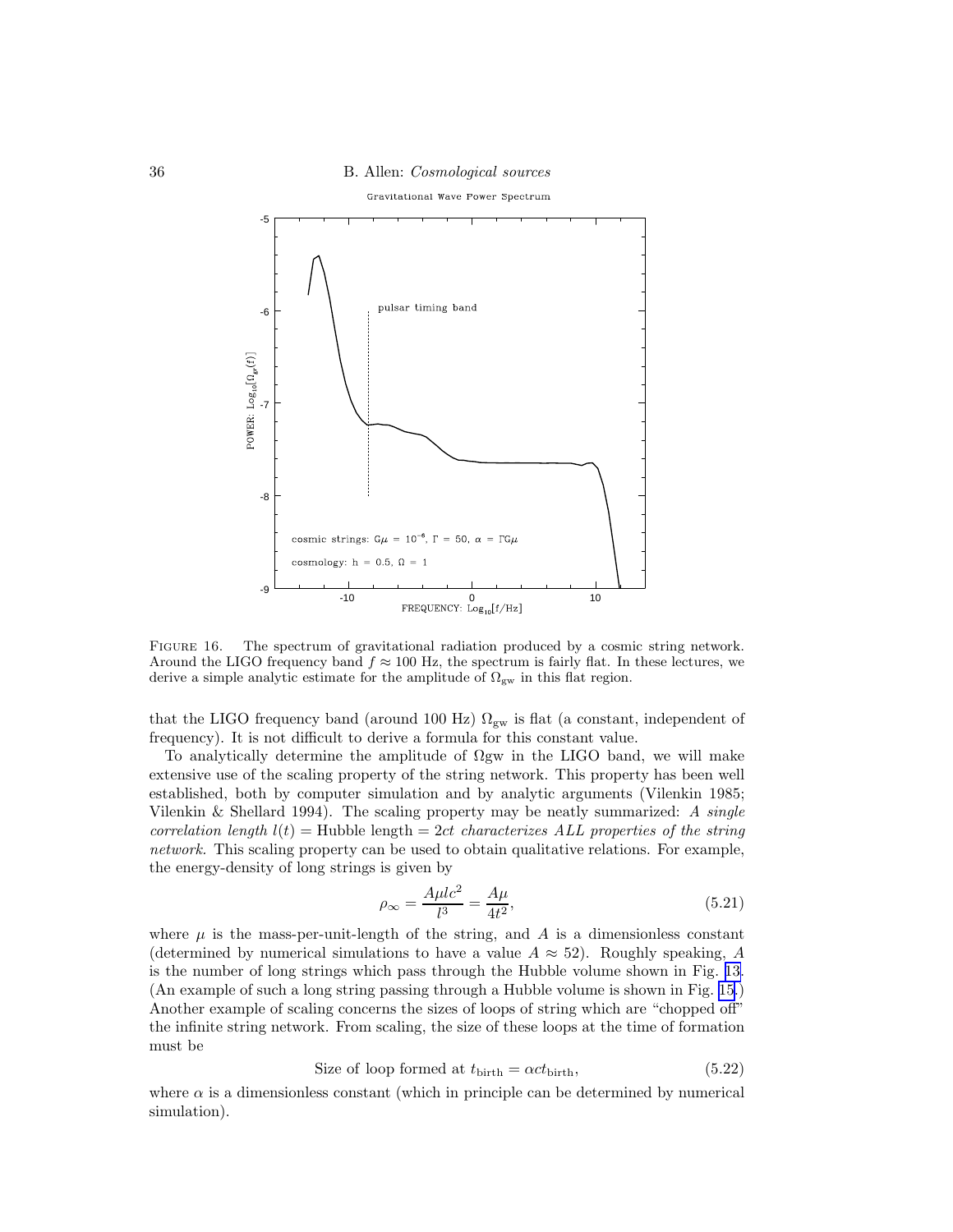Because the gravitational radiation produced by a cosmic string network comes from the small oscillating loops of string, we need to determine the rate at which these loops are formed. This can be found from energy conservation. The decrease in the total energy of long strings in the universe must be compensated by a corresponding increase in the total energy of cosmic string loops:

$$
d(V\rho_{\infty}) + (\mu \alpha t c^3) dN_{\text{loops}} = 0. \tag{5.23}
$$

(Note that the equation of state of the string loops is similar to that of dust; otherwise the equation of energy conservation would be somewhat more complicated.) Using the expressions above for  $\rho_{\infty}$  and for V we obtain an equation for the rate at which loops of string are formed:

$$
\frac{dN_{\text{loops}}}{dt} = \frac{1}{8} \frac{L^3 A}{\alpha c^3} t_0^{-3/2} t^{-5/2},\tag{5.24}
$$

where I've used the explicit time dependence of  $a(t)$ . The loops which are being cut off the infinite strings oscillate relativistically, emitting gravitational radiation. A remarkable fact about these loops is that the energy-loss rate (power radiated) P does not depend upon the size of the loops, but only on their shape (Vilenkin 1985; Vilenkin & Shellard 1994). For an "average" loop

$$
P = \gamma G \mu^2 c,\tag{5.25}
$$

where  $\gamma$  is a dimensionless constant, which has been determined numerically to have a value  $\gamma \approx 50$ . Because the loops radiate power at a constant rate, independent of their size, the energy and mass of a loop decrease linearly with time, until all the energy has been radiated away. At time  $t$ , a loop formed at time  $t_{\text{birth}}$  has length

(Size of loop formed at  $t_{\text{birth}}$ , at time  $t) = \alpha c t_{\text{birth}} - \gamma G \mu (t - t_{\text{birth}})/c.$  (5.26)

The loop disappears when this length reaches zero, at a time

$$
t_{\text{death}} = \left(1 + \frac{\alpha c^2}{\gamma G \mu}\right) t_{\text{birth}} \equiv \beta t_{\text{birth}},\tag{5.27}
$$

where we have defined a constant  $\beta = 1 + \frac{\alpha c^2}{\gamma G \mu} > 1$  which is the (constant) ratio of death-time to birth-time for cosmic string loops. We are now in a position to work out an analytic approximation to  $\Omega_{gw}(f)$  for cosmic string networks, which is valid in the LIGO band.

Consider the total energy (as seen today) emitted in gravitational waves by all oscillating cosmic string loops which were formed (1) after the cosmic string network came into existence at time  $t_{\text{formation}}$  and (2) which are no longer present, and thus were born before time  $t_0/\beta$ . This total energy is

$$
E_{\rm gw} = \int_{t_{\rm formation}}^{t_0/\beta} dt' \frac{dN_{\rm loop}}{dt'} \int_{t'}^{\beta t'} dt'' \gamma G\mu^2 c \frac{a(t'')}{a(t_0)}\tag{5.28}
$$

$$
+ (Ignore Loops Still Present Today). \t(5.29)
$$

The different factors appearing in this formula are (1) the number of loops  $dN_{\text{loop}}$  born in the time interval  $dt'$ , (2) the energy  $dE = dt'' \gamma G \mu^2 c$  emitted by those loops in the time interval  $dt''$ , and (3) the redshift factor  $a(t'')/a(t_0)$  which reduces the energy as observed today. Substituting in expression (5.24) for the rate of loop formation and carrying out the integral over  $t''$  gives

$$
E_{\rm gw} = \int_{t_{\rm formation}}^{t_0/\beta} dt' \frac{dN_{\rm loop}}{dt'} \left[ \frac{2}{3} \gamma G \mu^2 c t_0^{-1/2} t'^{3/2} \left( \beta^{3/2} - 1 \right) \right]
$$
(5.30)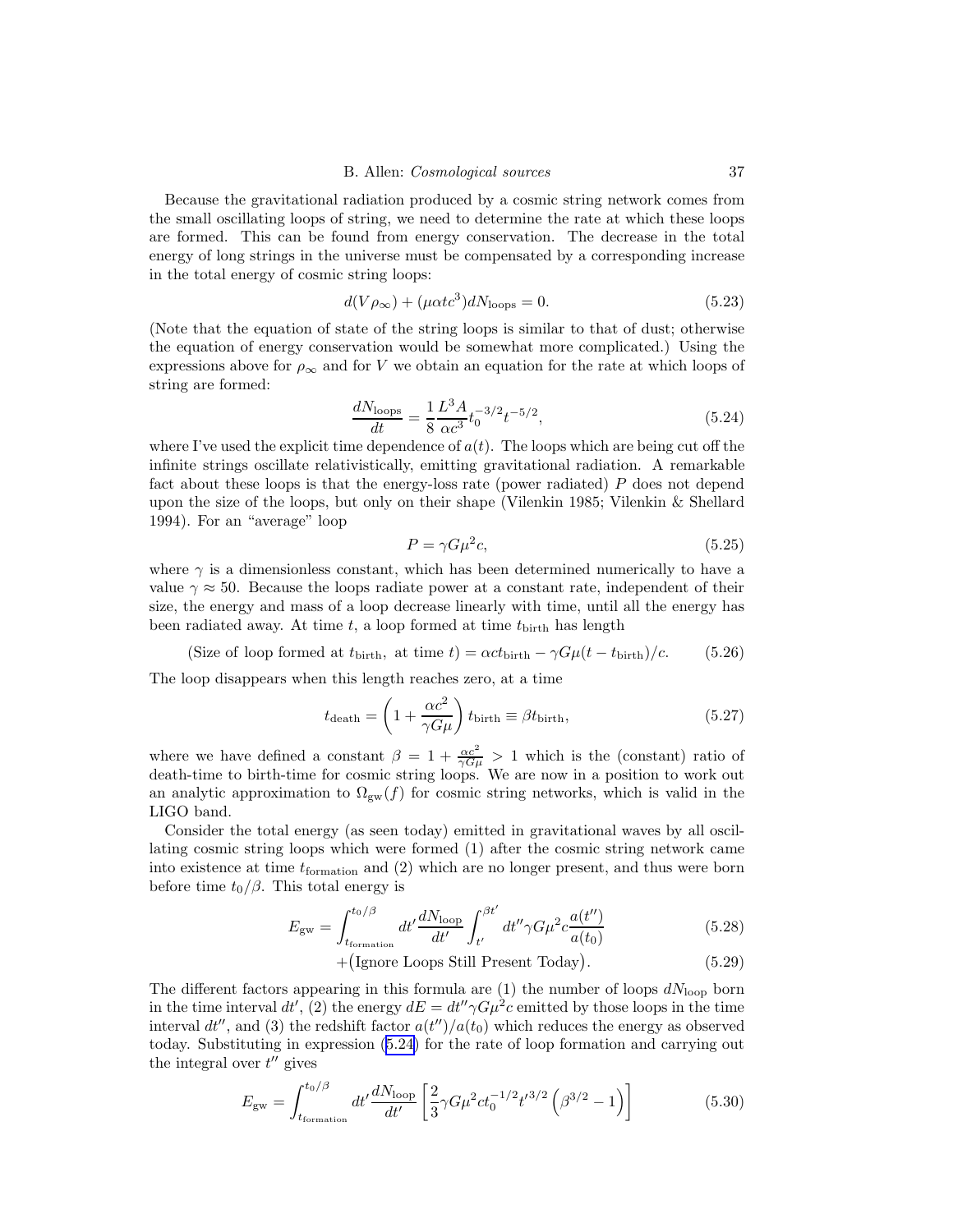$$
=\frac{1}{8}\frac{L^3A}{\alpha c^2}t_0^{-2}\frac{2}{3}\gamma G\mu^2\left(\beta^{3/2}-1\right)\left[\ln\left(\frac{t_0}{t_{\text{formation}}}\right)-\ln\beta\right].\tag{5.31}
$$

Because of the scaling nature of the string network, and because frequencies redshift as  $t^{-1/2}$ , the logarithmic frequency interval over which the gravitational radiation is distributed is precisely

$$
\ln\left(\frac{f_{\text{high}}}{f_{\text{low}}}\right) = \frac{1}{2}\ln\left(\frac{t_0}{t_{\text{formation}}}\right). \tag{5.32}
$$

The  $\ln \beta$  term can be neglected in comparison with the other ln term, because typically the magnitude of  $100 < \beta < 10^5$  is much smaller than the magnitude of  $t_0/t_{\text{formation}} \approx$  $10^{50}$  for GUT scale strings. If we now use the relationship between the Hubble expansion rate and the critical energy density,

$$
H_0^2 = \frac{1}{4t_0^2} = \frac{8\pi G\rho_{\text{critical}}}{3c^2}
$$
 (5.33)

we can immediately calculate the spectrum of gravitational waves:

$$
\Omega_{\rm gw} = \frac{1}{\rho_{\rm critical}} \frac{d\rho_{\rm gw}}{d\ln f} \tag{5.34}
$$

$$
=\frac{1}{\rho_{\text{critical}}} \frac{E_{\text{gw}}}{\ln(f_{\text{high}}/f_{\text{low}})} \frac{1}{L^3} \tag{5.35}
$$

$$
=\frac{1}{8}\frac{A}{\alpha c^2}\frac{32\pi G}{3c^2}\frac{2}{3}2\gamma G\mu^2\left(\beta^{3/2}-1\right). \tag{5.36}
$$

Now this calculation is for a radiation-dominated universe. If we include the phase of matter domination following it, the amplitude of the spectrum is decreased by a factor of  $(1 + Z_{eq})$  to give our final result for the amplitude of the stochastic gravity wave background of a cosmic string network, in the LIGO band:

$$
\Omega_{\rm gw} = \frac{16\pi}{9} \frac{A\gamma}{\alpha} \left(\frac{G\mu}{c^2}\right)^2 \left(\beta^{3/2} - 1\right) (1 + Z_{\rm eq})^{-1}.
$$
 (5.37)

This quantity can be large enough to be observable with the LIGO detectors, for values of the dimensionless parameters characterizing the cosmic strings.

The values of these dimensionless parameters are not completely known. Reasonable values are  $A = 52$  for the number of long strings/horizon volume,  $\gamma \approx 50$  (for the radiation rate from a typical loop) and mass-per-unit-length  $G\mu/c^2 \approx 10^{-6}$  for GUT phase transitions. However the value of  $\alpha$  (the size of a loop at formation) is still unknown. The high-resolution numerical simulations have established that  $\alpha < 10^{-2}$ but this is only an upper bound. Indeed it is thought that  $\alpha$  could perhaps be as small as  $\gamma G \mu/c^2 \approx 10^{-5}$ , which is the scale at which gravitational back reaction cuts off the small scale structure and fluctuations on the long strings (Vilenkin 1985; Vilenkin & Shellard 1994). This uncertainty in the value of  $\alpha$  leads to a wide uncertainty in  $\beta$ ; the allowed range is  $\beta \in [1, 200]$ . Because this parameter governs the lifetime of a loop, it has a large effect on the spectrum  $\Omega_{\rm gw}$ .

There is increasing evidence that the scale of loop formation (i.e. the value of  $\alpha$ ) is indeed set by gravitational back reaction, and is thus very small. One can work out the limit  $\alpha \to 0$  of  $\Omega_{\rm gw}$ , obtaining

$$
\Omega_{\rm gw} = \frac{8\pi}{3} A \left(\frac{G\mu}{c^2}\right) (1 + Z_{\rm eq})^{-1}.
$$
\n(5.38)

This may well turn out to be the correct expression in the LIGO frequency range. However the allowable range of  $\mu$  is tightly constrained by the millisecond pulsar timing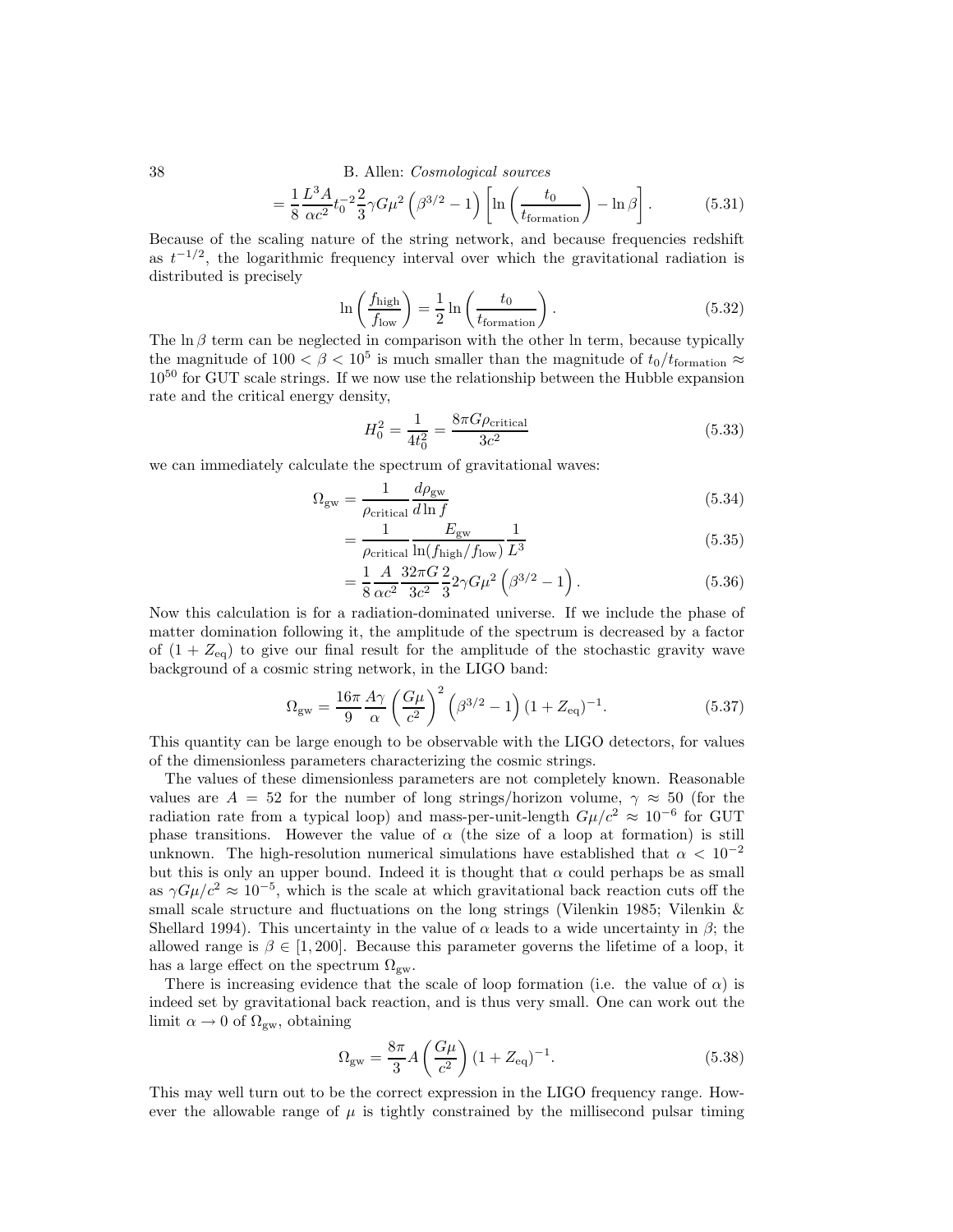<span id="page-38-0"></span>

FIGURE 17. A first-order phase transition can produce rapidly-expanding bubbles containing the new (low temperature) phase within the old (high-temperature) phase. The difference in energy (latent heat) is transformed into kinetic energy of the bubble walls. When the bubbles collide, a fraction of this energy is emitted as gravitational radiation.

observations discussed in Section [4.2](#page-21-0), and the increasingly strong constraints of these observations may rule out GUT scale cosmic strings in the near future (Caldwell & Allen 1992; Caldwell 1993).

Recent work [\(Martin & Vilenkin 1996\)](#page-43-0) has shown that "hybrid" topological defects could evade the increasingly strong constraints from pulsar timing observations. For example a cosmic string network might form at early times, as described in this section, but then at later times, domain walls form (having the strings as their boundaries) and "pull together" the strings, destroying the network. In such a scenario there is a high-frequency stochastic background (produced by the strings at early times) but no low-frequency gravitational radiation. In this way, the scenario evades the millisecond pulsar timing constraints on  $\Omega_{gw}$  at  $10^{-8}$  Hz. The prospects for detecting hybrid defects of this type with initial LIGO do not appear good, however advanced LIGO should have more than enough sensitivity.

#### 5.3. Bubbles from first-order phase transitions

My final example of a specific mechanism that can produce a stochastic background of gravitational radiation is rather different than the two previous examples I have examined (inflationary cosmology and cosmic strings). In these two previous examples there was a scaling law or behavior which resulted in a spectrum  $\Omega_{gw}(f)$  that was flat, at least for waves which entered the Hubble sphere before the universe became matter-dominated.

In this final example, I will briefly review the effects of a different type of mechanism.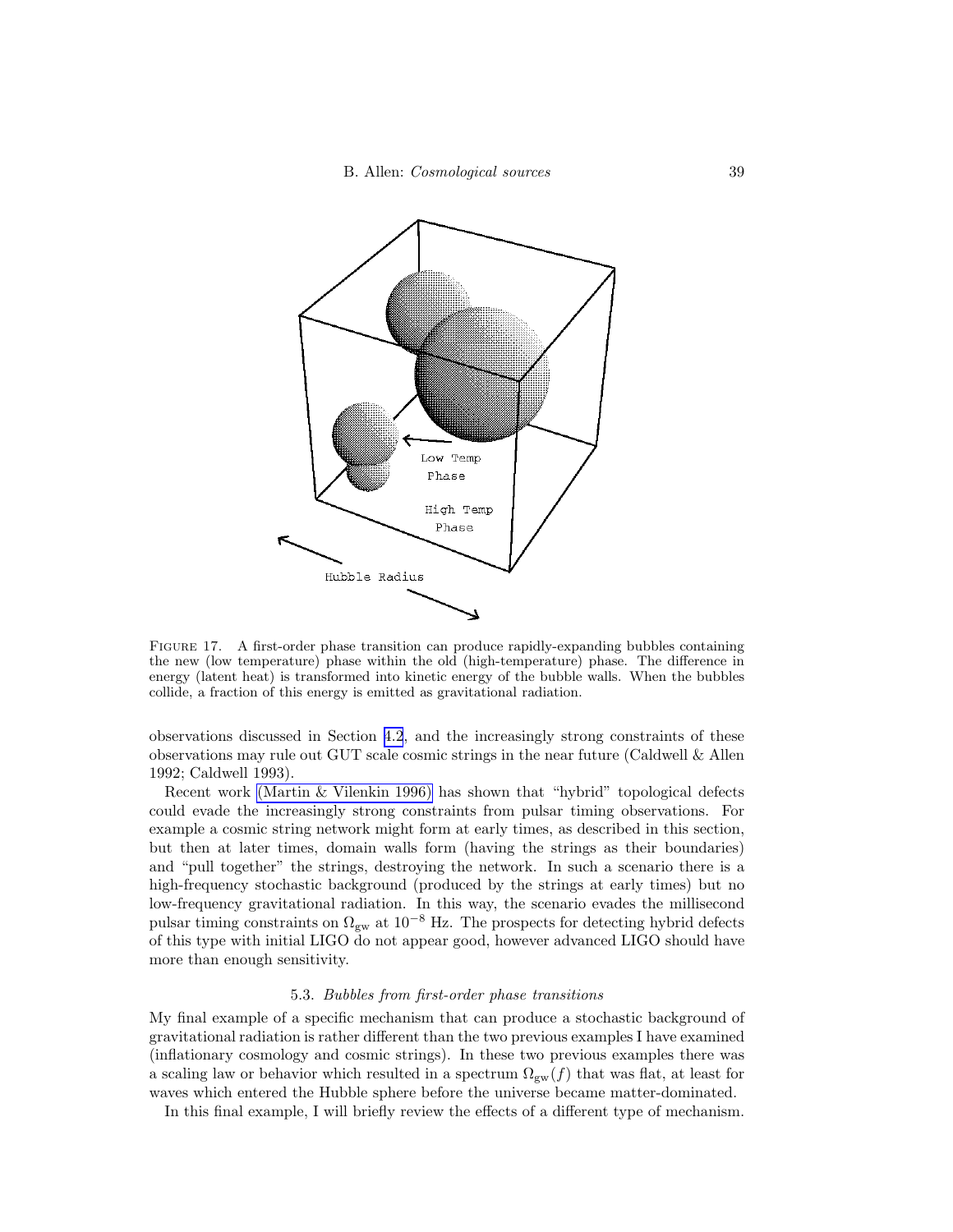

FIGURE 18. Typical spectra  $\Omega_{gw}(f)$  produced from the collision of bubbles which result from a first-order phase transition. This graph is reproduced from Fig. 7 of Kamionkowski *et al.* 1994. The horizontal axis is  $\log_{10}(2\pi f/\beta)$  and the vertical axis is  $\log_{10} \Omega_{\rm gw}\beta^2 (1+\alpha)^2 H^{-2} \alpha^{-2} \kappa^{-2}$ . The spectrum peaks at a characteristic frequency  $f_{\text{max}}$ , characteristic of the expansion rate and time at which the bubble collisions occurred. The spectra are shown for bubble wall velocities of  $v = 0.2, 0.4, 0.6$  and 1.0.

In this mechanism, as the universe expands and cools, the matter within it undergoes a first-order phase transition at some definite time in the past (Kamionkowski et al. 1994; Kosowsky et al. 1992; Kosowsky & Turner 1993). This transition occurs when the temperature  $T_*$  of the universe has dropped sufficiently below the characteristic energy of the phase transition:  $kT_* < E_{\text{transition}}$ . Bubbles of the new (low-energy-density) phase form within the old (high-energy-density) phase, as shown in Fig. [17.](#page-38-0) These bubbles expand rapidly after formation, converting the difference in energy density  $\times$  bubble volume into kinetic energy of the bubble walls. Within a short time, these bubbles are moving relativistically, and within a Hubble expansion time, they collide. These collisions are highly relativistic, non-symmetric events, and produce copious amounts of gravitational radiation. Within a short time after the collisions begin, a significant fraction of the energy that was in the bubble walls is converted into gravitational radiation.

In contrast to our previous two examples, this bubble collision process produces a spectrum which is strongly peaked at a particular frequency, characteristic of the time at which the phase transition and bubble collisions took place. This spectrum has been computed (Kamionkowski et al. 1994; Kosowsky et al. 1992; Kosowsky & Turner 1993) and is shown in Fig.18. The spectrum is peaked at a characteristic frequency

$$
f_{\text{max}} \approx 5.2 \times 10^{-8} \left(\frac{\beta}{H_*}\right) \left(\frac{kT_*}{1 \text{ GeV}}\right) \left(\frac{g_*}{100}\right)^{1/6} \text{Hz.}
$$
 (5.39)

The Hubble expansion rate at the time of the phase transition is denoted  $H_*$  and  $\beta$  is a measure of the bubble nucleation rate. For typical phase transitions, Kosowsky, Turner and their collaborators (Kamionkowski et al. 1994; Kosowsky et al. 1992; Kosowsky & Turner 1993) find that  $\beta/H_* \approx 4 \ln(M_{\text{Planck}}c^2/kT_*) \approx 10^2$ . The number of degrees of freedom  $g_*$  is also of order  $10^2$  in typical GUT models. For example, in the minimal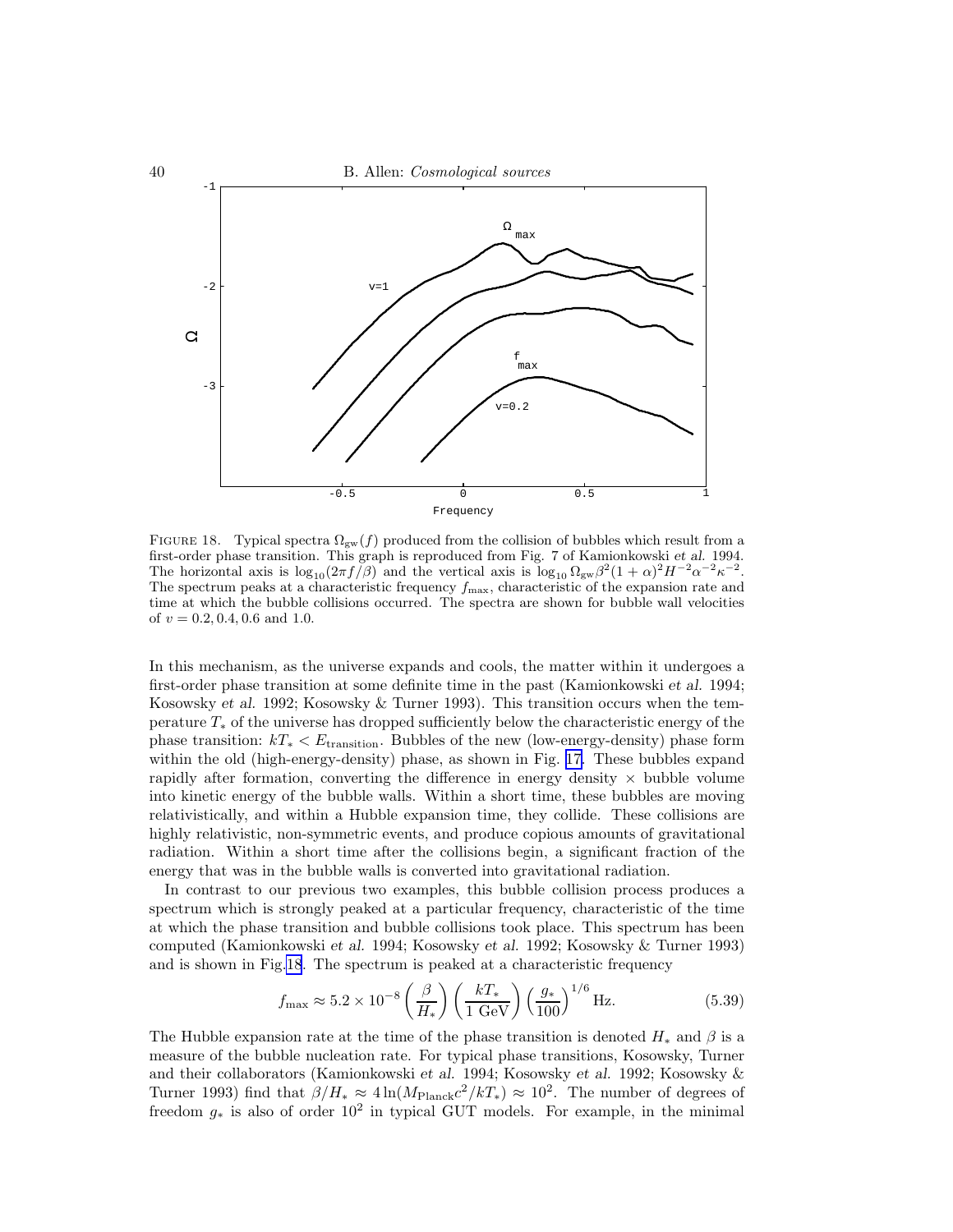standard model electro-weak phase transition one has the transition at an energy  $kT_* \approx$  $10^2$  GeV with  $f_{\text{max}} \approx 4.1 \times 10^{-3}$  Hz.

The amplitude of the spectrum depends mostly upon the relative energy-density difference between the interior and the exterior of a bubble. This difference in energy density is deposited directly in the bubble walls, determining the speed at which the walls crash together, and thus the amount of energy converted to gravitational radiation. The difference is described by a parameter  $\alpha = \frac{\rho_{\text{vac}}}{\rho_{\text{thermal}}}$ . Kosowsky, Turner and Watkins find that the amplitude of the spectrum at the peak is approximately

$$
\Omega_{\rm gw}(f_{\rm max})h_{100}^2 \approx 1.1 \times 10^{-6} \kappa^2 \left(\frac{\beta}{H_*}\right)^{-2} \left(\frac{\alpha}{1+\alpha}\right)^2 \left(\frac{v^3}{0.24+v^3}\right) \left(\frac{g_*}{100}\right)^{-1/3}.
$$
 (5.40)

The parameter  $\kappa$  is the fraction of vacuum energy that goes into kinetic energy of the fluid; it is an increasing function of  $\alpha$  and typically lies in the range  $10^{-2} < \kappa < 1$ . The final parameter  $v$  is the propagation velocity of the bubble walls. For strongly first-order phase transitions,  $\alpha \to \infty$  and  $v \to 1$ . In this strongly first-order case, a phase transition at  $\approx 10^9$  GeV could be easily observed with the Advanced LIGO detectors.

We should note that it is perhaps overly optimistic to assume that the phase transition is strongly first-order. At least one phase transition which is expected to occur, at an energy scale of about  $10^2$  GeV, is the electro-weak transition. In the standard SU(3) model this phase transition has  $\Omega_{\text{gw}}(4.1\times10^{-3}\text{Hz})\approx10^{-22}$ , which is many orders of magnitude too small to be observable by any proposed space-based detector (Kamionkowski et al. 1994; Kosowsky et al. 1992; Kosowsky & Turner 1993). However it is perfectly possible that there as a strongly first-order phase transition in the earlier history of the universe, that might give rise to waves observable with the proposed LISA detector.

#### 6. Conclusion

I am often asked, after a series of lectures like this, "Do you really think that a stochastic background is there?" There is only one possible honest answer – I do not know! The problem is that we have very little information about what really happened in the very early universe. And the scenarios that we have given as examples are just that, examples. Personally, I think it is unlikely that any of them will turn out to be true. However they do have illustrative value. They show that, under reasonable assumptions about what happened in the early universe, it is possible to produce a stochastic background which is easily detected with the instruments now under construction. The possibility of such detection has been anticipated for some time (Grishchuk 1976; 1988), and there are good hopes that they will be realized in the next decade.

So while the answer to the question is unknown, that does not matter. In the next decade we will probably know the answer in a very direct way, with real observational data. And if we do detect a stochastic background, a new era in our understanding of the early universe will begin.

This work has been partially supported by NSF grant PHY95-07740. I also thank Kip Thorne for his hospitality at Caltech, where much of this work was completed, and for the support of his NSF grant PHY94-24337. I acknowledge B.S. Sathyaprakash for showing me the elegant argument which I have adapted at the end of Section [3.3,](#page-13-0) and useful conversations with Eanna Flanagan, Kip Thorne, Rai Weiss, Kent Blackburn, David Shoemaker, Ron Drever, Stan Whitcomb, and Robbie Vogt. I am also very grateful to Joseph Romano for his careful reading of this manuscript and many useful comments, and to Alex Vilenkin for pointing out an error in the original manuscript.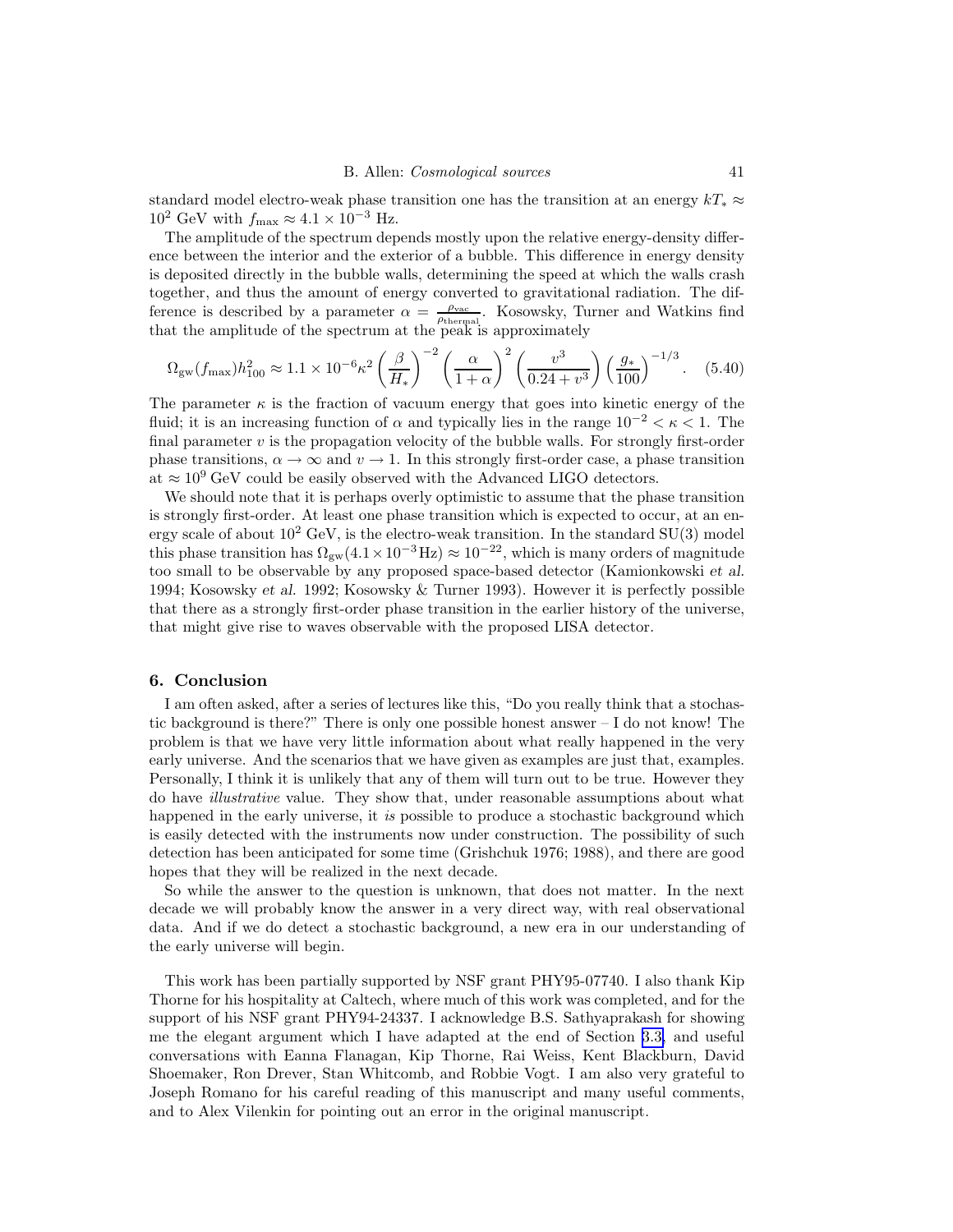## Appendix A. Calculational details

The purpose of this section is to provide details of the calculations of the expectation values of the strains due to a stochastic background. The starting point is the plane wave expansion of the gravitational metric perturbations. In transverse traceless gauge, this can be written in the form of a plane wave expansion

$$
h_{ab}(t,\vec{x}) = \sum_{A} \int d^3k \, C_A(\vec{k}) \sin\left(c|\vec{k}|t - \vec{k} \cdot \vec{x} + \Phi(\vec{k})\right) e_{ab}^A(\hat{k}). \tag{A.1}
$$

Here  $A = +$ ,  $\times$  label the two polarization states,  $\vec{k}$  is the wave-vector of the perturbation,  $C_A$  are arbitrary real functions specifying the amplitude of the modes,  $\Phi$  is a real function taking values in the interval  $[0, \pi]$  and  $e_{ab}^A$  are the polarization tensors, which depend only upon the direction of the wave-vector  $\vec{k}$ . This decomposition is unique: every gravity wave can be represented exactly one way, in this form.

Rather than representing the traveling wave by a phase and a real amplitude, it is more convenient to use a complex amplitude. An equivalent representation is

$$
h_{ab}(t,\vec{x}) = \Re\left(\sum_A \int_0^\infty df \int_{S^2} d\hat{\Omega} B_A(f,\hat{\Omega}) \exp(2\pi i f(t-\hat{\Omega}\cdot\vec{x}/c)) e_{ab}^A(\hat{\Omega})\right) \tag{A.2}
$$

Here,  $\hat{\Omega}$  is a unit vector on the two-sphere; we have effectively written  $\vec{k} = 2\pi f \hat{\Omega}$ . The function  $B_A(f, \hat{\Omega})$  is an arbitrary complex function of the two variables, defined on the range  $f \geq 0$ . By taking the real part of this expression explicitly, one can cast it in the form

$$
h_{ab}(t,\vec{x}) = \sum_{A} \int_{-\infty}^{\infty} df \int_{S^2} d\hat{\Omega} h_A(f,\hat{\Omega}) \exp(2\pi i f(t - \hat{\Omega} \cdot \vec{x}/c)) e_{ab}^A(\hat{\Omega}), \quad (A.3)
$$

where now  $h_A(f, \hat{\Omega})$  is an arbitrary complex function satisfying the relation  $h_A(-f, \hat{\Omega}) =$  $h^*_A(f, \hat{\Omega})$ . As before, this decomposition is unique.

The polarization tensors appearing in these relations may be given explicitly. In standard angular coordinates  $(\theta, \phi)$  on the sphere one has

$$
\hat{\Omega} = \cos\phi \sin\theta \hat{x} + \sin\phi \sin\theta \hat{y} + \cos\theta \hat{z}
$$
 (A 4)

$$
\hat{m} = \sin \phi \hat{x} - \cos \phi \hat{y} \tag{A.5}
$$

$$
\hat{n} = \cos\phi\cos\theta\hat{x} + \sin\phi\cos\theta\hat{y} - \sin\theta\hat{z}
$$
 (A 6)

$$
e_{ab}^+(\hat{\Omega}) = m_a m_b - n_a n_b \tag{A 7}
$$

$$
e_{ab}^{\times}(\hat{\Omega}) = m_a n_b + n_a m_b \tag{A 8}
$$

One can verify by inspection that  $\hat{m}$  and  $\hat{n}$  are a pair of orthogonal unit-length vectors in the plane perpendicular to  $\Omega$ . It is simple to show that any rotation of the vectors  $\hat{m}$ and  $\hat{n}$  within the plane that they define simply corresponds to a trivial re-definition of the complex wave amplitudes  $h_+$  and  $h_{\times}$ .

We are now in a position to verify some of our key formula. We begin with the assumption that the stochastic background is stationary and Gaussian. This means that the ensemble average of the Fourier amplitudes is

$$
\langle h_A^*(f, \hat{\Omega})h_{A'}(f', \hat{\Omega}')\rangle = \delta(f - f')\delta^2(\hat{\Omega}, \hat{\Omega}')\delta_{AA'}H(f)
$$
(A 9)

for all  $f$  and  $f'$ . In these formula,

$$
\delta^{2}(\hat{\Omega}, \hat{\Omega}') = \delta(\phi - \phi')\delta(\cos\theta - \cos\theta')
$$
 (A 10)

is the covariant Dirac  $\delta$ -function on the two-sphere, and the covariant volume element is  $d\Omega = \sin\theta d\theta d\phi$ . The function  $H(f)$  is related to the spectrum  $\Omega_{gw}(f)$ .  $H(f)$  is a real,

<span id="page-41-0"></span>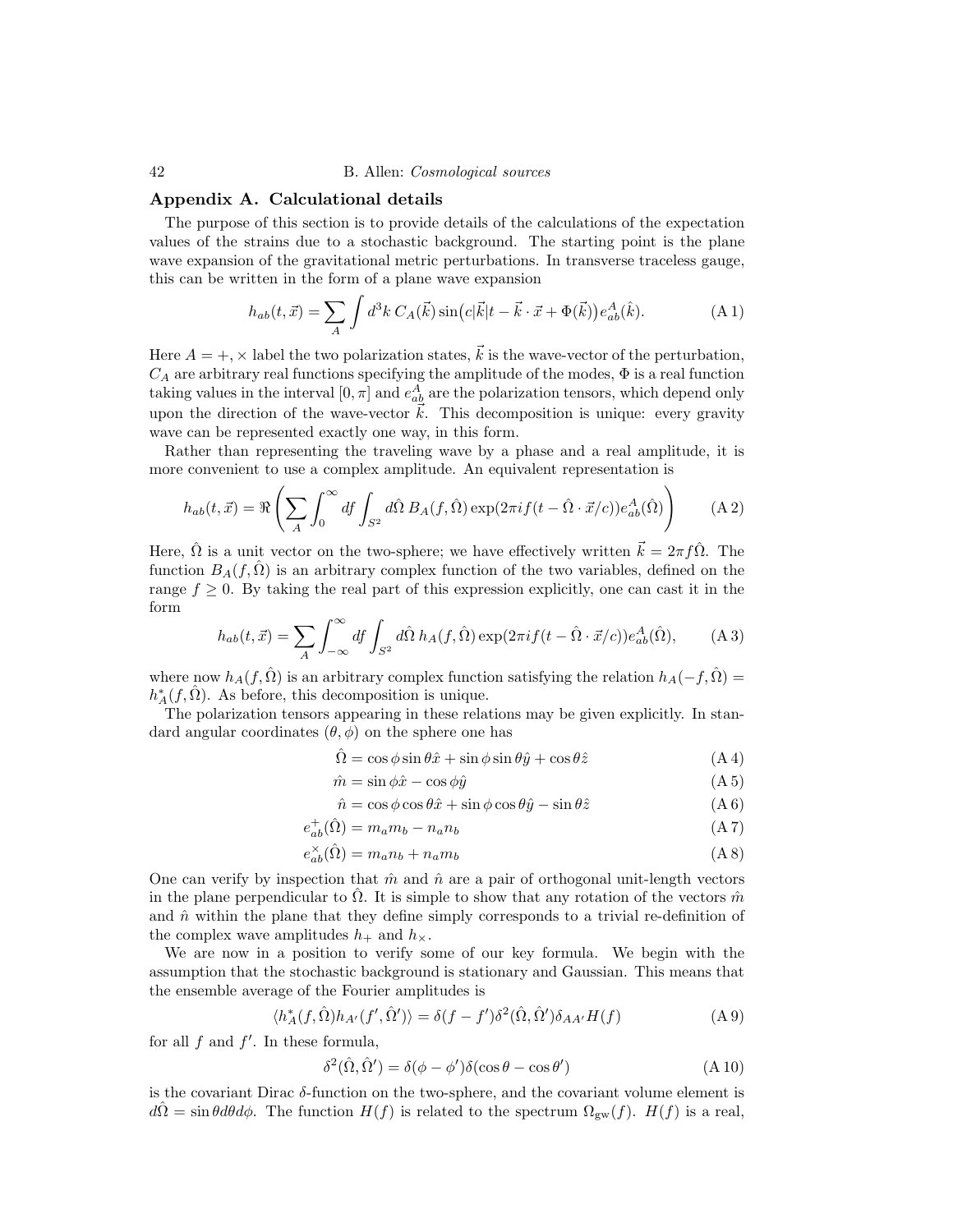<span id="page-42-0"></span>non-negative function, satisfying  $H(f) = H(-f)$ . To see the relationship, consider the energy density in gravitational waves. This is given (locally) by

$$
\rho_{\rm gw} = \frac{c^2}{32\pi G} \langle \dot{h}_{ab} \dot{h}^{ab} \rangle,\tag{A.11}
$$

where the overdot denotes a time derivative, and both tensors are evaluated at the same space-time point  $(t,\vec{x})$ . Substituting the plane wave expansion into this formula yields

$$
\langle \dot{h}_{ab}(t,\vec{x})\dot{h}^{ab}(t,\vec{x})\rangle = \sum_{A} \int_{-\infty}^{\infty} df \int_{S^2} d\hat{\Omega} 4\pi^2 f^2 H(f) e_{ab}^A(\hat{\Omega}) e_A^{ab}(\hat{\Omega}). \tag{A.12}
$$

Since  $\sum_{A} e_{ab}^{A} e_{A}^{ab} = 4$  and  $\int d\hat{\Omega} = 4\pi$  one has

$$
\langle \dot{h}_{ab} \dot{h}^{ab} \rangle = 64\pi^3 \int_{-\infty}^{\infty} df f^2 H(f) = 128\pi^3 \int_0^{\infty} df f^2 H(f). \tag{A.13}
$$

Using the definition  $\Omega_{\rm gw}$  one obtains the relationship between the spectrum  $\Omega_{\rm gw}$  and  $H(f)$ . For  $f \geq 0$  one has

$$
\Omega_{\rm gw}(f) = \frac{f}{\rho_{\rm critical}} \frac{d\rho_{\rm gw}}{df} = f \frac{8\pi G}{3c^2 H_0^2} \frac{c^2}{32\pi G} 128\pi^3 f^2 H(f) = \frac{32\pi^3}{3H_0^2} f^3 H(f). \tag{A.14}
$$

This formula is needed to obtain the next result.

The second relation required is the expected value of the Fourier amplitudes at two different sites. This is now easily obtained. By definition

$$
\langle \tilde{h}_1^*(f) \tilde{h}_2(f') \rangle
$$
\n
$$
= \sum_{AA'} \int_{S^2} d\hat{\Omega} \int_{S^2} d\hat{\Omega}' \langle h_A^*(f, \hat{\Omega}) h_{A'}(f', \hat{\Omega}') \rangle
$$
\n
$$
\times \exp\left(2\pi i f \hat{\Omega} \cdot \vec{x}_1/c - 2\pi i f' \hat{\Omega}' \cdot \vec{x}_2/c\right) F_1^A(\hat{\Omega}) F_2^{A'}(\hat{\Omega}')
$$
\n
$$
= \sum_A \int_{S^2} d\hat{\Omega} H(f) \exp\left(2\pi i f \hat{\Omega} \cdot \Delta \vec{x}/c\right) F_1^A(\hat{\Omega}) F_2^A(\hat{\Omega}) \delta(f - f')
$$
\n
$$
= \frac{8\pi}{5} \gamma(f) H(f) \delta(f - f') = \frac{3H_0^2}{20\pi^2} |f|^{-3} \Omega_{\text{gw}}(|f|) \gamma(|f|) \delta(f - f').
$$

In the third line above, we have used the definition of the strain in the detector, given in [\(3.10](#page-12-0)), and in the fourth line, we have used the definition of the overlap reduction function  $(3.9)$  $(3.9)$ .

#### REFERENCES

Abramovici, A., et al. 1992 *Science* 256, 325.

- Allen, B. 1988 *Phys. Rev. D* 37, 2078.
- Allen, B., Koranda, S. 1994 *Phys. Rev. D* 50, 3713.
- Allen, B., Brustein, R. 1996 *Detecting relic gravitational radiation from string cosmology with LIGO*, preprint [gr-qc/9609013](http://arXiv.org/abs/gr-qc/9609013), submitted to *Physical Review D*.
- ALLEN, B., OTTEWILL, A. C. 1996, *Detection of anisotropies in the gravitational-wave stochastic background*, preprint [gr-qc/9607068,](http://arXiv.org/abs/gr-qc/9607068) submitted to *Physical Review D*.

Apostolatos, T. A. 1995 *Phys. Rev. D* 52, 605.

- Apostolatos, T. A., Cutler, C. Sussman, G. J., Thorne, K. S. 1994 *Phys. Rev. D* 49, 6274.
- Bennett, C. L., et al. 1992 *Astrophys. J.* 396, L7.
- Bennett, C. L., et al. 1994 *Astrophys. J.* 436, 423.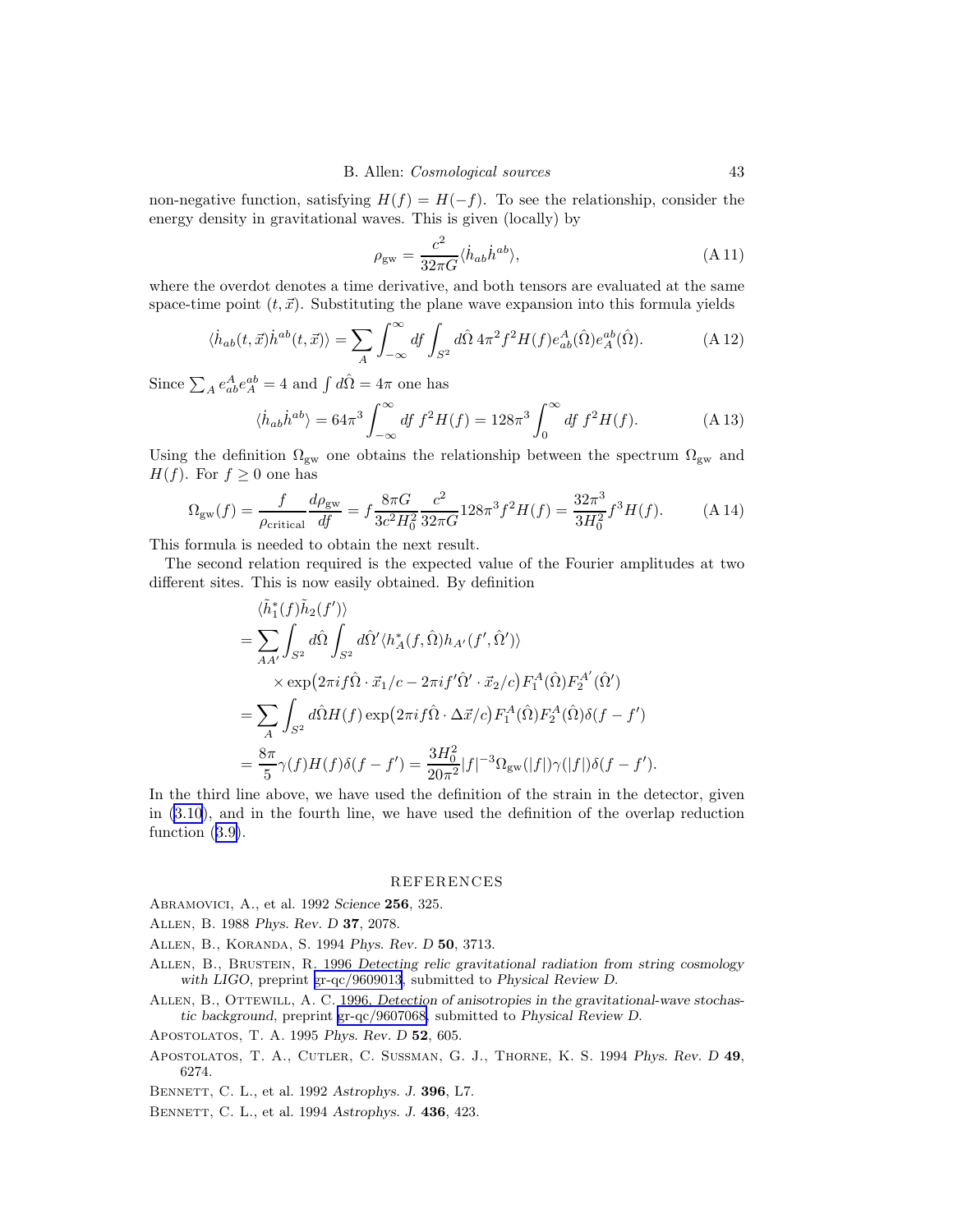- <span id="page-43-0"></span>BENNETT, C. L., et al. 1996 *Four Year COBE DMR Cosmic Microwave Background Observations: Maps and Basic Results*, [astro-ph/9601067](http://arXiv.org/abs/astro-ph/9601067), submitted to *Astrophys. J. Lett.*.
- Birrell, N. D., Davies, P. C. W. 1982 *Quantum fields in curved space*, Cambridge University Press, Cambridge.
- Blair, D., Lu, L. 1996 *A cosmological background of gravitational waves produced by supernovae in the early universe*, to appear in *Mon. Not. R. Astron. Soc.*.
- Blanchet, L., Damour, T., Iyer, B. R., Will, C. M., Wiseman, A. G. 1995 *Phys. Rev. Lett.* 74, 3515.

Brustein, R., Gasperini, M., Giovannini, M., Veneziano, G. 1995 *Phys. Lett. B* 361, 45.

- Caldwell, R. R. 1993 in *Proceedings of the fifth Canadian General Relativity and Gravitation Conference*, eds. R. McLenaghan and R. Mann, World Scientific.
- Caldwell, R. R., Allen, B. 1992 *Phys. Rev. D* 45, 3447.
- Caron, B., et al. 1995 in *Gravitational Wave Experiments*, proceedings of the Edoardo Amaldi Conference, World Scientific, 86.
- Christensen, N. 1992 *Phys. Rev. D* 46, 5250.
- Danzmann, K., et. al, 1995 in *Gravitational Wave Experiments*, proceedings of the Edoardo Amaldi Conference, World Scientific, 100.
- Dhurandhar, S. V., Sathyaprakash, B. S. 1994 *Phys. Rev. D* 49, 1707.
- Flanagan, E. 1993 *Phys. Rev. D* 48, 2389. Note that the second term on the r.h.s. of equation (b6) should read  $-10j_1(\alpha)$  rather than  $-2j_1(\alpha)$ , and that the sliding delay function shown in Figure 2 on page 2394 is incorrect.

Grishchuk, L. 1976 *Sov. Phys. JETP Lett.*, 23, 293.

Grishchuk, L. 1988 *Usp. Fiz. Nauk.*, 156, 297 [*Sov. Phys. Usp.* 31, 940].

- Hawking, S. W., Ellis, G. F. R. 1973 *The Large Scale Structure of Spacetime*, Cambridge University Press, Cambridge, 141.
- Hough, J., et al., 1995 in *Gravitational Wave Experiments*, proceedings of the Edoardo Amaldi Conference, World Scientific, 50.
- Kamionkowski, M., Kosowsky, A., Turner, M. S. 1994 *Phys. Rev. D* 49, 2837.
- Kaspi, V., Taylor, J., Ryba, M. 1994 *Astrophys. J.* 428, 713.
- Kolb, E. W., Turner, M. 1990 *The Early Universe*, Frontiers in Physics, Addison Wesley.
- Koranda, S., Allen, B. 1995 *Phys. Rev. D* 52, 1902.
- Kosowsky, A., Turner, M. S., Watkins, R. 1992 *Phys. Rev. D* 45, 4514.
- Kosowsky, A., Turner, M. S. 1993 *Phys. Rev. D* 47, 4372.
- Linde, A. D. 1990 *Particle Physics and Inflationary Cosmology*, Harwood, Chur, Switzerland.
- Martin, X., Vilenkin, A. 1996 *Gravitational wave background from hybrid topological defects*, preprint [astro-ph/9606022](http://arXiv.org/abs/astro-ph/9606022), to appear in *Physical Review Letters*.
- MCHUGH, M.P., ZALAMANSKY, G., VERNOTTE, F.,LANTZ, E. 1996, preprint, Besancon Observatory.
- Michelson, P. F. 1987 *Mon. Not. Roy. Astron. Soc.* 227, 933.
- Niebauer, T.M., et al. 1993 *Phys. Rev. D* 47, 3106.
- Owen, B. 1995 *Search templates for gravitational waves from inspiraling binaries: choice of template spacing*, Caltech preprint, QC-9511032, submitted to Physical Review D.
- Sachs R. K., Wolfe A. M. 1967 *Astrophys. J.* 147, 73.
- Schutz, B. F. 1991 in *The Detection of Gravitational Waves*, ed. D. G. Blair, Cambridge University Press, 406.
- Smoot, G. F., et al. 1992 *Astrophys. J.* 396, L1.
- Tagoshi, H., Sasaki, M. 1994 *Prog. Theor. Phys.* 92, 745.
- Thorne, K. S. 1987 in *300 Years of Gravitation*, eds. S.W. Hawking and W. Israel, Cambridge University Press, Cambridge, 330.